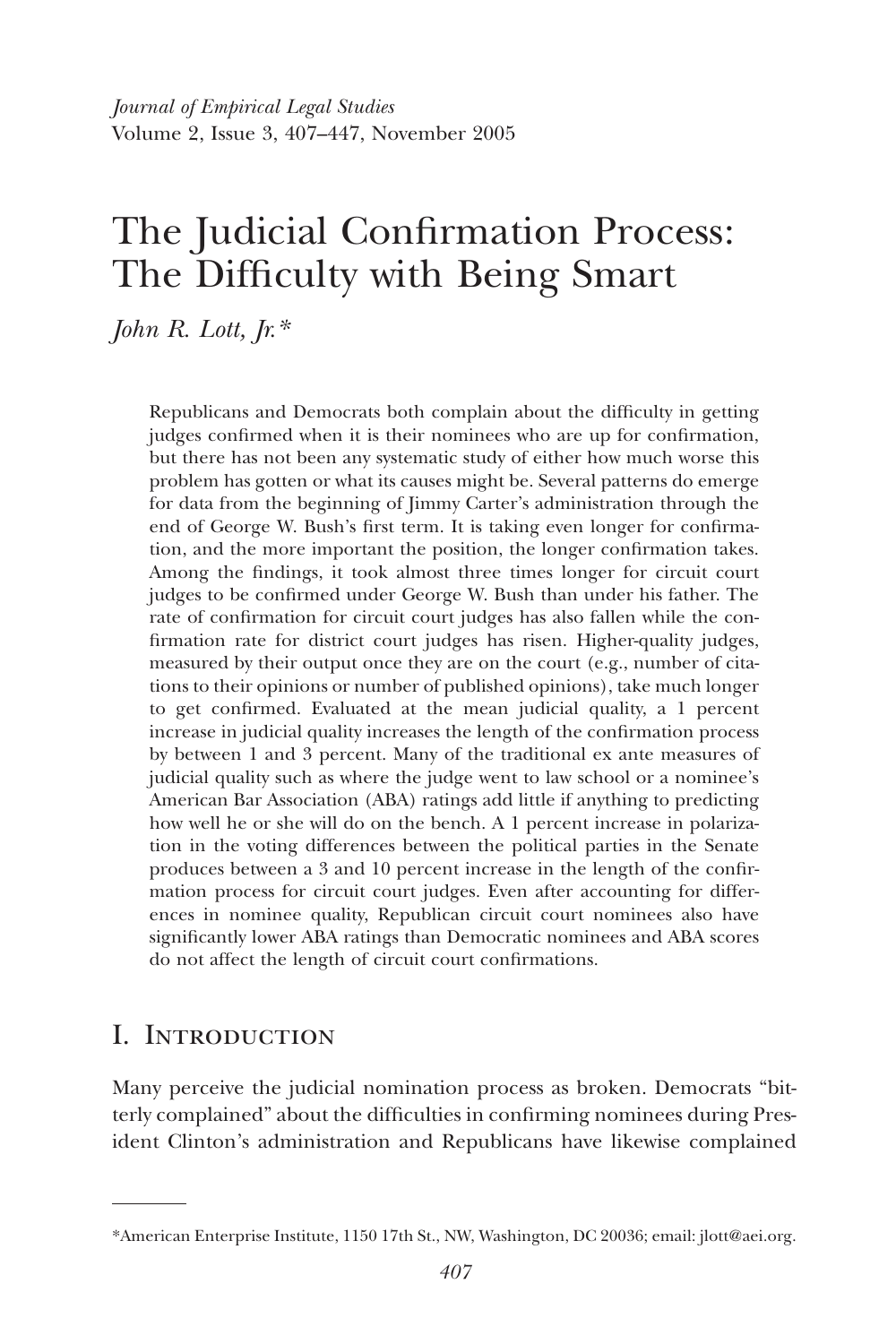about "inexcusable" delays during President George W. Bush's first term in office (Carney 1997; Hatch, Kyl, Thurmond, Brownback, Grassley et al. 2001; Chicago Daily Law Bulletin 2000). Of course, both sides come up with explanations when they are the ones being blamed for delays (Leahy 2001).

Some politicians, including Clinton, have made even more explosive claims and alleged that "delays in approving Clinton's minority and female judges showed racist and sexist tendencies in the Senate" (Holland 2000b; Ross 2000) or that it is an "appointment system that continues to favor white men significantly and is so dominated by politics and paybacks that minorities are twice as likely to be rejected as whites" (Biskupic 2000). During the Clinton Administration, Democrats claimed that the "delay of judicial nominations [during the last two years of the Clinton Administration] is unprecedented" and being done for "political reasons" (Hartley 2000; Holland  $2000<sub>b</sub>$ <sup>1</sup>

The confirmation process seems to have changed during President George W. Bush's administration as Democratic senators began filibustering judicial nominations and requiring 60 votes for confirmation.<sup>2</sup> During Bush's first term, 10 nominees to the circuit court were blocked from a floor vote and another five were stopped by the mere threat of a filibuster (Wall Street Journal 2004). Seven of those nominees who were filibustered were able to pick up only between one and two Democratic senators in cloture votes, leaving them far short of the 60 votes needed.<sup>3</sup> President Bush responded by making recess appointments for Alabama Attorney General William Pryor and Judge Charles Pickering of Mississippi to the federal circuit court.

Two measures are used here to illustrate how the nomination process has changed: the number of days between nomination and confirmation and

<sup>1</sup> An irony for these last judicial nominees who were approved by Congress is that "[i]n an endof-session twist, Democrats are holding up President Clinton's federal judicial nominations in the Senate hoping to win additional approvals for other judges."

<sup>2</sup> McGinnis and Rappaport (forthcoming) provide a brief historical discussion of judicial filibusters along with a detailed theoretical discussion of their impact on judicial selection. See also Stolberg (2004).

<sup>3</sup> As of September 28, 2004, there had been a total of 20 cloture votes on the nominations of Miguel Estrada, Priscilla Owen, Charles Pickering, Carolyn Kuhl, Janice Rogers Brown, William Pryor, Bill Myers, Henry Saad, Richard Griffin, and David McKeague. Another five nominations for Terry Boyle, Susan Neilson, William Haynes, Brett Kavanaugh, and Tom Griffith had been threatened with filibusters. Republican Policy Committee (2004).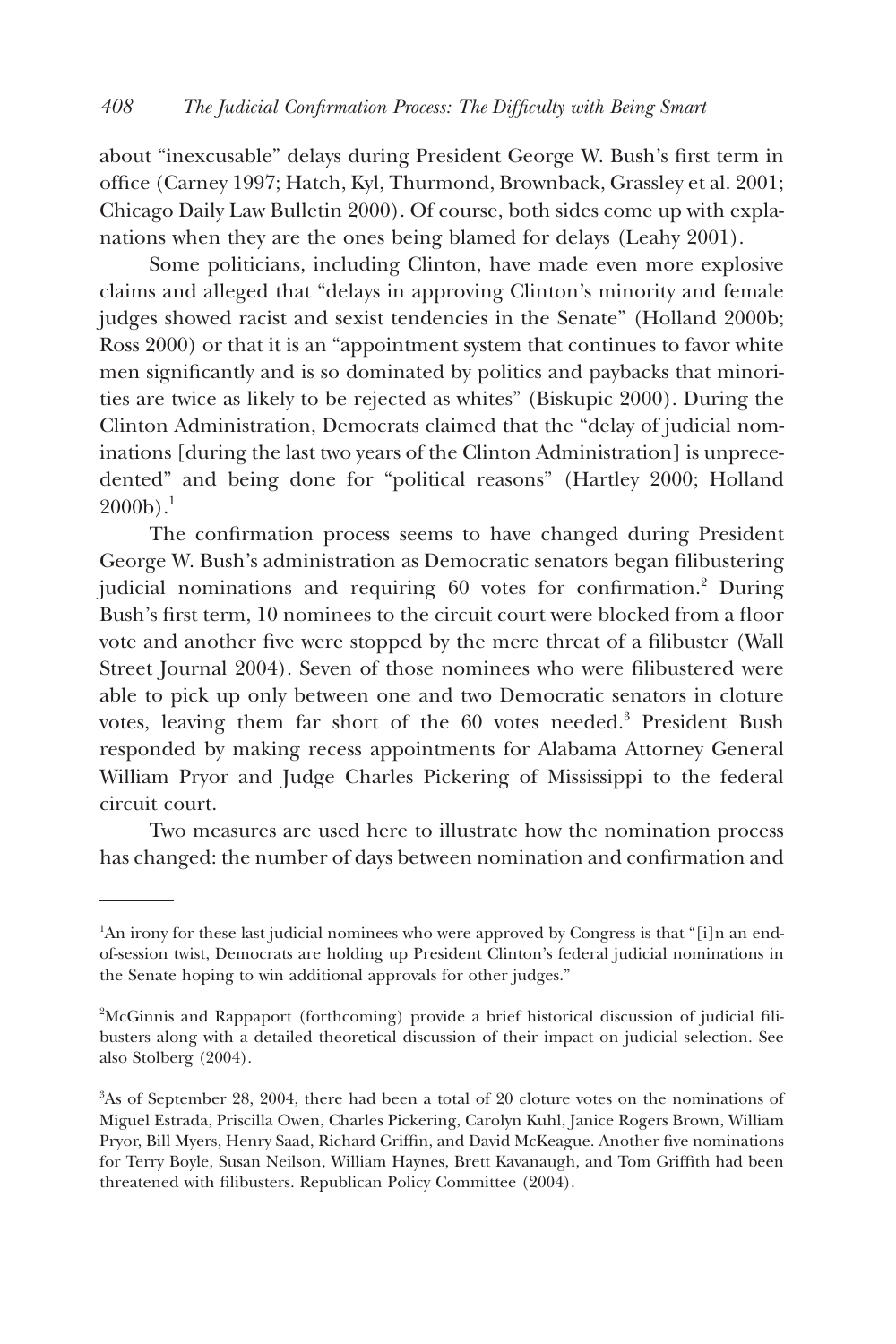the confirmation rate. Both help capture the costs of going through the nomination process. Long confirmation processes, even if eventually resulting in confirmation, can dissuade potential candidates from even accepting the nomination, as their lives are essentially put on hold while the process drags on. Although occasionally nominees may withdraw during the process, most potential nominees presumably value avoiding bitter confirmation fights altogether. Fights that end in defeat impose significant costs on the nominees and only very rarely provide him or her with any real benefits from the notoriety the nominee has achieved. Obviously, unless the position is made more prestigious as a result of the greater scrutiny, the greater the cost of obtaining the position, the fewer will seek it, thus lowering the quality of the pool of nominees.

Given the economic and moral regulatory issues before the courts, it is not surprising that the nomination battles are so contentious. As recent evidence from Sunstein, Schkade, and Ellman (2003:48) indicates, with few exceptions such as "criminal appeals, takings, and federalism," the political affiliation of circuit court judges predicts how they will vote on cases, $4$  though the effect is relatively weak since it only applies "to published opinions and ignores the vast bulk of unanimous unpublished dispositions, and even in published opinions the effect is weak (most are unanimous)."5

The results shown below indicate that neither Democrats nor Republicans have "clean hands" in this debate, and that the problem has been getting progressively worse over time. Both sides carefully pick which numbers to emphasize in the debate. For example, the new Democratic minority leader Harry Reid argues that during President George W. Bush's first term, "[w]e have approved for the president of the United States 204 judges the last four years. We've turned down 10. Even in modern math, that's a pretty good deal" (Mann 2005). These numbers exclude those nominees who never made it to the floor for a vote and it lumps together both district and circuit court nominees. In contrast, Republicans emphasize the confirmation rate for circuit court judges, who have been confirmed at much lower rates. The choice of which numbers the different parties emphasized

<sup>4</sup> Posner and De Figueiredo (2004) provide evidence on judicial voting for the International Court and see Linquist, Yalof, and Clark (2000) for evidence regarding Supreme Court nominees.

<sup>5</sup> Quote from personal correspondence with Judge Frank Easterbrook.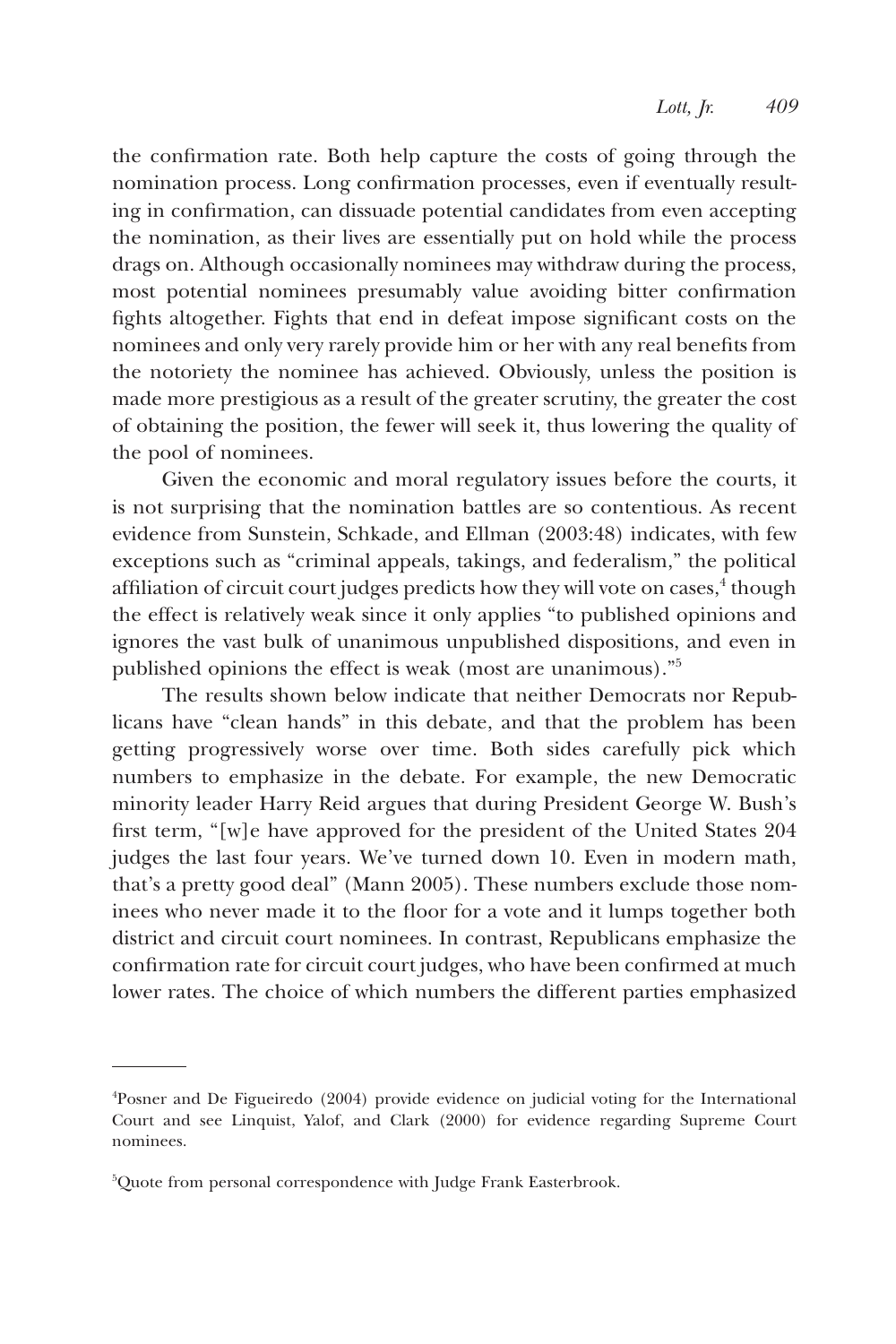was reversed during the last four years of the Clinton Administration. A careful examination indicates that over the last couple of administrations, while the confirmation rate of circuit court judges has fallen, the confirmation rate of district court judges has risen.

This article represents the first empirical study to systematically describe how the length of the nomination process has changed over time as well as how that process has been applied against Republican and Democratic administrations.<sup>6</sup> Obviously, many factors, such as the quality of nominees, have to be taken into account. The timing of these changes, as well as what factors can explain them, remain to be examined.

## II. Existing Literature

Several papers have systematically analyzed the length and confirmation rate of the judicial confirmation process (Bell, 2002; Binder & Maltzman, 2002; Nixon & Goss, 2001). These three papers concentrate on circuit court nominees. Bell looks at the nomination process of federal circuit court nominees from 1979 to 1998; Binder and Maltzman from 1947 to 1998; and Nixon and Goss from 1892 to 1996.<sup>7</sup> All of them find that divided political control of

<sup>6</sup> The previous discussions that I know of are provided by Bell (2002:592), Hartley and Holmes (2002:270–73), and Sheldon Goldman (2003). Although he does not estimate any regressions that attempt to control for factors that are changing over time, Goldman provides the most comprehensive discussion of the length of the confirmation process to date by listing the average length of confirmations by Congress from 1977 to 2002. He conjectures that the last year of a presidential administration makes confirmations more difficult and he mentions the importance of divided control between the presidency and the Senate, but no systematic empirical tests are provided. Bell spends only a couple of sentences stating that after 1995 "the number of days between nomination and confirmation has increased dramatically. Today, many nominees wait between 200 and 300 days for a confirmation." Hartley and Holmes provide a description of the increase in mean times to confirmation from President Nixon to the 105th Congress under President Clinton, but no systematic regressions are run and no discussions of statistical significance are provided. Stratmann and Garner (2004) run regressions that explain the length of the judicial confirmation process, but they do not see how the process is changing over the two administrations that they examine, separate out district and circuit court nominees, nor include anything other than ABA rating and prior judicial experience to see how different quality judges and treated. Lott (2001) examines other aspects of the judicial confirmation process.

<sup>7</sup> There are some puzzles with the Nixon and Goss study. For example, while they claim to have examined all federal appeals court vacancies from 1892 to 1996, there are only 395 replacement nominees in their sample. By contrast, this study has 297 appointments from 1977 through the end of 2004.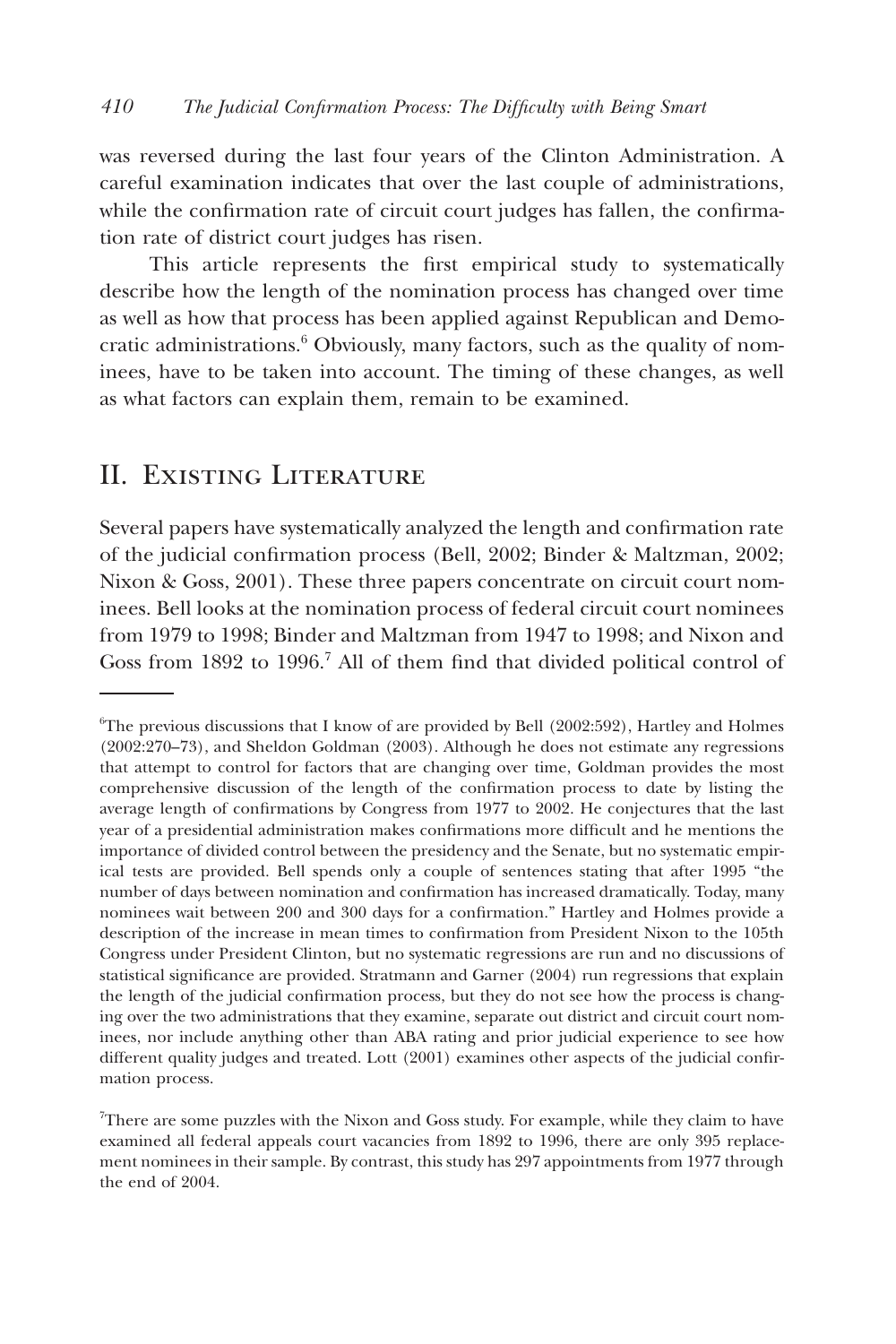the Senate and presidency has an important impact on how long it takes to confirm a judge. For example, Binder and Maltzman find that confirmation rate at any point in time twice as high as when the same party controls both the presidency and the Senate.

There are some differences in what these studies examine. Bell finds that the impact of a presidential election year and importance of interest groups, as well as how well female and minority nominees do, all have different impacts when government is divided. Binder and Maltzman also claim (2002:197) that the Senate "does not treat critical nominations differently than other nominations, all else equal." They measure how critical a nomination is by looking at how ideologically divided a circuit court is. Nixon and Goss claim that female and minority nominees, as well as nominees to fill a vacancy created by death, take considerably less time to get confirmed.

These papers are interesting, but none of them systematically break down how the confirmation process is changing over time, nor do they account for the nominees' quality beyond the American Bar Association (ABA) rating for nominees, which, given the perceived biases of the ABA, could mean something quite different for Republican and Democratic nominees. Also, none of these estimates account for geographical or time differences in the confirmation process.<sup>8</sup>

McCarty and Razaghian (1999) study the confirmation process of nonjudicial executive branch nominations from 1885 to 1996. For cabinet officials, the length of the nomination process is affected by divided government (presidency and Senate controlled by different parties) as well as the size of the ideological gap between the two parties in the Senate, though divided government does greatly lengthen the process for lower-level positions. They also find that nominations go through more quickly early in a president's term, and that Republican as well as Justice Department nominations in general tend to take relatively long. In a rough comparison between the preand post-New Deal periods, they do not find any differences in the length of the confirmation process over time.

There is also work on how the confirmation rate has changed over time. For example, Hartley and Holmes (2002) find that the fraction of lower court nominees confirmed does not change when party control differs between the White House and the Senate, though they do not account for other factors that may affect judicial selection.

<sup>8</sup> Nixon and Goss do account for a District of Columbia Circuit Court dummy but do not do anything else.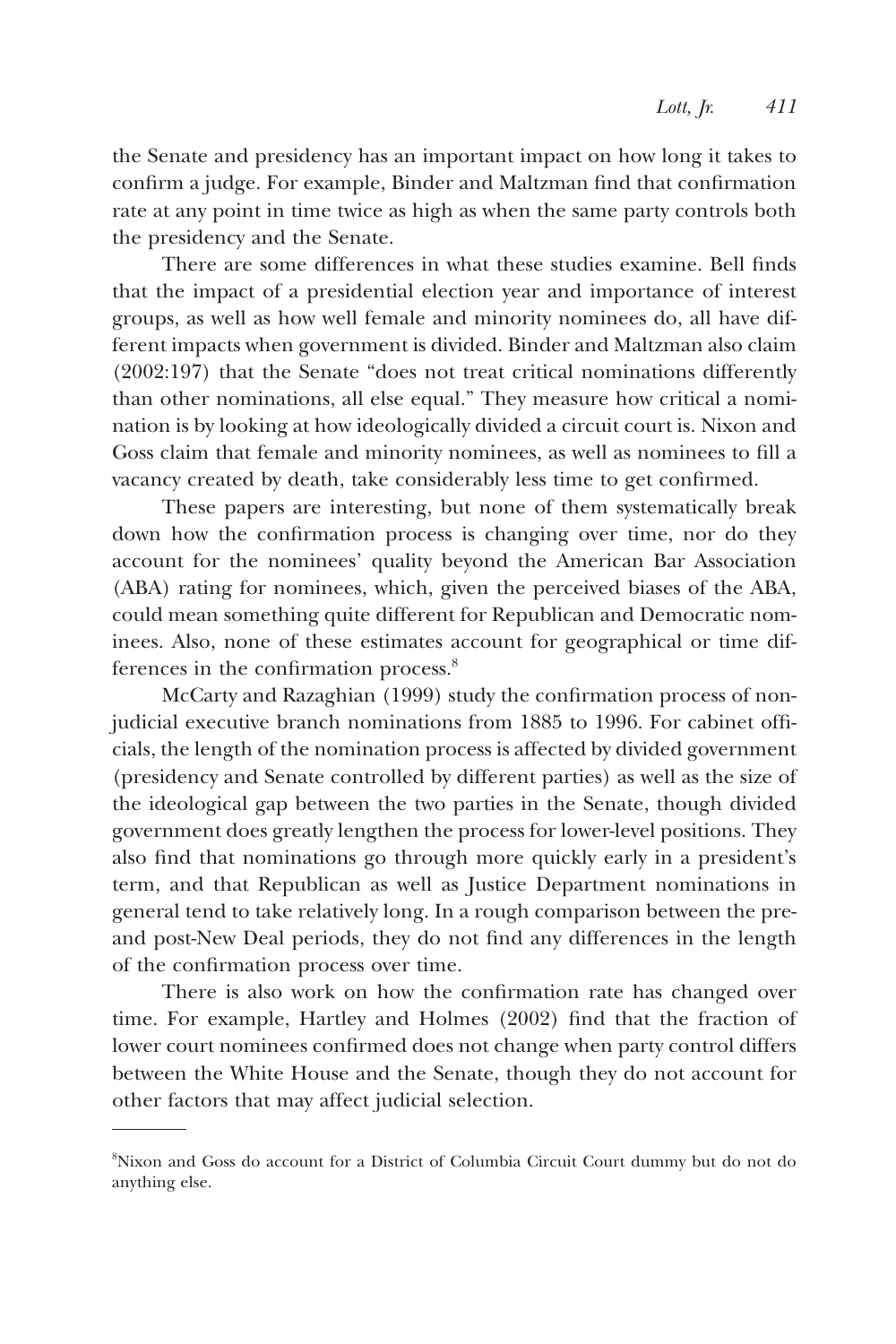## III. DATA

Data were collected on nominees who were publicly announced, whether they were confirmed or defeated or withdrawn. The so-called Lower Federal Court Confirmation Database was used for information on district and circuit court judges from 1977 to 2000 to find the nomination date, whether the nominee was confirmed, the confirmation date, the court to which the nominee was appointed, and the nominee's gender and race.<sup>9</sup> Information on the judicial nominees from 2001 through the end of 2004 was obtained from the Office of Legal Policy in the Department of Justice.<sup>10</sup>

Biographies on federal judges from the Federal Judicial Center provided information on race, whether the nominee had been a federal or state judge, graduate from a top-10 law school, had served on the law review, and the incumbent judge for all judges from 2001 on, and this information was used to fill in gaps prior to  $2001$ .<sup>11</sup> ABA ratings for judges from 1989 through early 2004 are from the American Bar Association.<sup>12</sup> Previous data for earlier years are available from the Lower Federal Court Confirmation Database. The data for the last part of 2004 were obtained from the Senate Judiciary Committee.<sup>13</sup> Short biographies on all Clinton nominees (including those not confirmed) are available from the Clinton Presidential Materials Project.<sup>14</sup> Lexis-Nexis searches were used extensively to fill in missing race and political affiliation information. Such searches were also extensively used to find information on nominees who were not confirmed.<sup>15</sup>

In a series of papers, Landes, Lessig, and Solimine (1998) and Stephen Choi and Mitu Gulati (2003, 2005) have developed various objective meas-

14Available at <[http://clinton6.nara.gov>.](http://clinton6.nara.gov)

<sup>9</sup> Available at [<http://bingweb.binghamton.edu/~martinek/confirmation.htm](http://bingweb.binghamton.edu/~martinek/confirmation.htm)>. Since we first used the website it has been updated.

 $10$ Available at <[http://www.usdoj.gov/olp/judicialnominations.htm>.](http://www.usdoj.gov/olp/judicialnominations.htm)

 $11$ Available at <[http://www.fjc.gov/>.](http://www.fjc.gov)

<sup>12</sup>Available at <[http://www.abanet.org/scfedjud/home.html>.](http://www.abanet.org/scfedjud/home.html)

 $13$ The nominations clerk who helped us was Swen Prior (202-224-5225).

<sup>&</sup>lt;sup>15</sup>Leonard Leo at the Federalist Society provided some data on about 20 percent of the appeals court judges studied here.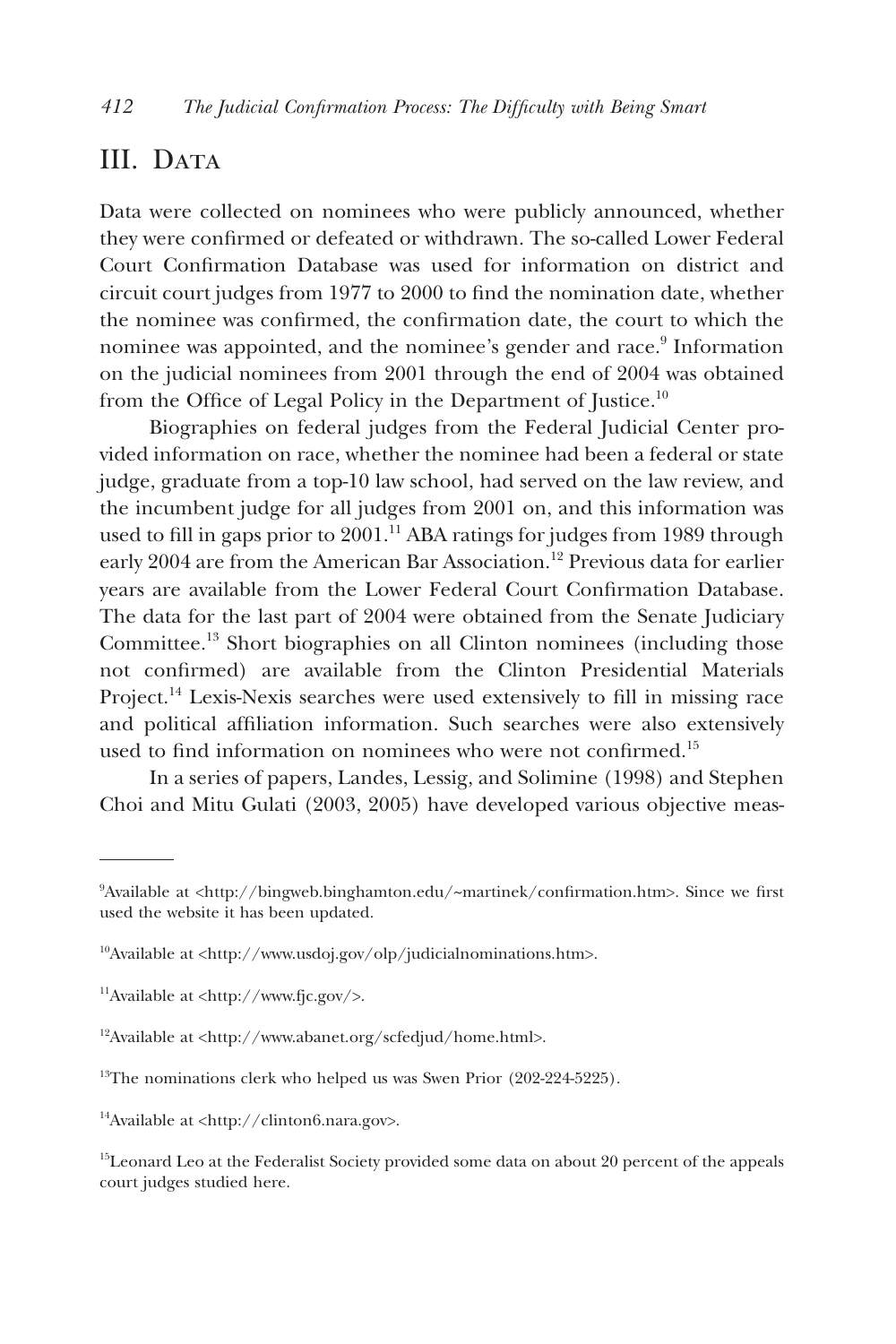ures of judicial quality. Landes et al. focus on the rates that judges are cited outside and inside their circuits both in terms of their total influence (total citations adjusted for experience) and average influence (citations per published opinion). They generate these ranking from regressions that account for such factors as the judge's tenure, the number of opinions authored each year by the judge, and the total number of published opinions in the courts of appeals each year, as well as whether the judge is chief judge, on senior status, and/or retired. Choi and Gulati's (2003) method is simpler but covers more characteristics. Judicial rankings are based on how frequently judges are cited outside their circuit, the number of opinions they write, and their judicial independence (whether judges vote in accordance with other judges nominated by the same political party).<sup>16</sup> There are 11 different components to their "composite" index and it is important to try to disaggregate them.

These two measures cover different time periods. Landes et al. cover judges on the courts of appeals in 1992 who had at least six years of experience by 1995 (for my purposes, nominees from the Carter, Reagan, and Bush I Administrations), while the Choi and Gulati indexes focus on published opinions of judges from 1998 to 2000 who were appointed prior to January 1, 1998 (the Carter through first three-quarters of the Clinton Administrations). Unfortunately, these dates, especially for the Landes et al. data, make us unable to use this to study much of the recent changes in the confirmation process.

These measures have the advantage of examining how judges actually turned out and not simply relying on "input" measures such as what law school the nominee went to. Presumably, the Senate and president are able to guess on average how well a nominee will do once he or she is on the bench and it is useful to see whether the best judges had particularly easier or more difficult times getting through the confirmation process.

The ABA ratings are on an 11-point scale that ranges from "not qualified" to "extremely well qualified." The different gradations include not qualified/qualified, qualified/not qualified, qualified, qualified/well qualified, and so on. The presidential approval ratings are from the Gallup

 $<sup>16</sup>$ Goldberg (2005) provides an interesting critique of using the Choi-Gulati indexes for evalu-</sup> ating appeals court judges for the Supreme Court in that the two different jobs do require different sets of skills. His critique is useful, but it does not apply to the data as they are being used here because I am just using them to evaluate how well the judge did on the appeals court and comparing that to how tough the confirmation process was for that job.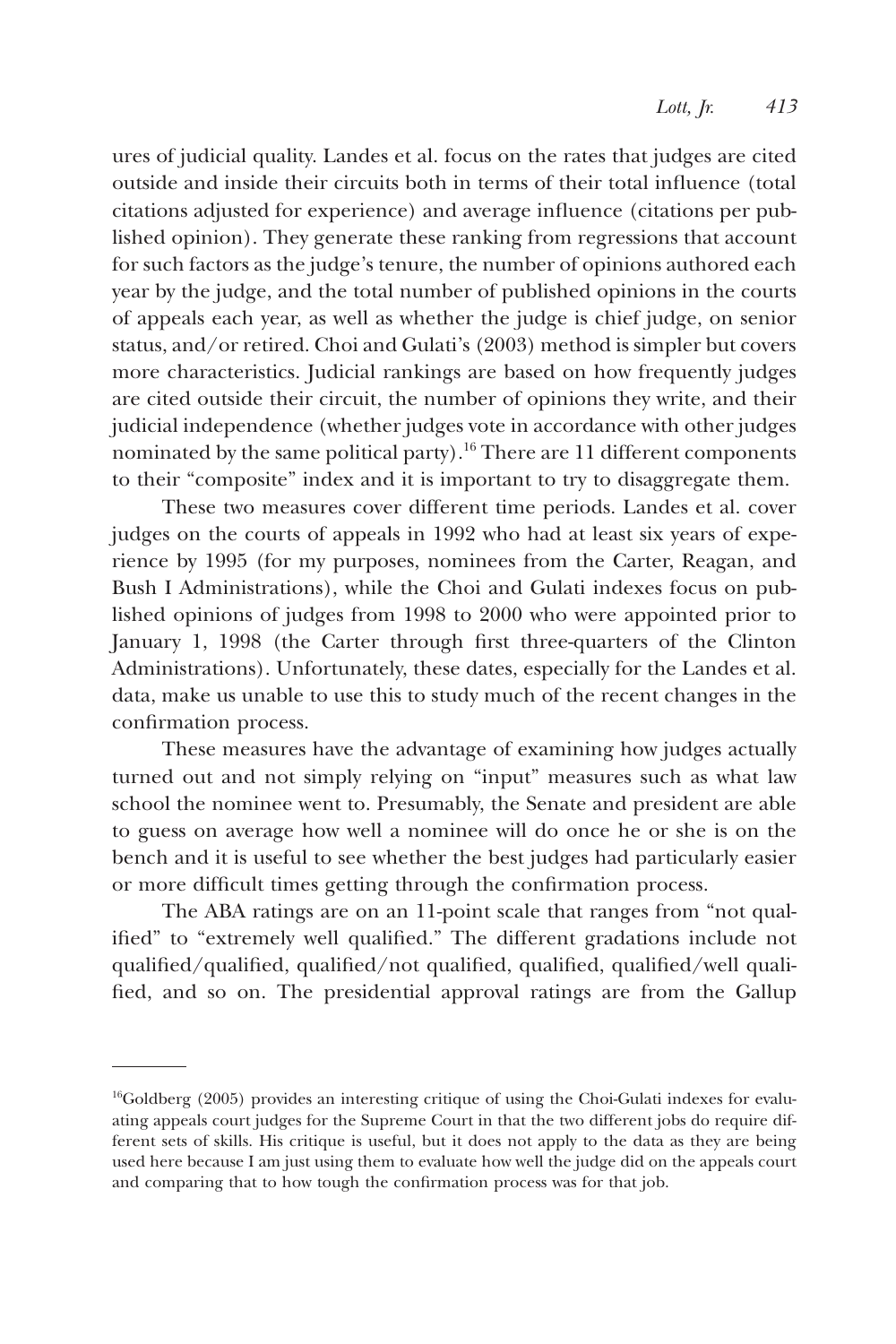survey.<sup>17</sup> Information on the senators from each state at the time of nomination and their political affiliation was obtained from the *Congressional Biographical Directory*.

The *Almanac of the Federal Judiciary* provided detailed information on many of the nominees, such as where the judicial nominees clerked (state supreme court, federal district court, federal appeals court, or the U.S. Supreme Court). All clerkships are surely not the same, with the U.S. Supreme Court being the most difficult to obtain, followed by the federal appeals court and then the federal district court. Using the rate that judicial nominees had held clerkships as a measure of quality is somewhat problematic because the number of available clerkships has risen over time. One way of trying to account for this is to examine how the returns to having obtained different levels of clerkships vary across any given president's nominees.<sup>18</sup>

An attempt was also made to use the *Almanac*'s survey of lawyers who later had cases before the judge that evaluated whether the judge was "smart" or not, but all the judges seemed to be described as at least smart, and any finer categorization seemed arbitrary given the relatively imprecise statements made by the lawyers. However, it was surprising that all the judges were rated as at least being smart, and it provides some evidence that even the judges who made it through after receiving a "qualified/nonqualified" rating from the ABA were able to function intelligently on the bench.

The *Almanac* was more useful for obtaining information on judicial temperament and political views. The evaluations presented from lawyers provide fairly clear statements on whether a judge's temperament could be classified as bad, fair, or good. The classification of a judge as having a "bad" judicial temperament is illustrated by lawyers' comments on A. Raymond Randolph and Richard F. Suhrheinrich, two nominees by George H. W. Bush.

For example, several lawyers said of Arthur Raymond Randolph: "No one will ever accuse him of excessive tact"; "He can be difficult and nasty if he is against you in a case"; "His questions can be tinged with sarcasm"; "He can sometimes be a little surly"; "He appears to be a little sour from the

<sup>&</sup>lt;sup>17</sup>Edwards and Gallup (1990) provided survey data up through 1988. Survey data after that date are provided from the subscriber portion of the Gallup website.

<sup>&</sup>lt;sup>18</sup>Frank Easterbrook pointed this out to me.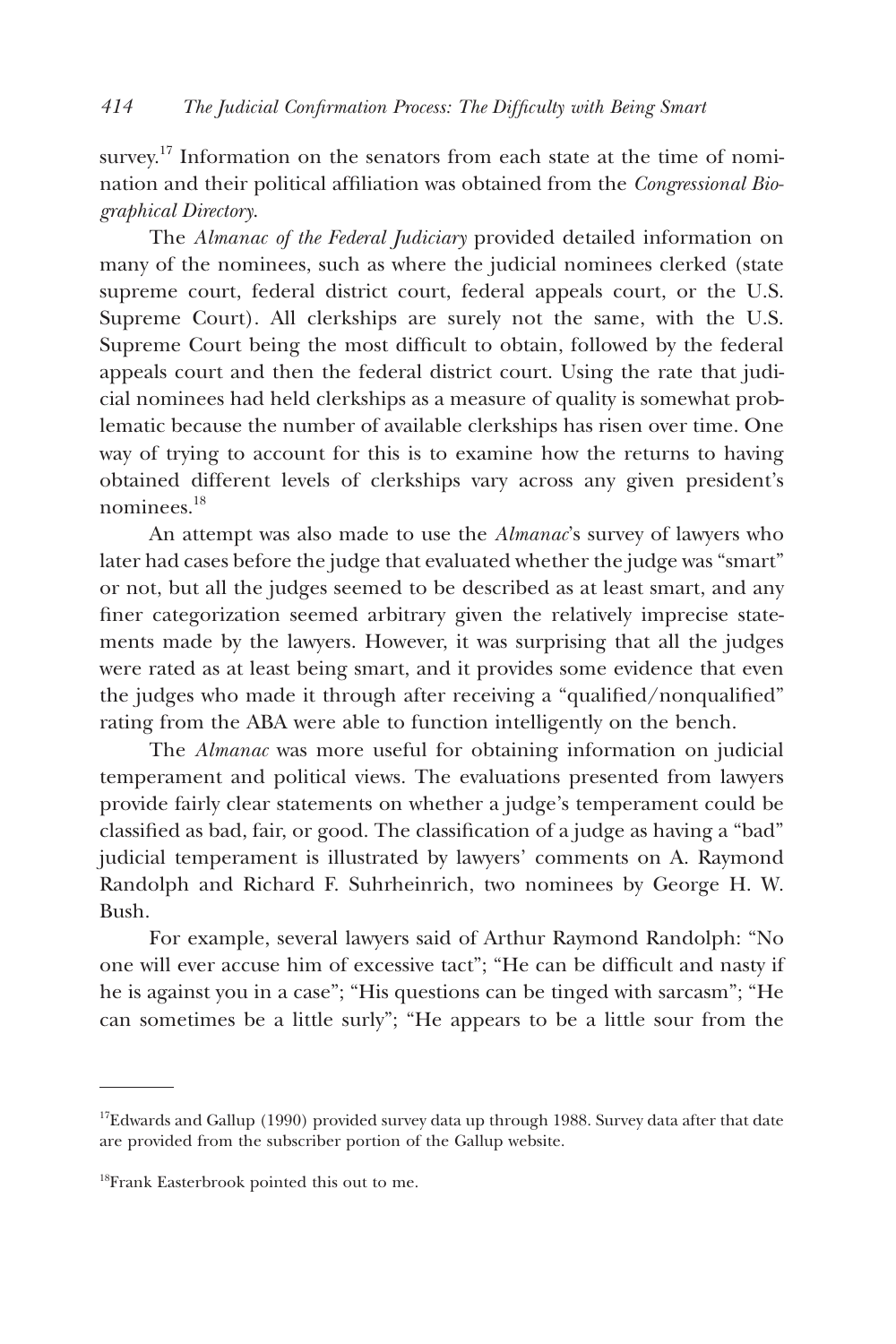bench—not because he is displeased, or is going to vote against you—it is just the way he is."

About Richard F. Suhrheinrich, they said: "His judicial demeanor leaves something to be desired"; "His demeanor is a problem. He's not necessarily attorney friendly"; "His interpersonal behavior is abysmal"; "You need to wear armor when you have him on your panel"; "Some people say he's mean-spirited. I would say he has a harsh streak"; "He's a bully."

Examples of judges classified as fair have evaluations that contain phrases like: "He's gruff, but treats attorneys OK"; "He is generally courteous and cordial and sometimes testy and argumentative"; "His demeanor is all right"; "She can actually be quite hostile on oral argument." By contrast, those discussed as "good" were described as: "He has a fantastic temperament"; "He treats lawyers very well"; "There is no problem with his temperament."

As far as political views go, lawyers noted that judges were either liberal, moderate, conservative, libertarian, or neutral. Some judges were categorized differently on the political scale by different lawyers. When that was the case, those judges were simultaneously listed in multiple categories. The reason for distinguishing judges by political views rather than merely by who appointed them is that obviously not all nominees from even the same president have the same views.

Unfortunately, the *Almanac*'s survey information is only provided with a several-year lag and thus covers very few of George W. Bush's nominees. Indeed, only seven circuit court nominees and 14 district court nominees have such survey information.

## IV. A FIRST EXAMINATION OF THE DATA

The following graphs clearly show how nominees in recent years have taken a dramatically longer time to be confirmed, and that the confirmation rate of circuit court nominees has fallen.

Figure 1 illustrates that over the last 26 years it has taken much longer to get nominees through the confirmation process for the judges. A rough look at this figure shows that the nomination process can possibly be broken down into three distinct periods. From the Carter Administration through the first six years of the Reagan Administration, the length of the confirmation process, for both district and circuit court nominees, fairly consistently remained around 50 days. However, during the last two years of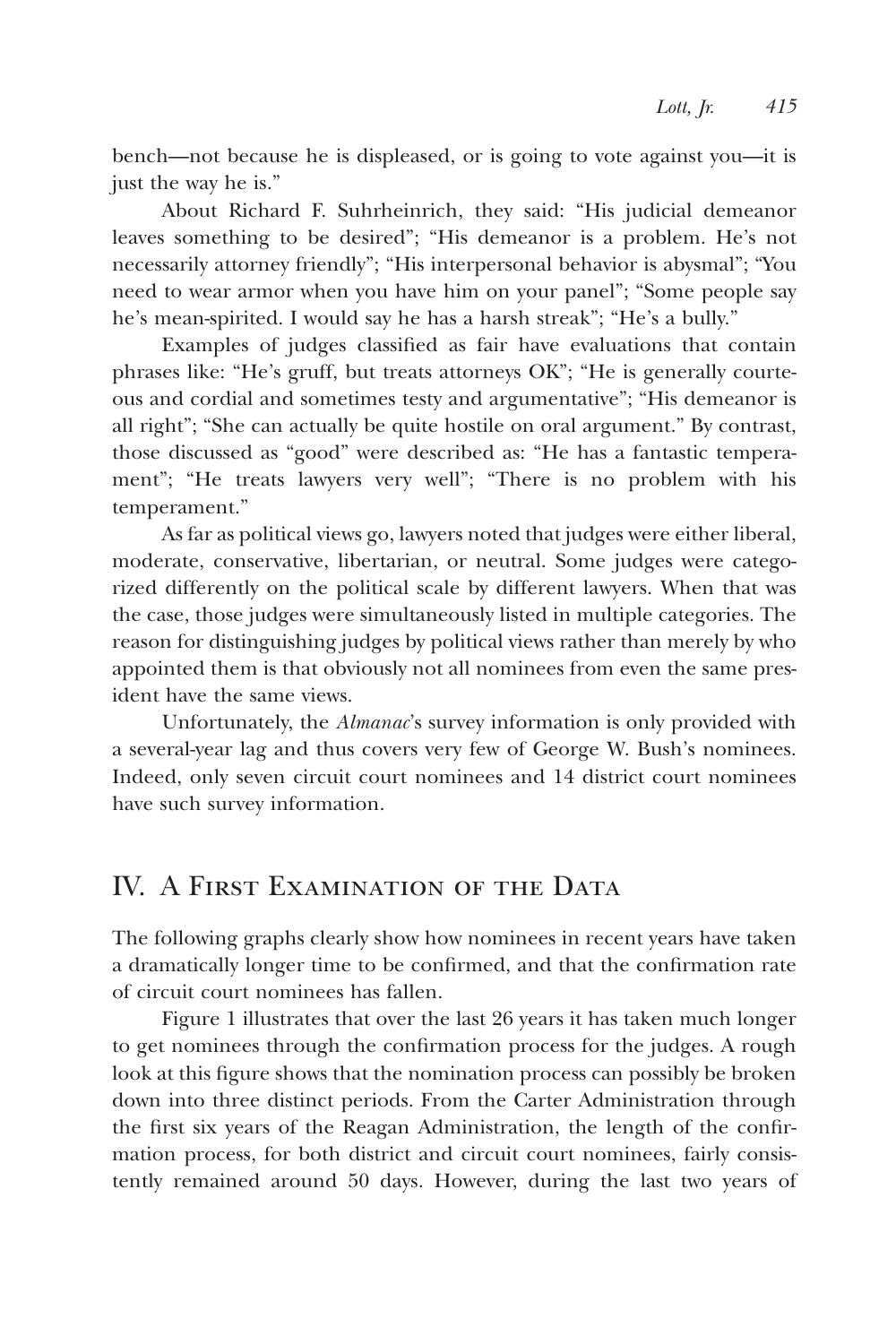

*Figure 1:* Days between nomination and confirmation during Congress when judge was nominated.

Source: Lower Federal Court Confirmation Database, the Office of Legal Policy in the Department of Justice, and a Lexis-Nexis search.

Reagan's second term, things changed. With the Democratic takeover of the Senate and the battle over Judge Robert Bork's nomination to the Supreme Court in 1987, it took 120 days for both district and circuit court nominees to get through. That new higher rate continued through 1993–1994. The final period appears to extend from when the Republicans took over the Congress in 1995 through the first Bush Administration, though the circuit court nominees during the first two years of the Bush Administration took a dramatically longer period of time (about 320 days (or 200 percent) longer than the was the case during the last two years of the Clinton Administration). It is only during this last period that circuit court nominees take much longer than those for the district court.

Since comparisons are naturally made by presidential administrations, Figure 2 breaks down the length of the nomination process by administration. The results largely illustrate what was already shown in Figure 1, but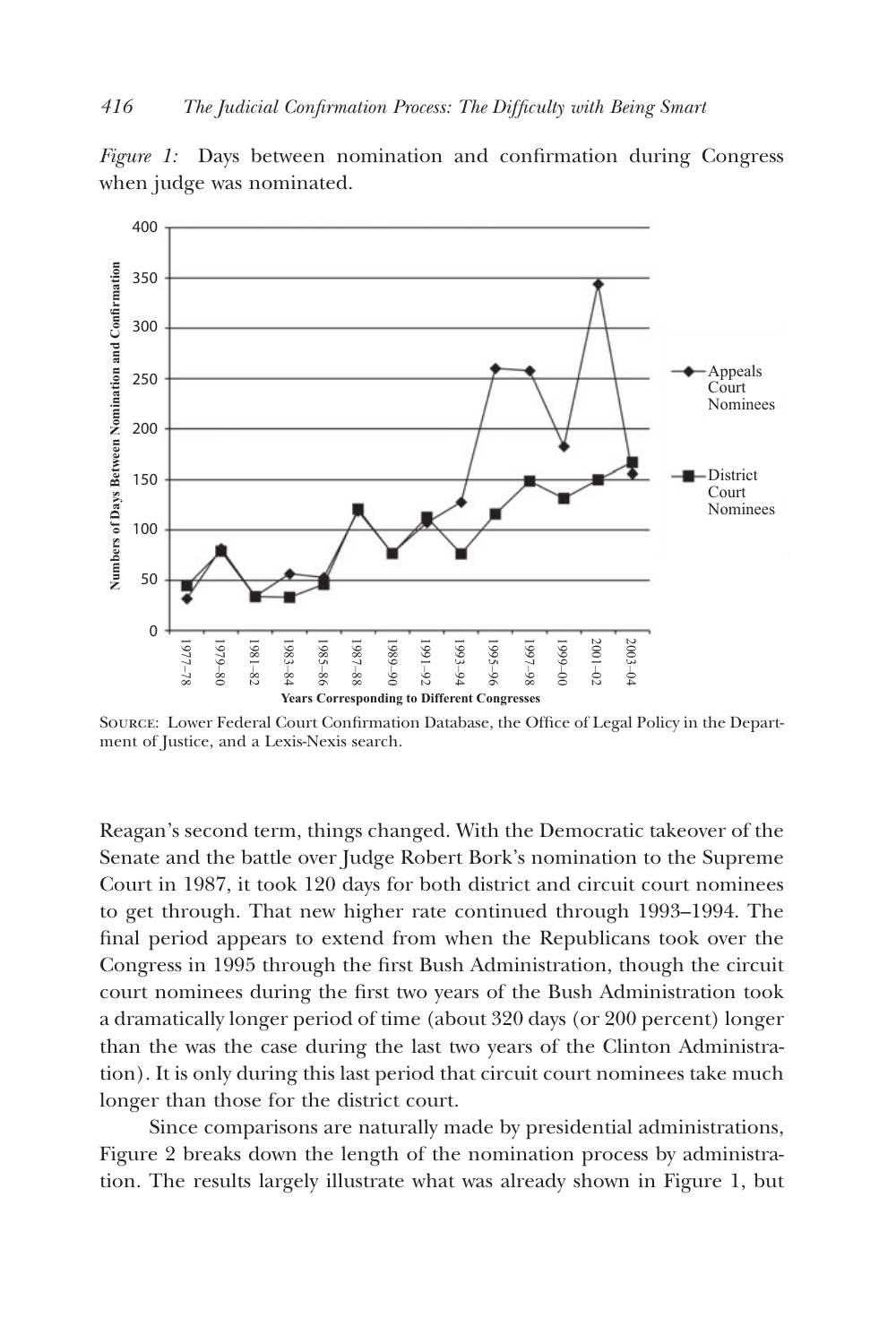

*Figure 2:* Days between a president's judicial nominations and confirmations during that president's time in office.

Source: Lower Federal Court Confirmation Database, the Office of Legal Policy in the Department of Justice, and a Lexis-Nexis search.

demonstrate the very consistent growth in the length of the confirmation process starting with the first Bush Administration and the explosion in the length of the confirmation process for circuit court nominees that started for Clinton and continued growing under Bush II. The gap between the district and circuit court nominees under the Clinton and Bush II Administrations is remarkable. These figures undoubtedly underestimate the impact of these delays because as the nomination process gets progressively more difficult, nominations that would previously have been made would no longer be made.

An even bigger change occurred in how long it takes to confirm nominees to the District of Columbia Circuit Court, which is the second most powerful federal court and considered a training ground for future Supreme Court Justices. During the Carter, Reagan, and Bush I Administrations, it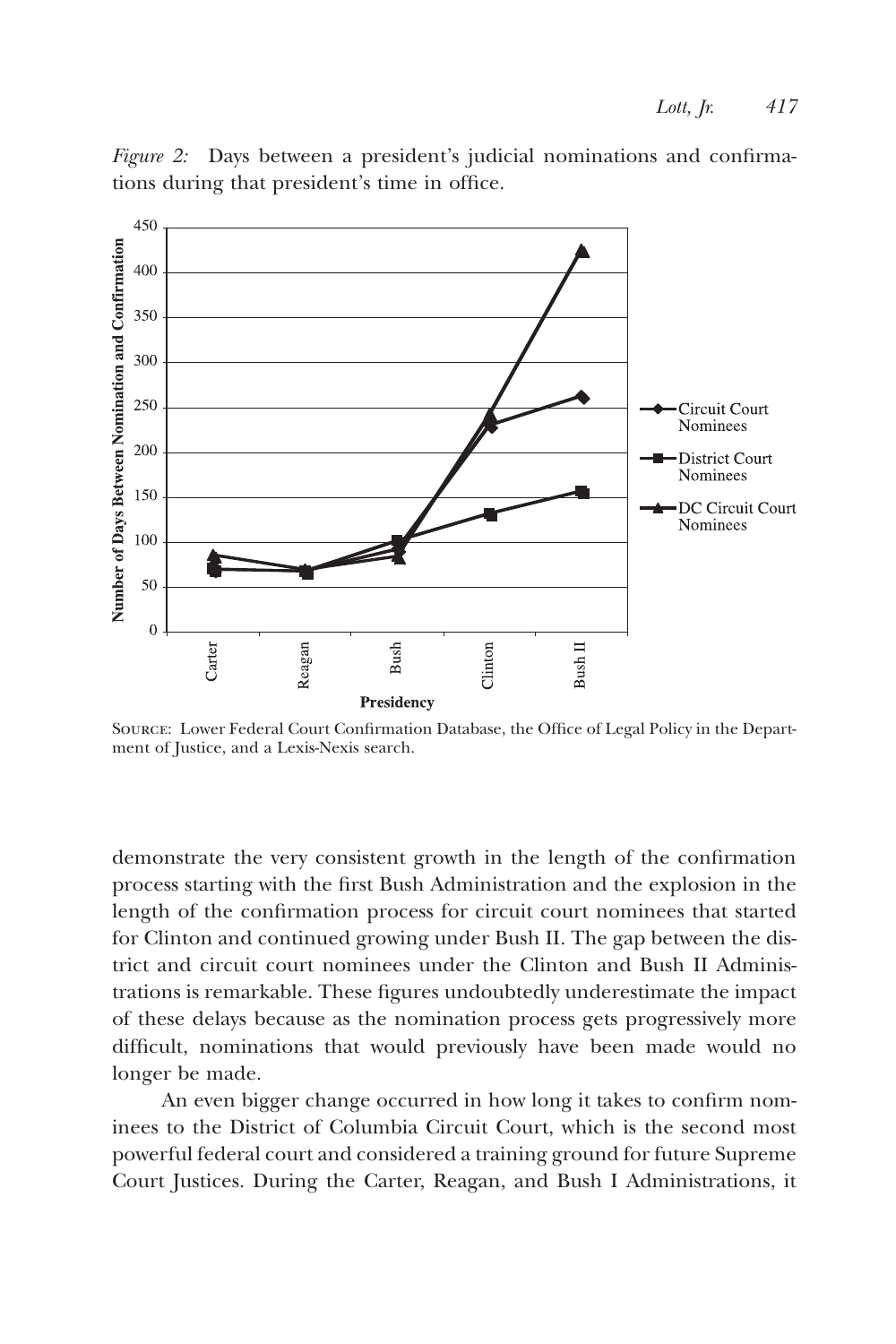*Figure 3:* Months between nomination and confirmation: district court judges.



Source: Lower Federal Court Confirmation Database, the Office of Legal Policy in the Department of Justice, and a Lexis-Nexis search.

took fewer than 87 days from nomination to confirmation. Under Clinton, this grew to 242 days and 726 days under Bush II.<sup>19</sup>

I examined similar raw data on the length of confirmations for the Supreme Court starting with Hugo Black in 1937 and ending with Stephen Breyer in 1994. The longest confirmation period was for Steward Potter in 1959 at 108 days, followed by Clarence Thomas at 99; William Rehnquist at 89; and Antonin Scalia at 85. The Reagan and Bush I Administrations experienced the longest confirmation processes, with the Eisenhower Administration just slightly edging out the Clinton Administration for the third longest confirmation periods. Generally, the nominees in the three most recent administrations experienced longer confirmations.

Figures 3 and 4 show the cumulative distribution in how long it takes for nominees to be confirmed. Both figures show that very few nominees are quickly confirmed any more. For example, in Figure 3, almost 40 percent of

<sup>&</sup>lt;sup>19</sup>There are not a large number of nominees to the District of Columbia Appeals Court in any administration. For the five administrations studied here, Carter had four nominees, Reagan had 16, Bush I had nine, Clinton had nine, and Bush II had six.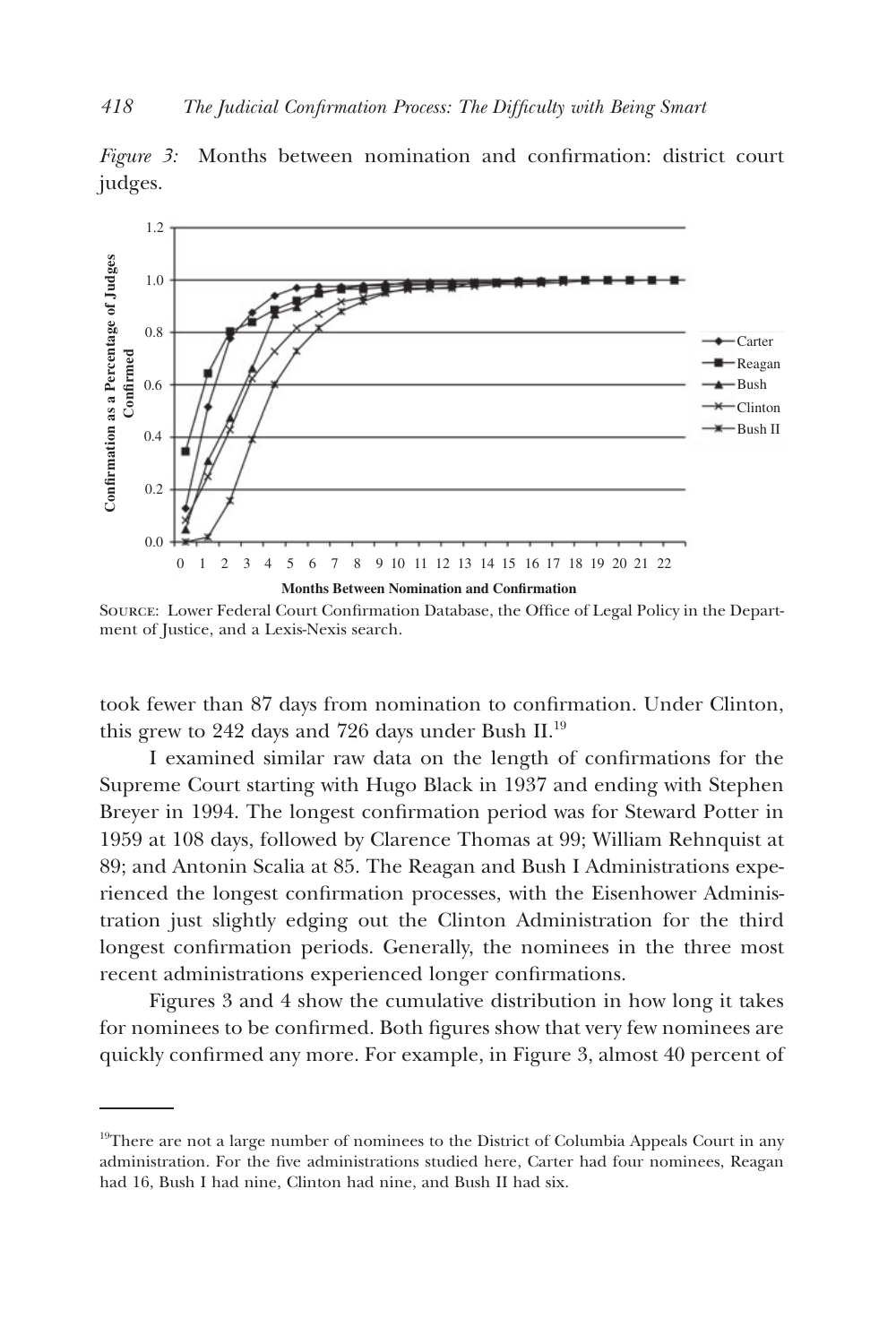

*Figure 4:* Months between nomination and confirmation: circuit court judges.

Source: Lower Federal Court Confirmation Database, the Office of Legal Policy in the Department of Justice, and a Lexis-Nexis search.

Reagan's district court nominees were confirmed within a single month. By contrast, it took almost three months for Bush II nominees to reach the same rate. The distributions of confirmation lengths were almost identical under both the Clinton and Bush I Administrations. For circuit court nominees in Figure 4, Reagan got the same percentage of judges confirmed within the first month that it took Bush II to achieve. The whole process of delay can be seen in these figures. Carter got over 80 percent of his nominees confirmed within two months, while Bush II took a year to obtain a similar percentage.

The changes in confirmation rate are not as dramatic as the changes in the length of time to confirmation. Indeed, the confirmation rate for district court nominees during the 2003–2004 term ended up at virtually the same rate that it started with in 1977–1978. What has changed is the confirmation rate for the circuit court. Although the appeals court confirmation rate for any Congress ranged from 92 to 100 percent from 1977 to 1986 and was again as high as 100 percent during the first two years of the Clinton Administration, the rate has not risen above 82 percent after that. Clinton suffered the lowest confirmation rate during his last two years in office, though overall Bush II had a 10 percentage point lower confirmation rate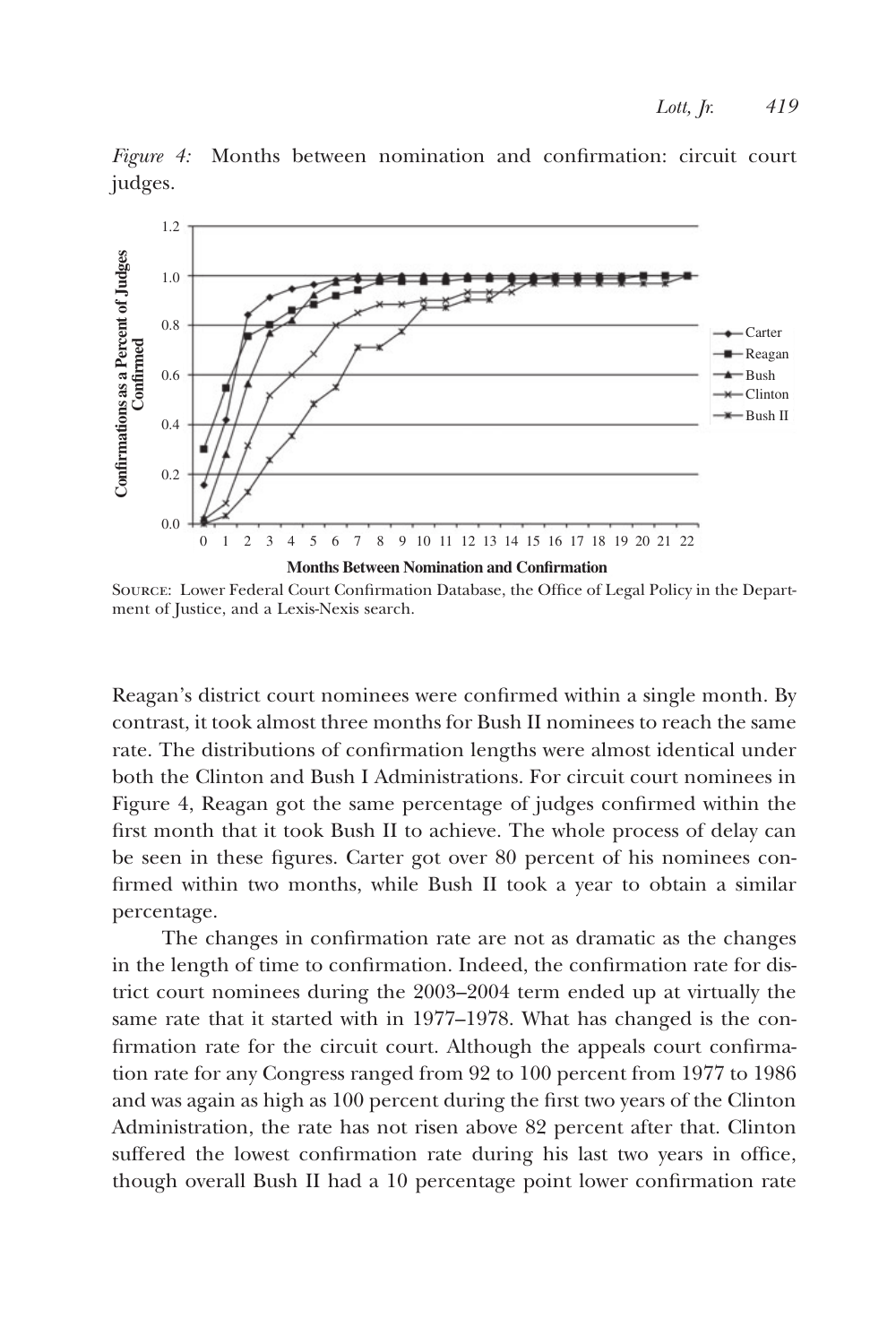

*Figure 5:* Percentage of each administration's nominees that was confirmed.

Source: Lower Federal Court Confirmation Database, the Office of Legal Policy in the Department of Justice, and a Lexis-Nexis search.

at 64 percent (see Figure 5). Figure 5 also shows that while Bush II faced lower circuit court confirmation rates, the District of Columbia Circuit Court is again singled out for special discrimination. During the Clinton Administration, while two out of nine District of Columbia Circuit Court nominees were defeated, four out of five were defeated under Bush II. Figure 5 looks at the numbers for the Supreme Court, and the only consistent pattern is that all but two of the presidents (Nixon and Reagan) experience 100 percent confirmation rates.<sup>20</sup>

A broader issue is whether these changes over time, particularly during Bush II, could be explained by changes in the quality of the nominees. Quality is measured by whether the nominee attended a top-10 law school,

<sup>&</sup>lt;sup>20</sup>Lyndon Johnson had an interesting experience in that he had nominations for the Chief Justice and another position on the Court that were never consummated because the persons they were supposed to replace only left after Nixon became president.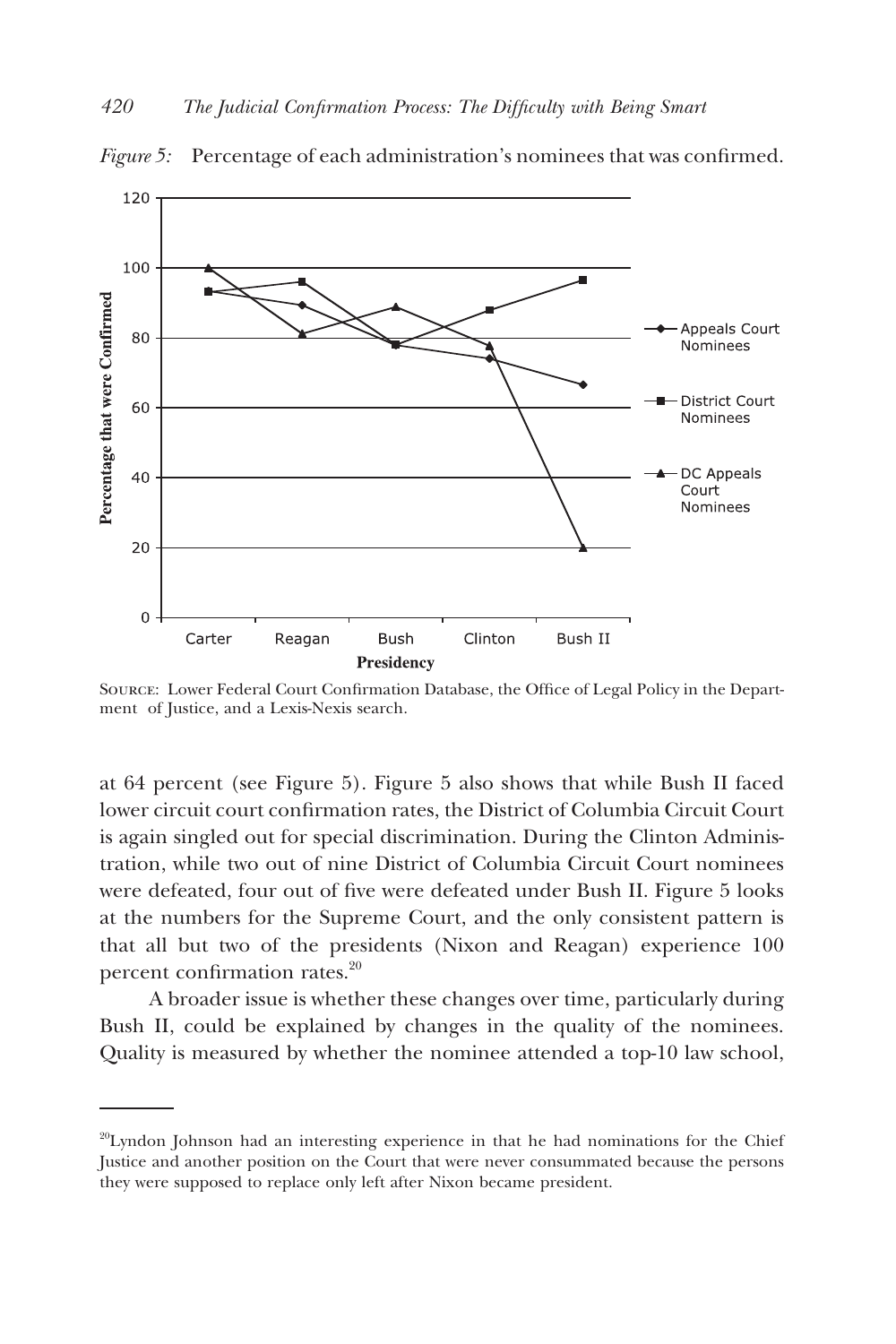served as a judicial law clerk, and ABA ratings. In terms of either what law school the nominees attended or their ability to obtain clerkships, quality rose consistently from Bush I to Clinton to Bush  $II^{21}$  Combining the top two ABA categories together (well qualified and well qualified/qualified), Bush II's circuit court nominees do not obtain as good ABA ratings (65 percent) as Carter (77 percent) or Clinton (72 percent), but much better than the ratings for Bush I (56 percent) or Reagan (52 percent). It is difficult to discern any pattern in these four figures that would offer much of an explanation for the lengthened confirmation process or the drop in the confirmation rate.

As mentioned before, a better measure of quality may be the actual productivity of judges after they have obtained their positions, though the two measures by Choi-Gulati and Landes-Lessig-Solimine (LLS) show different patterns of change over time. Figure 6 shows how the Choi-Gulati composite quality rating varies for the first four administrations studied here. The Choi-Gulati rating is based on the number of decisions produced by a circuit court judge, the cites to those decisions in circuits outside the judge's own circuit, and the judge's independence.<sup>22</sup> This measure does not explain changes over time in either how long it takes for confirmation or the confirmation rate. Both Carter and Clinton nominees have very low ratings (with Carter having the lowest) while Reagan nominees have by far the highest ratings.

The LLS total influence indexes based on outside and inside circuit citations are illustrated in Figure 7. The inside circuit citations is similar to the Choi-Gulati rating in that judicial quality peaks with Reagan's nominees, but outside circuit citations show that judicial quality is declining over time across the three administrations shown.

These ex-post measures of quality are obviously not available to either the Senate or the president during the confirmation process, but it is rational to expect that they have some general idea about the quality of nominees and it is the one objective measure not of the inputs into being a good judge (education, etc.) but of the outputs (the quality of their decisions). Unlike the other ex-ante measures, the Choi-Gulati and LLS indexes imply

 $21$ Given that the top-10 law schools account for a smaller share of total lawyers over time, one would expect the share of nominees from those schools to decline.

 $^{22}$ The data are from their Appendix H.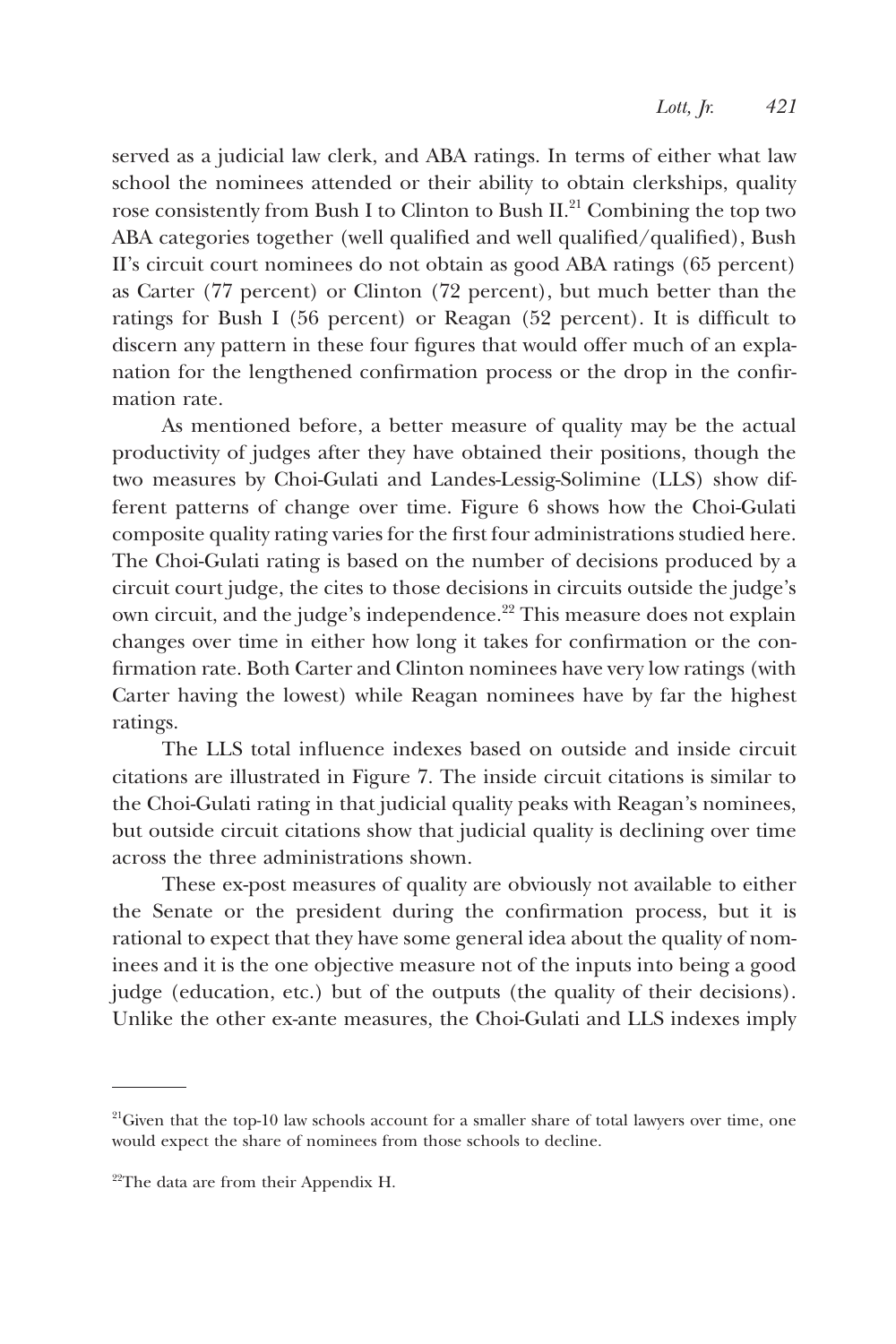*Figure 6:* Choi-Gulati composite quality rating (equal weighting of quality, productivity, and independence using opinions during the 1998–2000 period for active circuit court judges age 65 or less in 2003).



that the quality of judges has declined at least since the Reagan Administration. If correct, these measures raise concerns that the quality of judges has been falling while the confirmation process has become progressively more difficult.

Nominees' political views as measured by lawyers surveyed by the *Almanac of the Federal Judiciary* also do not explain the changes in confirmation rates or the length of time to confirmation. Although the sample is extremely small and contains information on only five of the 34 circuit court nominees who have been confirmed under Bush II, lawyers did not perceive Bush's circuit court nominees who were confirmed as conservative as Reagan's or Bush I's nominees and more lawyers perceived them as slightly more liberal. Nor did they perceive Clinton's nominees as being as liberal as Carter's.

Finally, the data allow a rough look at the claim that "delays in approving Clinton's minority and female judges showed racist and sexist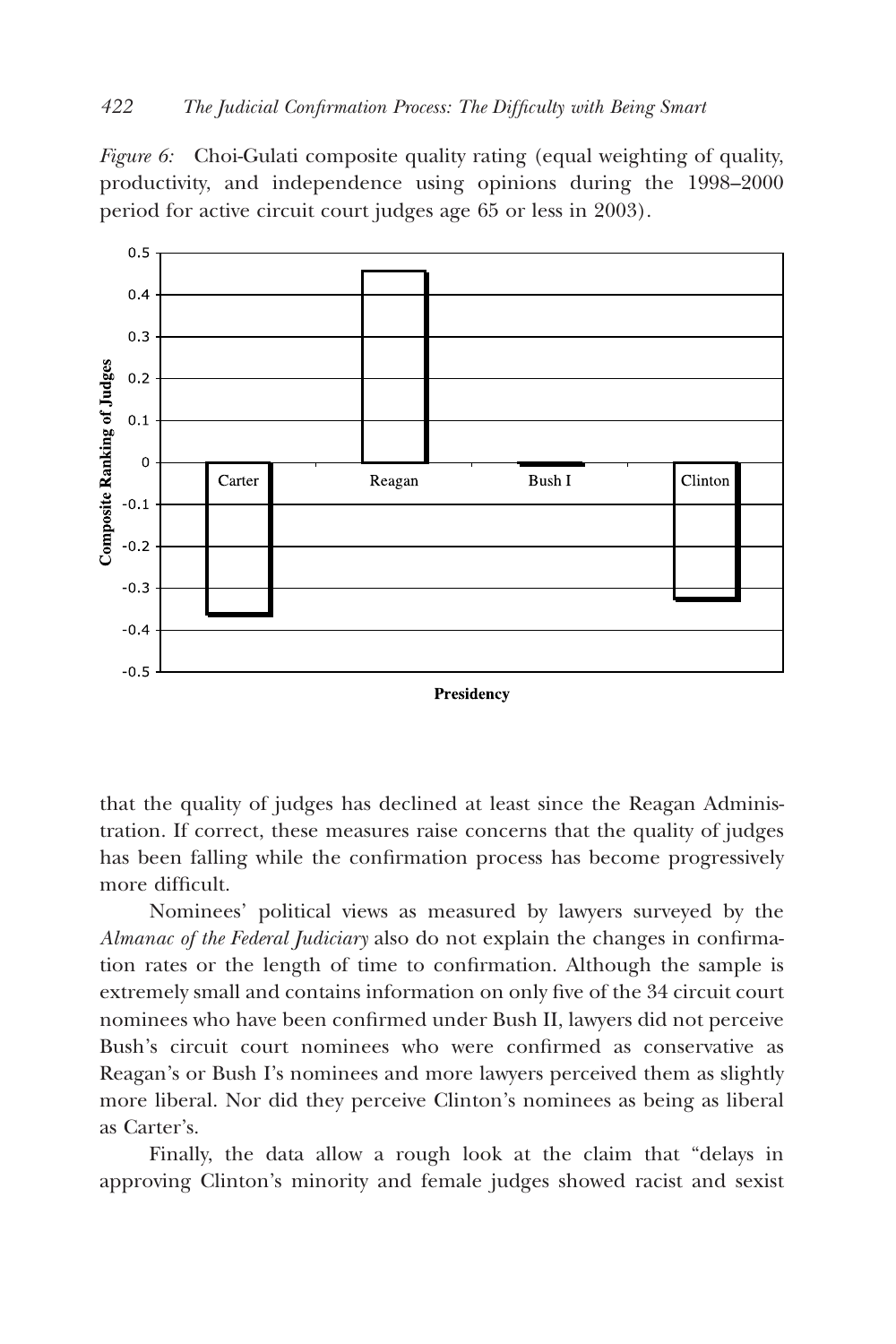*Figure 7:* Landes, Lessig, Solimine indexes for total influence (circuit court judges who were on the bench by January 1, 1992 and who had served at least six years by 1995).



tendencies in the Senate" (Holland 2000b; Ross 2000). Since those claims were based on aggregating district and circuit court judges together, I have done that here simply for comparison, and doing this shows that there is indeed an increase in the length of confirmations for African Americans, Hispanics, and women. Yet Bush's African-American and female nominees are taking even longer to confirm than Clinton's did—245 days on average versus 141 and 230 versus 172, respectively. Clinton's Hispanic nominees took much more time than Bush's (234 days vs. 191), but it is not correct to argue that there was systematic discrimination against minorities as a whole.

This rough initial examination of the data indicates that it has taken much longer to get judges confirmed, but there has also been a sharp drop in confirmation rates for circuit court judges. The graphs clearly show how important it is to separately examine district and circuit court judges. Combining the two groups would clearly hide the changes that are occurring within the more important positions.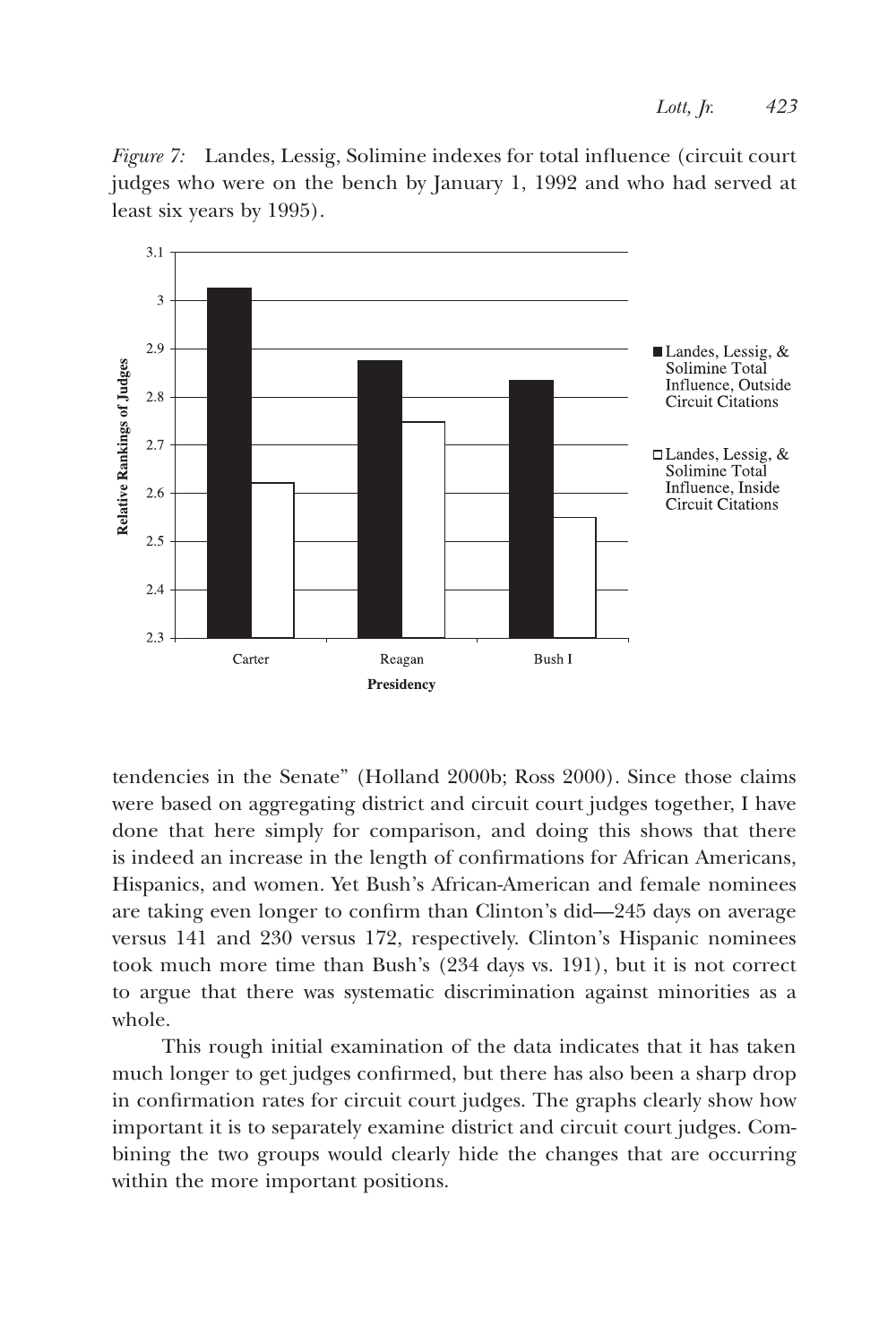## V. A More Systematic Examination

#### *A. The Length of Confirmation Process*

Obviously, many factors affect both the length of time to confirmation as well as whether a nominee will even be confirmed. Probably the most important effect is simply whether the Senate and president are of the same party. The speed at which hearings are held, the rules under which they are considered (e.g., whether it takes both home state senators to block a nomination using so-called blue slips), and even the likelihood that the nominee can muster a majority in committee or on the floor are all affected by whether the same party controls the presidency and the Senate. Since the senators from the judge's home state have a disproportionate influence on confirmation through the use of blue slips, controls are also used for the different possible party affiliation combinations of home state senators and the president. Over time, the rules have varied on whether it requires either both or one home state senator to block a vote on a nominee.<sup>23</sup>

The year of a president's term also seems to be important as election years (particularly the year of the presidential election) may greatly lower the rate at which the Senate votes on nominations. As noted in the Introduction, many believe that the race or gender of nominees affect how their cases are handled before the Senate. Other factors include the quality of judges (as measured by where they went to law school or clerked or their ABA rating), whether the nominee already has a record as a state or federal judge, whether the nominee engaged in private practice or worked in the government, the number of nominations in a year, and whether a nominee is renominated by a different president.

Table 1 examines the number of days between nomination and confirmation. Negative binomial regressions are used because of the count nature of the data and since the mean and variance of the days-toconfirmation variable are not equal. Three regressions are reported for both district and circuit court judges: dummy variables for the administration that first nominated different judges and a dummy variable for whether the same party controls both the presidency and the Senate, that specification with

 $2<sup>23</sup>$ When Senator Orrin Hatch ran the judiciary committee during the Clinton Administration, a vote would not occur "if either home-state senator objected to a nomination to the federal bench." This rule continued during George W. Bush's first term when the Democrats controlled the Senate. When the Republicans took over under Bush II, the rule was changed to only block votes when both of a home state's senators objected (Curry 2004).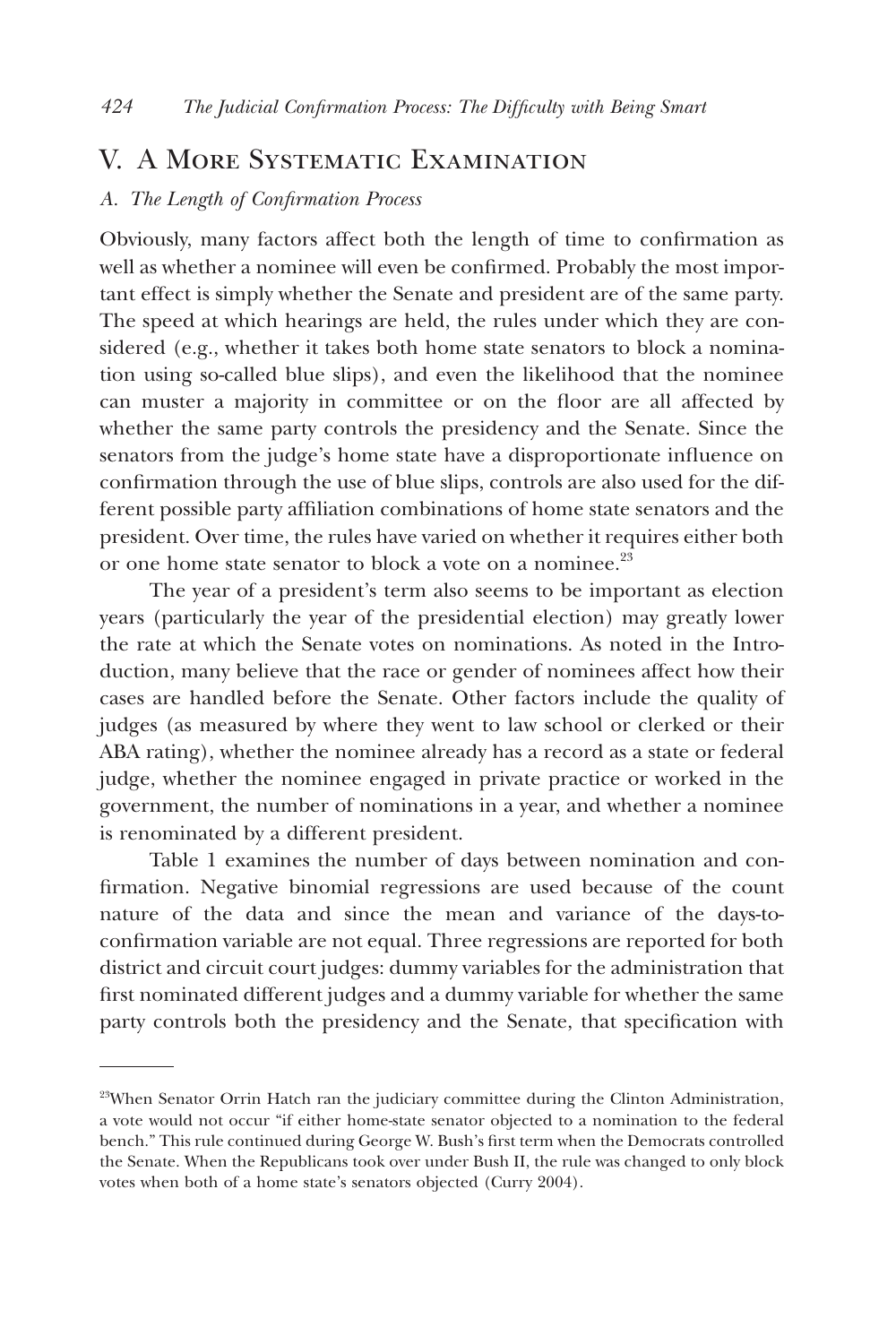|                                     |                         | District Court Nominees |                |                  | Circuit Court Nominees |                   |
|-------------------------------------|-------------------------|-------------------------|----------------|------------------|------------------------|-------------------|
| Control Variable                    |                         | $\mathcal{Q}$           |                |                  | $\sim$                 | 6                 |
| Reagan nominee                      | 0.783(3.7)              | 0.731(4.91)             | 0.922(1.25)    | 0.827(1.56)      | 0.872(1.13)            | 1.116(0.78)       |
| Bush I nominee                      | 0.786(2.6)              | 0.793(2.61)             | 0.841 (1.96)   | 0.534(3.50)      | 0.740 (1.66)           | 0.904(0.49)       |
| Clinton nominee                     | 1.18(2.3)               | 1.116(1.57)             | 1.422(5.12)    | $1.709$ $(3.76)$ | 1.97(4.84)             | 2.403 (5.7)       |
| Bush II nominee                     | 1.58(6.1)               | 1.531 (5.81)            | 1.463(4.20)    | 2.026(4.38)      | 2.61(5.83)             | 2.53(4.87)        |
| F test Reagan = Bush 1              | 0.00(0.96)              | 1.07(0.30)              | 1.49(0.22)     | 8.02 (0.005)     | 1.06(0.30)             | 1.73 (0.188)      |
| $F$ test Reagan = Clinton           | 46.8 (0.0)              | 51.83 (0.00)            | 55.95 (0.00)   | 36.92 (0.00)     | 46.7 (0.00)            | (0.00)<br>33.63 ( |
| F test Reagan = Bush II             | $(0.0)$ $77.77$ $(0.0)$ | 23.0 (0.00)             | $(0.00)$ 8.1.1 | 39.34 (0.00)     | 58.06 (0.00)           | 24.88 (0.00)      |
| $F$ test Clinton = Bush I           | 32.0 (0.0)              | 24.01 (0.00)            | 51.35(0.00)    | 65.52 (0.00)     | 45.10 (0.0)            | E.33(0.00)        |
| $F$ test Clinton = Bush II          | 18.2(0.0)               | 22.38(0.00)             | 0.17(0.68)     | 1.39 (0.239)     | 3.59 (0.06)            | 0.13(0.722)       |
| $F$ test Bush $I =$ Bush II         | 67.1(0.0)               | 64.94 (0.00)            | 52.59(0.00)    | 63.79 (0.00)     | 63.92(0.00)            | 85.97 (0.00)      |
| Nominations in year                 |                         |                         | 1.006(8.54)    |                  |                        | 1.008(5.5)        |
| ABA rating                          |                         |                         | 0.79(2.69)     |                  |                        | 0.911(0.68)       |
| ABA rating squared                  |                         |                         | 1.016(2.34)    |                  |                        | 1.004(0.36)       |
| Presidential approval rating        |                         |                         | 1.006(2.91)    |                  |                        | (.008(1.78))      |
| Unified government                  | 0.54(11.6)              | 0.526(12.36)            | 0.509 (12.87)  | 0.403(8.40)      | 0.476 (6.86)           | 0.464(6.70)       |
| African American                    |                         |                         | .024(0.36)     |                  |                        | 0.716(2.51)       |
| Asian                               |                         |                         | .302(1.14)     |                  |                        | 0.875(0.32)       |
| Hispanic                            |                         |                         | .192(2.02)     |                  |                        | .039(0.21)        |
| Male                                |                         |                         | 0.955(0.90)    |                  |                        | .040(0.41)        |
| President is from a different party |                         |                         | .060(1.06)     |                  |                        | 0.794(1.80)       |
| than both a state's senators        |                         |                         |                |                  |                        |                   |
| State's senators from different     |                         |                         | 1.003(0.05)    |                  |                        | 0.848(1.44)       |
| political parties                   |                         |                         |                |                  |                        |                   |

Table 1: Explaining the Number of Days Between Nomination and Confirmation<sup>a</sup> Table 1: Explaining the Number of Days Between Nomination and Confirmationa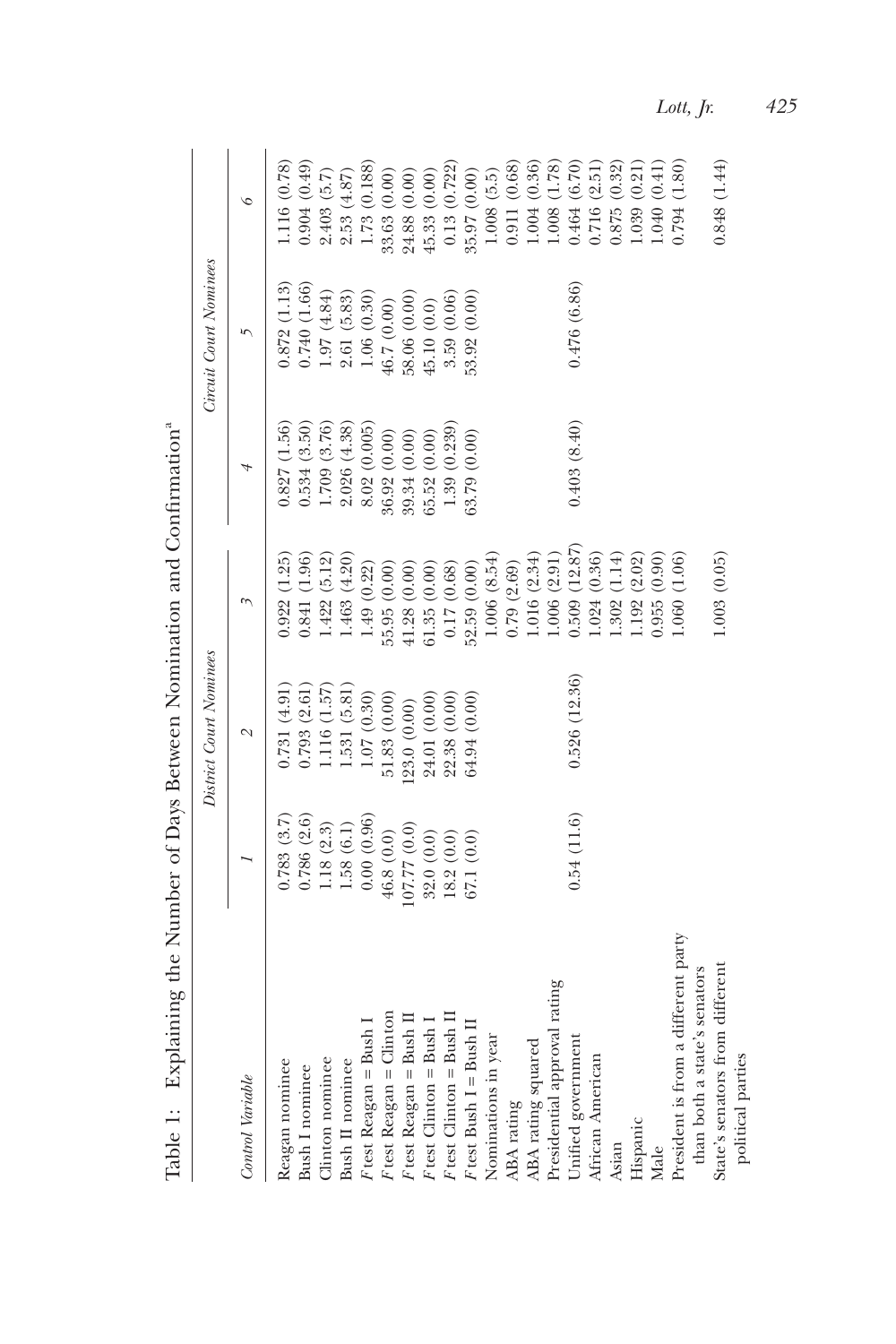|                                 |            | District Court Nominees  |                |               | Circuit Court Nominees |              |
|---------------------------------|------------|--------------------------|----------------|---------------|------------------------|--------------|
| Control Variable                |            | $\overline{\mathcal{C}}$ |                |               | Ψ                      | $\circ$      |
| Federal judge                   |            |                          | 0.907(1.58)    |               |                        | 0.928 (0.85) |
| State judge                     |            |                          | 0.992(0.17)    |               |                        | 0.843(1.82)  |
| Private practice                |            |                          | 0.9997 (0.12)  |               |                        | 0.995(1.09)  |
| Government practice             |            |                          | .006(1.33)     |               |                        | 0.985(1.66)  |
| Graduate from top-10 law school |            |                          | .172(3.58)     |               |                        | 1.176(2.02)  |
| 2nd year of president's term    |            |                          | 0.915(1.65)    |               |                        | 1.014(0.13)  |
| 3rd year of president's term    |            |                          | 1.011(0.17)    |               |                        | 0.944(0.48)  |
| 4th year of president's term    |            |                          | .288(3.93)     |               |                        | 1.503(2.98)  |
| Clerk state supreme court       |            |                          | (1.00) 111.111 |               |                        | 1.477 (1.6)  |
| Clerk fed. district court       |            |                          | .030(0.47)     |               |                        | 0.893 (0.78) |
| Clerk fed. circuit court        |            |                          | 1.042(0.54)    |               |                        | 0.786(2.15)  |
| Clerk Supreme Court             |            |                          | 0.979(0.16)    |               |                        | 1.31(2.09)   |
| Renominated by                  |            |                          | 5.744 (9.42)   |               |                        | 2.722(3.16)  |
| different president             |            |                          |                |               |                        |              |
| Fixed state effects             | Σò         | Yes                      | Yes            | $\frac{1}{2}$ | Yes                    | Yes          |
| Pseudo $R^2$                    | 0.0256     | 0.0374                   | 0.0642         | 0.0568        | 0.0791                 | 0.1119       |
| Log-likelihood                  | $-6079.95$ | $-5990.625$              | $-565.1077$    | $-1573.84$    | $-1536.563$            | $-1449.405$  |
|                                 | 1,109      | 1,109                    | 1,063          | 282           | 282                    | 276          |

Note: Data sources are listed in Section III.

NOTE: Data sources are listed in Section III.

*426 The Judicial Confirmation Process: The Difficulty with Being Smart*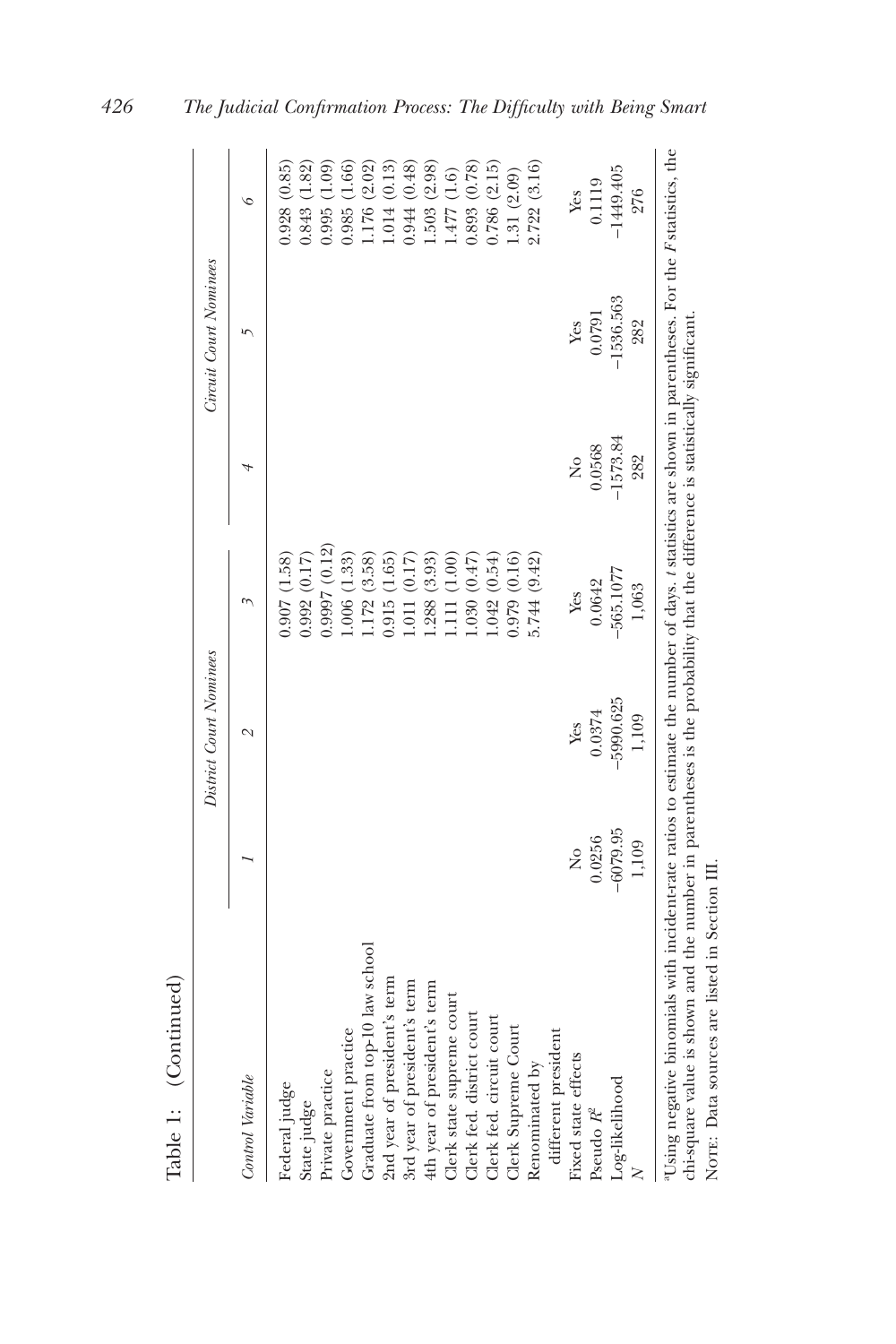state fixed effects, and finally those variables plus the other factors mentioned above. The coefficients are incident-rate ratios and show the percent change in the number of days for a one-unit change in the exogenous variable. (Cox, exponential, and Weibull survival time maximum-likelihood models were examined, and the pattern of results were very similar to what is shown in Table 1.)

The patterns for district and circuit court judges are very similar. The simplest regressions show that after the Carter Administration, the length of time to confirmation initially got shorter under Reagan and Bush I by some 20 percent for district court judges and between 13 and 47 percent shorter for circuit court judges. All the estimates imply that the Clinton Administration district court judges took at least 12 percent longer and circuit court judges at least 71 percent longer to be confirmed. Bush II's district court nominees took at least 53 percent longer and circuit court nominees at least 103 percent longer. The results thus confirm the previous graphs and show that even after other factors are taken into account, the confirmation process takes much longer and that this process has gotten particularly long for circuit court judges, with Bush II's circuit court nominees taking between 2.8 and 3.8 times longer to be confirmed than under his father. With the general exceptions of the differences between Reagan, Carter, and Bush I, the differences between those first three administrations and either the Clinton or the Bush II Administrations were very statistically significant.

Not surprisingly, having the same party in control of both the presidency and the Senate makes a large difference in how long confirmation takes and the effect is somewhat larger for the more contentious process involving circuit court nominees. Having a unified government reduces the length of the confirmation process for district court nominees by 46 to 48 percent and for circuit court nominees by 52 to 60 percent.

Some other variables also provide consistent effects for both district and circuit court nominees. Also as expected, more nominees in a year slows down the speed with which any nominee will be confirmed, with each additional nominee increasing the number of days by about 1 percent. Higher ABA ratings speed up the confirmation process, though at a decreasing rate. Having been either a federal or a state judge prior to nomination also speeds up the process by about 1 to 16 percent. Nominations made during the fourth year of a president's term increase the length of district court nominations by 29 percent and those for the circuit court by 48 percent.

Rerunning these regressions for either the number of days between the initial nomination and the hearing date or between the hearing date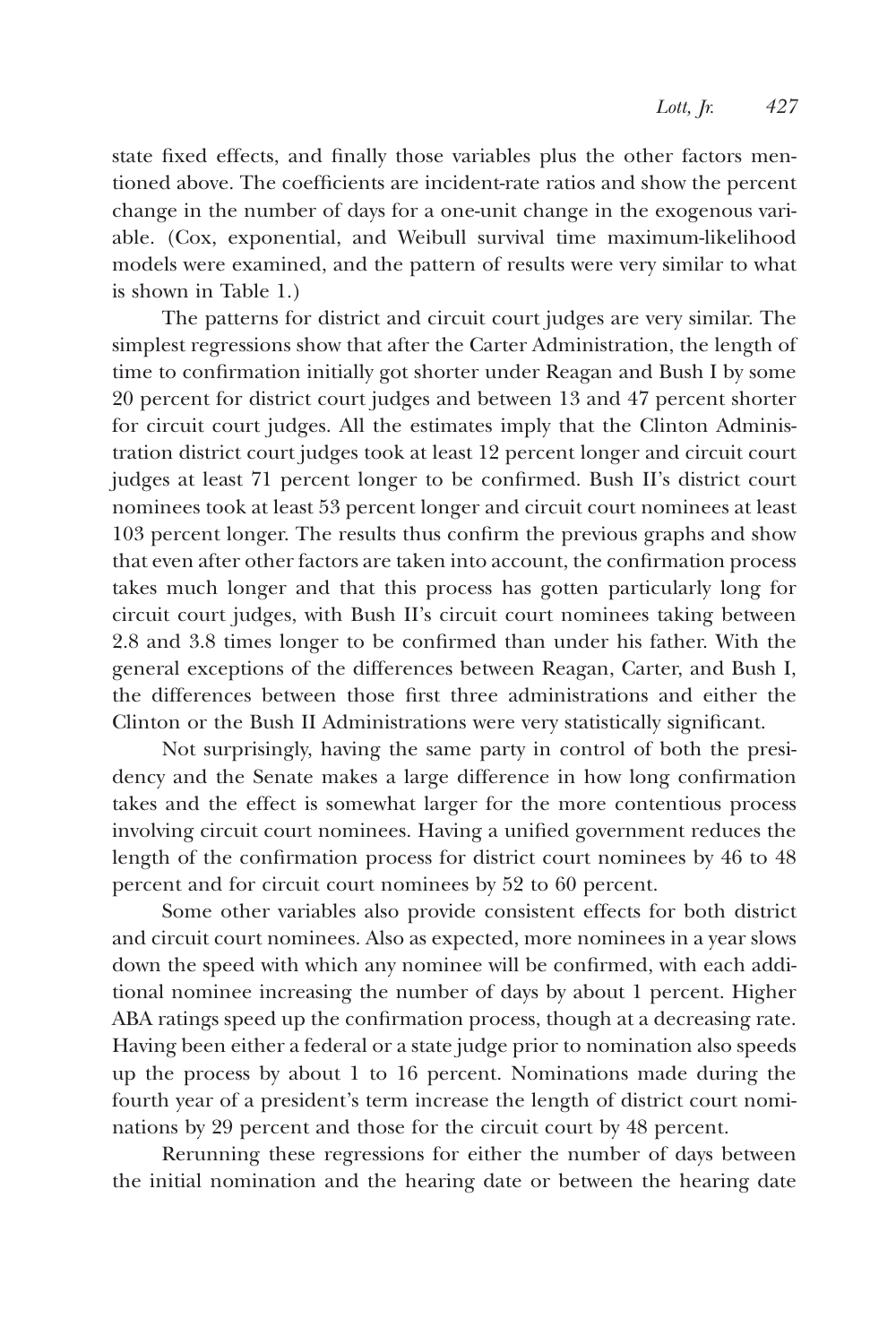and the confirmation date produce similar results, though there is a noticeably longer delay for circuit court nominees after the hearing. For the circuit court, from the Carter to the Bush II Administrations, there is a 272 percent increase in the number of days between nomination and hearings but a 404 percent increase from hearings to confirmation. Just between the Clinton and Bush II Administrations there is a doubling of the number of days between hearings and confirmation for circuit court nominees. This evidence also helps answer the question of whether the increasing delays might simply arise because judges' records have become more complex over time and thus take a longer time to examine. Presumably, more complex records would require more time to review before hearing, not after the hearings have been completed. Yet, that is not consistent with the evidence.

There are, however, some differences between district and circuit court nominees, especially with respect to race, gender, and clerkships. For example, while African Americans take just as long as whites to be confirmed to district courts, they are confirmed 28 percent faster to circuit courts. For males, the results are not statistically significant but do suggest that males are confirmed faster than females for district courts but take longer for circuit courts. Having clerked for the Supreme Court hurts nominees for the circuit courts but has no effect on nominees for the district courts.

Interestingly, for both types of judicial appointments, a higher presidential approval rating at the time of the nomination results in longer confirmations. Possibly, presidents with higher approval ratings push to nominate judges that are more difficult to confirm and they might feel that they can take gambles they would not risk if their popularity were lower. A test of this is whether Republican presidents tend to nominate more conservative nominees as their approval ratings rise and whether Democratic presidents tend to nominate more liberal ones.<sup>24</sup> The results imply that increasing a Republican president's popularity by one percentage point increases the probability of a conservative being nominated by 1 percent and lowers the probability of a liberal being nominated by 6 percent (though the relationship with conservative nominees is not statistically significant). Similarly, for a Democratic president, increasing his popularity by one percent-

<sup>&</sup>lt;sup>24</sup>These variables are not included in the general regressions shown in Table 1 because so few of Bush II's nominees are covered by the *Almanac*'s survey. Doing so does not produce any statistically significant results at the 10 percent level for a two-tailed *t* test for whether a nominee was perceived of as liberal, conservative, moderate, or libertarian.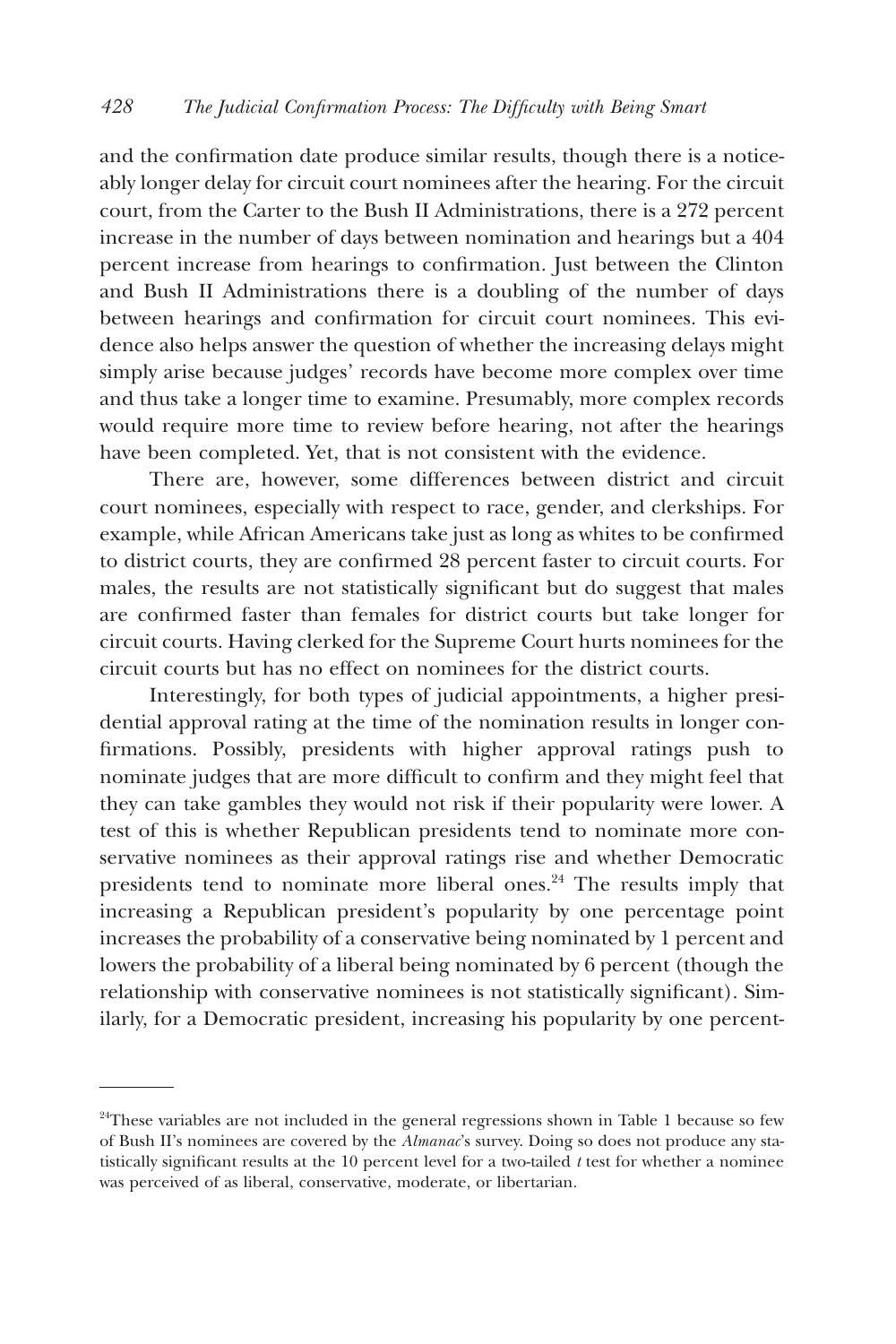age point reduces the probability of a conservative being nominated by 3 percent and increases the probability of a liberal being nominated by 3 percent.

Figure 2 suggested that nominees to the District of Columbia Circuit Court, the second most important court, were treated differently than those for other courts during Bush II's administration. Although there are few nominations to this court in any administration, we can still account for whether the same party controls both the presidency and the Senate and test whether the differences are statistically significant. The results in Table 2 suggest that having the same party control both the presidency and the Senate has a much bigger impact on confirmation speed than it does for all other district or circuit courts. This result is consistent with there being more at stake for nominations to this court. The estimates imply no consistent pattern over time for the length of confirmation for District of Columbia District Court nominees, but the District of Columbia Circuit Court numbers imply a "V" shaped relationship, with the length of confirmations falling from Carter to Bush I and then rising dramatically after that. The small sample means that many of the results are not statistically significant, though the fall from Carter to Bush I and the subsequent rise through Bush II are significant at least at the 1 percent level.

The first six specifications in Table 3 use the specifications in Column 6, Table 1 to examine the relationship between the Choi-Gulati composite index as well as the five Landes et al. (LLS) indexes and whether the most successful circuit court judges in terms of quantity and quality of productivity had a greater difficulty in getting confirmed. The Choi-Gulati composite index, ranging from -2.44 to 3.77 with more positive ratings implying higher quality, has a standard deviation of almost 1 (equaling  $1.003$ ).<sup>25</sup> The incident-rate ratio implies that increasing the Choi-Gulati composite index by one standard deviation produces a 93 percent increase in the length of the confirmation process.

The five LLS indexes also imply that the most successful judges faced the most difficult confirmation battles, though the relationship is smaller and less statistically significant than was true for the Choi-Gulati index. Three

<sup>25</sup>I regressed the Choi-Gulati index on the *Almanac*'s survey of judges' political beliefs and circuit court fixed effects and found no statistically significant relationship between political views and this measure of judicial quality. The only measure that came close to being statistically significant was whether the judge was libertarian and the coefficient was negative  $(-2.1, 1)$ *t* statistic  $= -1.50$ ).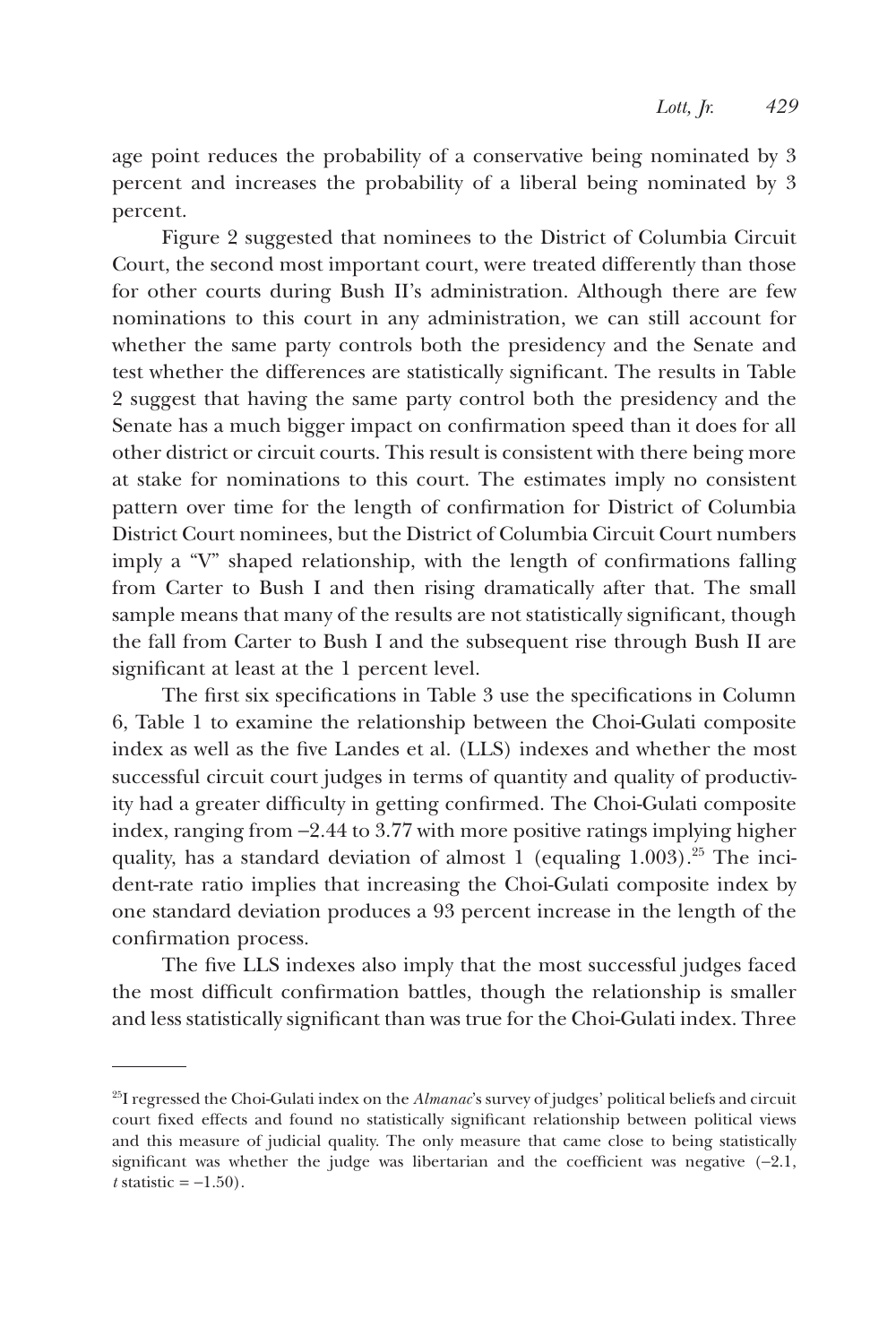|                            | <b>DC</b> District Court<br><b>Nominees</b> | DC Circuit Court<br><b>Nominees</b> | DC Circuit and Federal<br><b>Court Circuit Nominees</b> |
|----------------------------|---------------------------------------------|-------------------------------------|---------------------------------------------------------|
| Control Variable           | $\mathcal{I}$                               | 2                                   | $\overline{\mathbf{3}}$                                 |
| Reagan nominee             | 2.246                                       | 0.563                               | 0.709                                                   |
|                            | (1.88)                                      | (1.67)                              | (1.24)                                                  |
| Bush I nominee             | 0.581                                       | 0.327                               | 0.387                                                   |
|                            | (0.60)                                      | (2.40)                              | (2.16)                                                  |
| Clinton nominee            | 1.417                                       | 1.288                               | 0.971                                                   |
|                            | (0.79)                                      | (0.62)                              | (0.09)                                                  |
| Bush II nominee            | 0.985                                       | 1.645                               | 3.828                                                   |
|                            | (0.02)                                      | (0.85)                              | (2.28)                                                  |
| Same party controls        | 0.398                                       | 0.333                               | 0.453                                                   |
| presidency and senate      | (2.14)                                      | (3.73)                              | (2.32)                                                  |
| $F$ test Reagan = Bush I   | 2.37                                        | 2.41                                | 2.91                                                    |
|                            | (0.124)                                     | (0.121)                             | (0.088)                                                 |
| $F$ test Reagan = Clinton  | 1.24                                        | 7.85                                | 1.12                                                    |
|                            | (0.266)                                     | (0.005)                             | (0.291)                                                 |
| $F$ test Reagan = Bush II  | 1.87                                        | 4.65                                | 10.15                                                   |
|                            | (0.171)                                     | (0.031)                             | (0.0014)                                                |
| $F$ test Clinton = Bush I  | 1.21                                        | 17.68                               | 4.74                                                    |
|                            | (0.271)                                     | (0.000)                             | (0.030)                                                 |
| $F$ test Clinton = Bush II | 0.54                                        | 0.26                                | 5.64                                                    |
|                            | (0.464)                                     | (0.0004)                            | (0.0175)                                                |
| $F$ test Bush I = Bush II  | 0.41                                        | 12.33                               | 24.96                                                   |
|                            | (0.522)                                     | (0.0004)                            | (0.000)                                                 |
| Pseudo $R^2$               | 0.0320                                      | 0.0854                              | 0.1138                                                  |
| Log-likelihood             | $-143.74$                                   | $-182.592$                          | $-114.698$                                              |
| N                          | 26                                          | 34                                  | 23                                                      |

Table 2: Explaining the Number of Days Between Nomination and Confirmation for the District of Columbia Circuit<sup>a</sup>

a Using negative binomials with incident-rate ratios to estimate the number of days. *t* statistics are shown in parentheses.

Note: Data sources are listed in Section III. Among the major data sources are: Lower Federal Court Confirmation Database, the Office of Legal Policy in the Department of Justice, and a Lexis-Nexis search.

indexes are significant at least at the 10 percent level for a two-tailed *t* test and two others are not (being significant merely at least at the 24 percent level for a two-tailed *t* test). A one standard deviation increase in these five quality indexes increases the length of the confirmation process by at least 30 percent. The most puzzling result is that while increasing total influence in terms of either the outside or inside circuit citations increases the length of the confirmation process, combining outside and inside circuit citations together is not significantly related. The results also imply that citations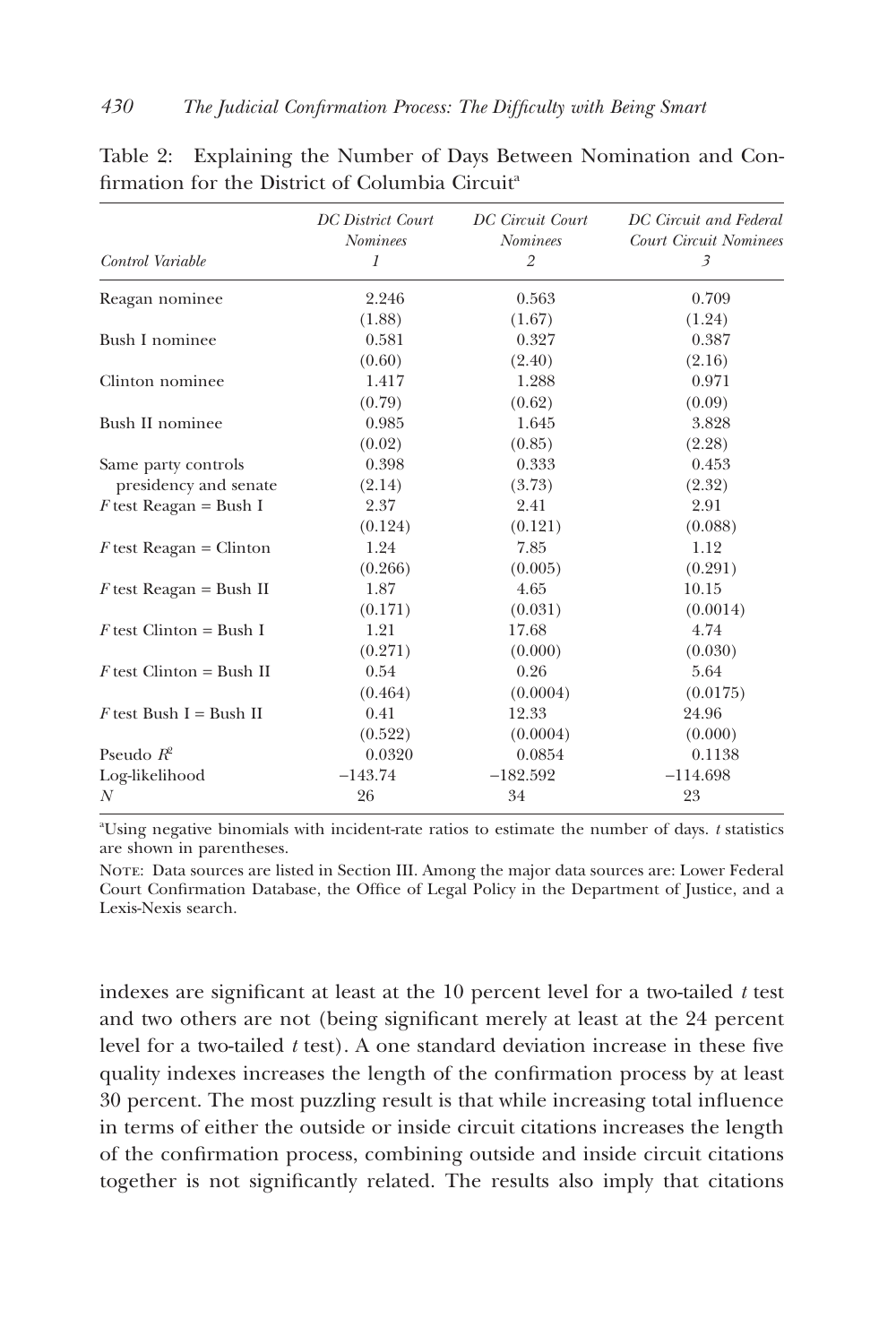| Bench Take Longer to Get Confirmed? <sup>a</sup> |                                 |                                                                                                                                                                                                                                                                                                                                                                                                                                                                                                                                      |                                                                        |                                                                       |                                                    |                                                   |
|--------------------------------------------------|---------------------------------|--------------------------------------------------------------------------------------------------------------------------------------------------------------------------------------------------------------------------------------------------------------------------------------------------------------------------------------------------------------------------------------------------------------------------------------------------------------------------------------------------------------------------------------|------------------------------------------------------------------------|-----------------------------------------------------------------------|----------------------------------------------------|---------------------------------------------------|
|                                                  |                                 |                                                                                                                                                                                                                                                                                                                                                                                                                                                                                                                                      |                                                                        | Circuit Court Nominees                                                |                                                    |                                                   |
|                                                  |                                 |                                                                                                                                                                                                                                                                                                                                                                                                                                                                                                                                      |                                                                        | Landes, Lessig, and Solimine Indexes                                  |                                                    |                                                   |
| Control Variable                                 | Composite Rating<br>Choi-Gulati | Citations, Total<br>Outside Circuit<br>$Influence % \begin{center} \includegraphics[width=0.6\textwidth]{figures/fig_0a.pdf} \end{center} % \vspace{-1em} \caption{The \textit{ex}-\textit{ex}-\textit{ex}-\textit{ex}-\textit{ex}-\textit{ex}-\textit{ex}-\textit{ex}-\textit{ex}-\textit{ex}-\textit{ex}-\textit{ex}-\textit{ex}-\textit{ex}-\textit{ex}-\textit{ex}-\textit{ex}-\textit{ex}-\textit{ex}-\textit{ex}-\textit{ex}-\textit{ex}-\textit{ex}-\textit{ex}-\textit{ex}-\textit{ex}-\textit{ex}-\textit{ex}-\textit{ex}-$ | Citations, Total<br>Inside Circuit<br>$\label{eq:influence} Influence$ | Citations, Total<br>Total Circuit<br>$\label{eq:influence} Influence$ | Average Influence<br>Outside Circuit<br>Citations, | Average Influence<br>Inside Circuit<br>Citations, |
| Ranking of judges                                | 1.932(7.84)                     | 1.156(1.19)                                                                                                                                                                                                                                                                                                                                                                                                                                                                                                                          | 1.144 (0.78)                                                           | 1.143(0.81)                                                           | 1.150 (0.65)                                       | 1.179 (1.23)                                      |
| Unified government                               | 0.865(0.44)                     | 0.189(6.11)                                                                                                                                                                                                                                                                                                                                                                                                                                                                                                                          | 0.198(6.02)                                                            | 0.195(6.03)                                                           | 0.193 (5.95)                                       | 0.191(6.12)                                       |
| Reagan nominee                                   | 0.261(2.39)                     | 0.622(2.54)                                                                                                                                                                                                                                                                                                                                                                                                                                                                                                                          | 0.605 (2.68)                                                           | 0.613 (2.62)                                                          | 0.622 (2.52)                                       | 0.623(2.54)                                       |
| Bush I nominee                                   | 0.269(2.24)                     | 0.129(3.69)                                                                                                                                                                                                                                                                                                                                                                                                                                                                                                                          | 0.134(3.58)                                                            | 0.134(3.60)                                                           | 0.126(3.71)                                        | 0.126(3.73)                                       |
| Clinton nominee                                  | 2.209(1.54)                     |                                                                                                                                                                                                                                                                                                                                                                                                                                                                                                                                      |                                                                        |                                                                       |                                                    |                                                   |
| F test Reagan = Bush I                           | 0.01(0.92)                      | (1.53)(0.0007)                                                                                                                                                                                                                                                                                                                                                                                                                                                                                                                       | 10.20(0.001)                                                           | 10.61(0.001)                                                          | 11.64 (0.0006)                                     | 11.85 (0.0006)                                    |
| $F$ test Reagan = Clinton                        | 46.11 (0.00)                    |                                                                                                                                                                                                                                                                                                                                                                                                                                                                                                                                      |                                                                        |                                                                       |                                                    |                                                   |
| $F$ test Clinton = Bush I                        | 58.78 (0.00)                    |                                                                                                                                                                                                                                                                                                                                                                                                                                                                                                                                      |                                                                        |                                                                       |                                                    |                                                   |
| Fixed state effects                              | Yes                             |                                                                                                                                                                                                                                                                                                                                                                                                                                                                                                                                      | Yes                                                                    | Yes                                                                   | Yes                                                | Yes                                               |
| Pseudo R <sup>2</sup>                            | 0.1979                          | 0.1444                                                                                                                                                                                                                                                                                                                                                                                                                                                                                                                               | 0.1438                                                                 | 0.1438                                                                | 0.1436                                             | 0.1445                                            |
| Log-likelihood                                   | $-329.909$                      | $-556.440$                                                                                                                                                                                                                                                                                                                                                                                                                                                                                                                           | $-556.838$                                                             | $-556.810$                                                            | $-556.927$                                         | $-556.388$                                        |
|                                                  |                                 | 123                                                                                                                                                                                                                                                                                                                                                                                                                                                                                                                                  | 123                                                                    | 123                                                                   | 123                                                | 123                                               |

Table 3: A Retrospective Look: Did Judges Who Were Viewed as Particularly Successful When They Were on the Table 3: A Retrospective Look: Did Judges Who Were Viewed as Particularly Successful When They Were on the

*Lott, Jr. 431*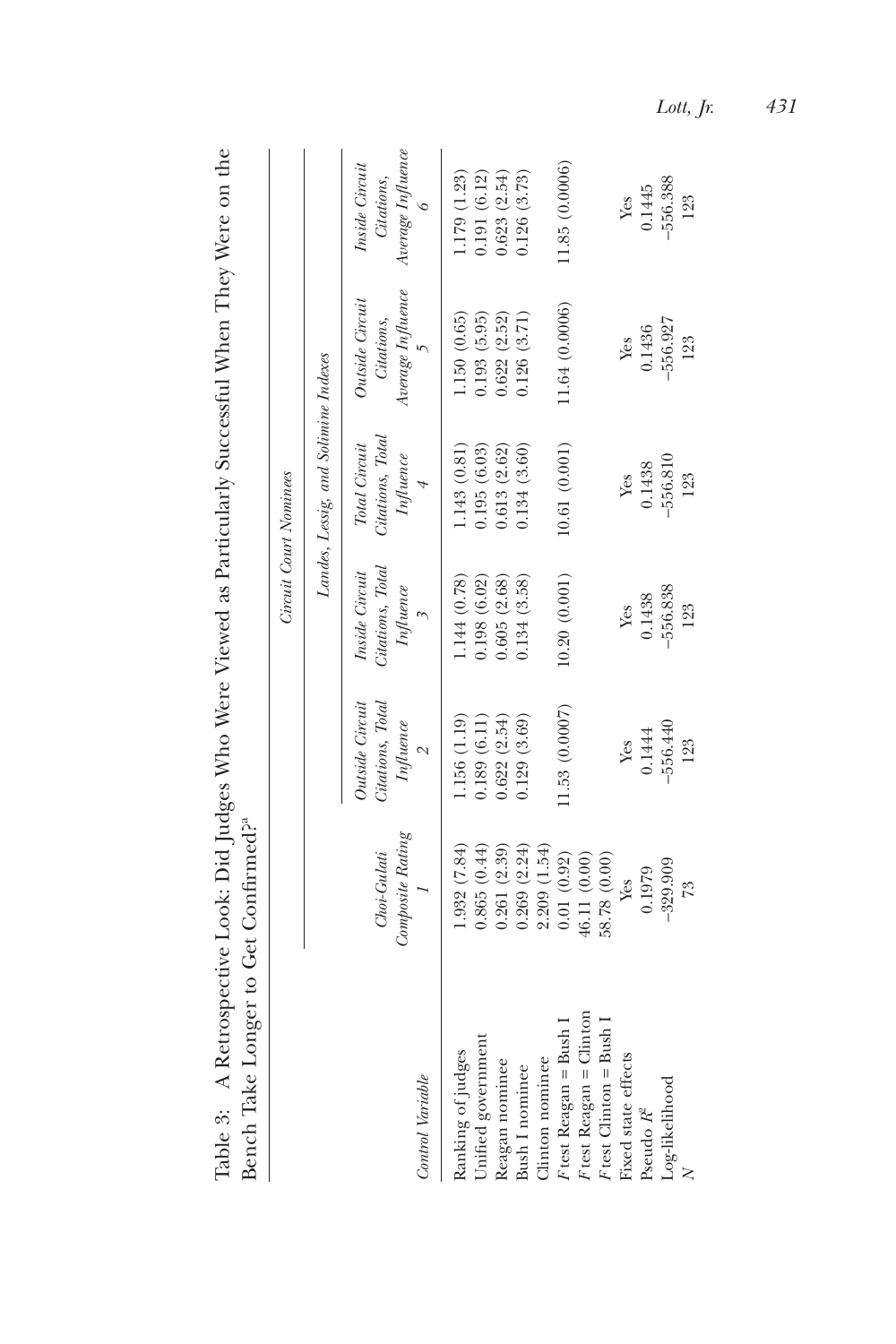| (Continued)<br>Table 3:                                                                                                                                                                                                                                                                                                                                                       |                          |              |              |                |                                                                                    |               |
|-------------------------------------------------------------------------------------------------------------------------------------------------------------------------------------------------------------------------------------------------------------------------------------------------------------------------------------------------------------------------------|--------------------------|--------------|--------------|----------------|------------------------------------------------------------------------------------|---------------|
|                                                                                                                                                                                                                                                                                                                                                                               |                          |              |              |                | Interacting the Judicial Quality Indexes with When the Nominee Was First Nominated |               |
|                                                                                                                                                                                                                                                                                                                                                                               | $\overline{\phantom{0}}$ | $^{\circ}$   | Ó            | $\overline{a}$ | $\overline{11}$                                                                    | 12            |
| Index*Carter nominee                                                                                                                                                                                                                                                                                                                                                          |                          | 0.793(0.85)  | 0.911(0.35)  | 0.826 (0.68)   | 0.636 (0.99)                                                                       | .040(0.24)    |
| Index*Reagan nominee                                                                                                                                                                                                                                                                                                                                                          | 2.023(6.56)              | 1.254(1.74)  | 1.213 (1.00) | 1.239(1.19)    | 1.437(1.34)                                                                        | 1.317(1.77)   |
| Index*Bush nominee                                                                                                                                                                                                                                                                                                                                                            | 2.027(4.15)              | 1.084(0.06)  | 3.233 (0.82) | 4.243 (0.76)   | 0.008(0.65)                                                                        | (0.173)(0.19) |
| Index*Clinton nominee                                                                                                                                                                                                                                                                                                                                                         | 1.816 (4.66)             |              |              |                |                                                                                    |               |
| $F$ test Index*Reagan =<br>Index*Carter                                                                                                                                                                                                                                                                                                                                       |                          | 2.38 (0.123) | 1.04 (0.309) | 1.77 (0.183)   | 2.03(0.155)                                                                        | 1.80 (0.180)  |
| $\parallel$<br>F test Index*Reagan<br>Index*Bush                                                                                                                                                                                                                                                                                                                              | 0.00(0.987)              | 0.01(0.927)  | 0.46(0.499)  | 0.41(0.524)    | 0.49(0.486)                                                                        | 0.02(0.889)   |
| $F$ test Index*Reagan =                                                                                                                                                                                                                                                                                                                                                       | 0.47(0.49)               |              |              |                |                                                                                    |               |
| Index*Clinton                                                                                                                                                                                                                                                                                                                                                                 |                          |              |              |                |                                                                                    |               |
| II<br>F test Index*Bush                                                                                                                                                                                                                                                                                                                                                       |                          | 0.00(0.982)  | 0.76(0.385)  | 0.71(0.401)    | 0.35(0.556)                                                                        | 0.02(0.889)   |
| Index*Carter                                                                                                                                                                                                                                                                                                                                                                  |                          |              |              |                |                                                                                    |               |
| $F$ test Index*Bush =                                                                                                                                                                                                                                                                                                                                                         | 0.23(0.63)               |              |              |                |                                                                                    |               |
| Index*Clinton                                                                                                                                                                                                                                                                                                                                                                 |                          |              |              |                |                                                                                    |               |
| $F$ test Index*Carter =                                                                                                                                                                                                                                                                                                                                                       |                          |              |              |                |                                                                                    |               |
| Index*Clinton                                                                                                                                                                                                                                                                                                                                                                 |                          |              |              |                |                                                                                    |               |
| Fixed state effects                                                                                                                                                                                                                                                                                                                                                           | Yes                      | Yes          | Yes          | Yes            | Yes                                                                                | Yes           |
| Pseudo $R^2$                                                                                                                                                                                                                                                                                                                                                                  | 0.1985                   | 0.1462       | 0.1450       | 0.1455         | 0.1454                                                                             | 0.1459        |
| Log-likelihood                                                                                                                                                                                                                                                                                                                                                                | $-329.670$               | $-555.238$   | $-556.044$   | $-555.713$     | $-555.756$                                                                         | $-555.484$    |
| 2                                                                                                                                                                                                                                                                                                                                                                             | 73                       | 123          | 123          | 123            | 123                                                                                | 123           |
| Regressions correspond to Column 6 in Table 1. The negative binomial regressions with incident-rate ratios used previously in Table 1 for the<br>circuit court now include the Choi-Culati index for opinions written from 1998 to 2000. There were too few observations to estimate the regres-<br>sions for district court nominees. t statistics are shown in parentheses. |                          |              |              |                |                                                                                    |               |
| NOTE: Data sources are listed in Section III. Among the major data sources are: Lower Federal Court Confirmation Database, the Office of                                                                                                                                                                                                                                      |                          |              |              |                |                                                                                    |               |
| Legal Policy in the Department of Justice, and a Lexis-Nexis search.                                                                                                                                                                                                                                                                                                          |                          |              |              |                |                                                                                    |               |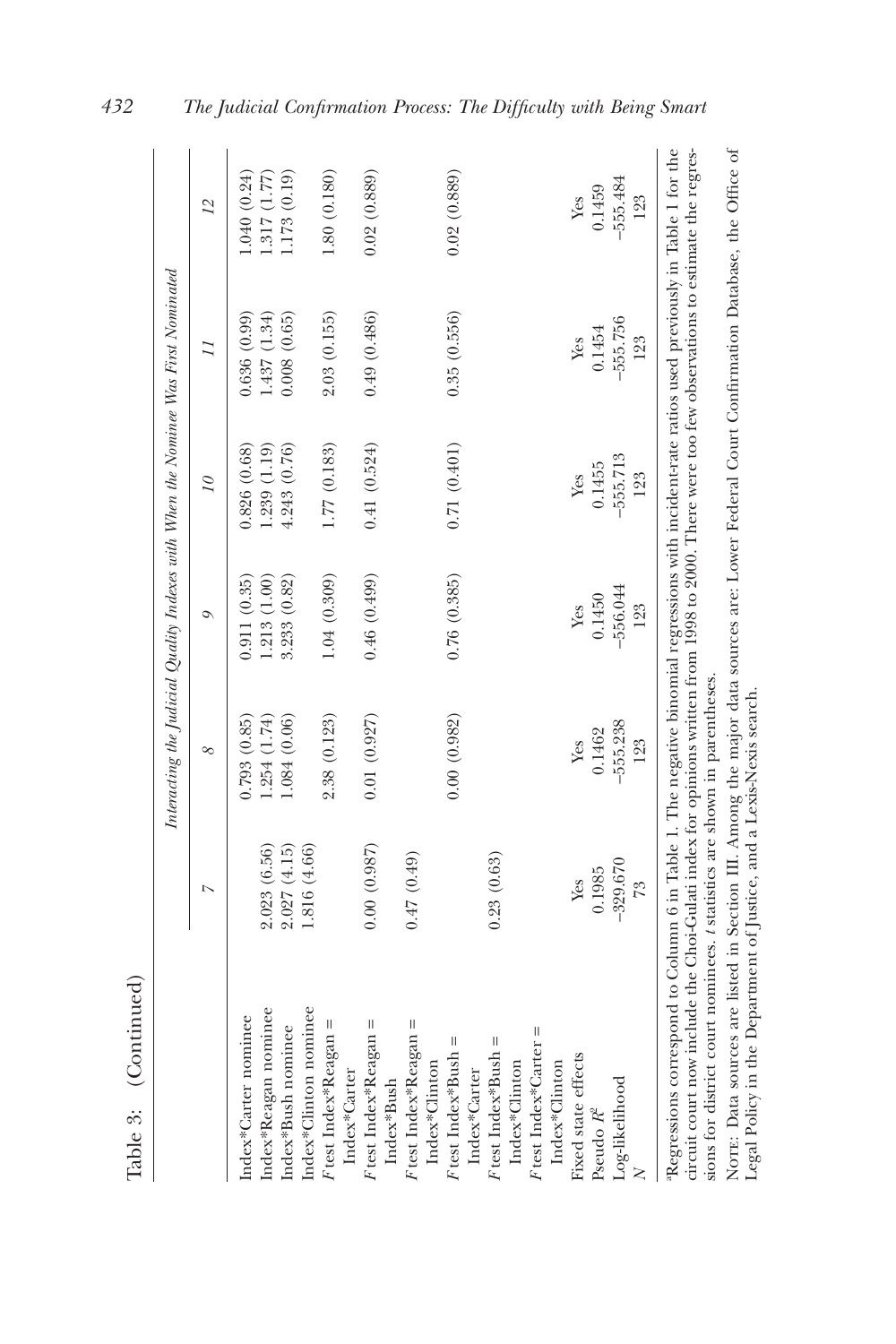within a circuit are relatively more important in determining opposition to confirmation, and that the implied impacts between total influence and the average per opinion are small.

Judges Frank Easterbrook and Richard Posner are such extreme outliers in terms of their performance in these indexes that there is a question about how sensitive the results are to their inclusion in the sample. For example, in terms of the Choi-Gulati index, Posner's (3.77) and Easterbrooks's (2.93) ratings are almost a standard deviation and a half greater than the rating for the third judge ( J. Harvie Wilkinson (1.51)). Yet, rerunning the regressions made very little difference in the estimates.

It is possible that both low- and high-quality nominees have difficulty being confirmed and thus that the relationship is not linear. To test this, I added in a squared value for each index shown in Table 3. For the Choi-Gulati index this did not alter the results and the coefficient on the squared term was statistically insignificant and empirically very small: the linear terms are between one and four percentage points larger than those shown in the table (18 percent, 36.5 percent, and 97.6 percent, respectively), while the coefficient on the squared terms equals only two to three percentage points.26 The coefficient estimates were less consistent for the LLS indexes, but still generally implied that higher-quality appointments increase the length of the confirmation process, $27$  though only the coefficients measuring the total influence using outside circuit citations are statistically significant at least at the 5 percent level. There was one exception to this pattern. The total influence of inside circuit citations actually has a "J" shape with respect to the length of confirmations, where it initially declines and then rises. The impact of average influence of opinions in terms of outside circuit citations also increases confirmation lengths but implies an exception to the

 $26$ For the specification corresponding to Column 1 in Table 3, the coefficient on the Choi-Gulati composite ranking for judges increased slightly to 1.98 (*z* statistic = 7.65) and the squared term is 0.971 ( $z$  statistic  $= -0.78$ ). I also tried seeing whether the coefficient values were different for values of the Choi-Gulati index above and below zero, but in none of the cases was the *F* test close to statistical significance.

 $27$ For the specification corresponding to Columns 2 through 6 in Table 3, the coefficient on the LLS rankings for judges was 2.83 (*z* statistic = 1.99) and the squared term is 0.84  $(z \text{ statistic } = -1.75)$ ; 0.78  $(z \text{ statistic } = -0.35)$  and the squared term is 1.10  $(z \text{ statistic } = 0.48)$ ; 1.21 (*z* statistic = 0.12) and the squared term is 0.992 (*z* statistic =  $-0.04$ ); 1.36 (*z* statistic = 1.42) and the squared term is  $0.49$  ( $z$  statistic = -2.33); and  $1.08$  ( $z$  statistic =  $0.25$ ) and the squared term is  $0.964$  (*z* statistic =  $-0.31$ ).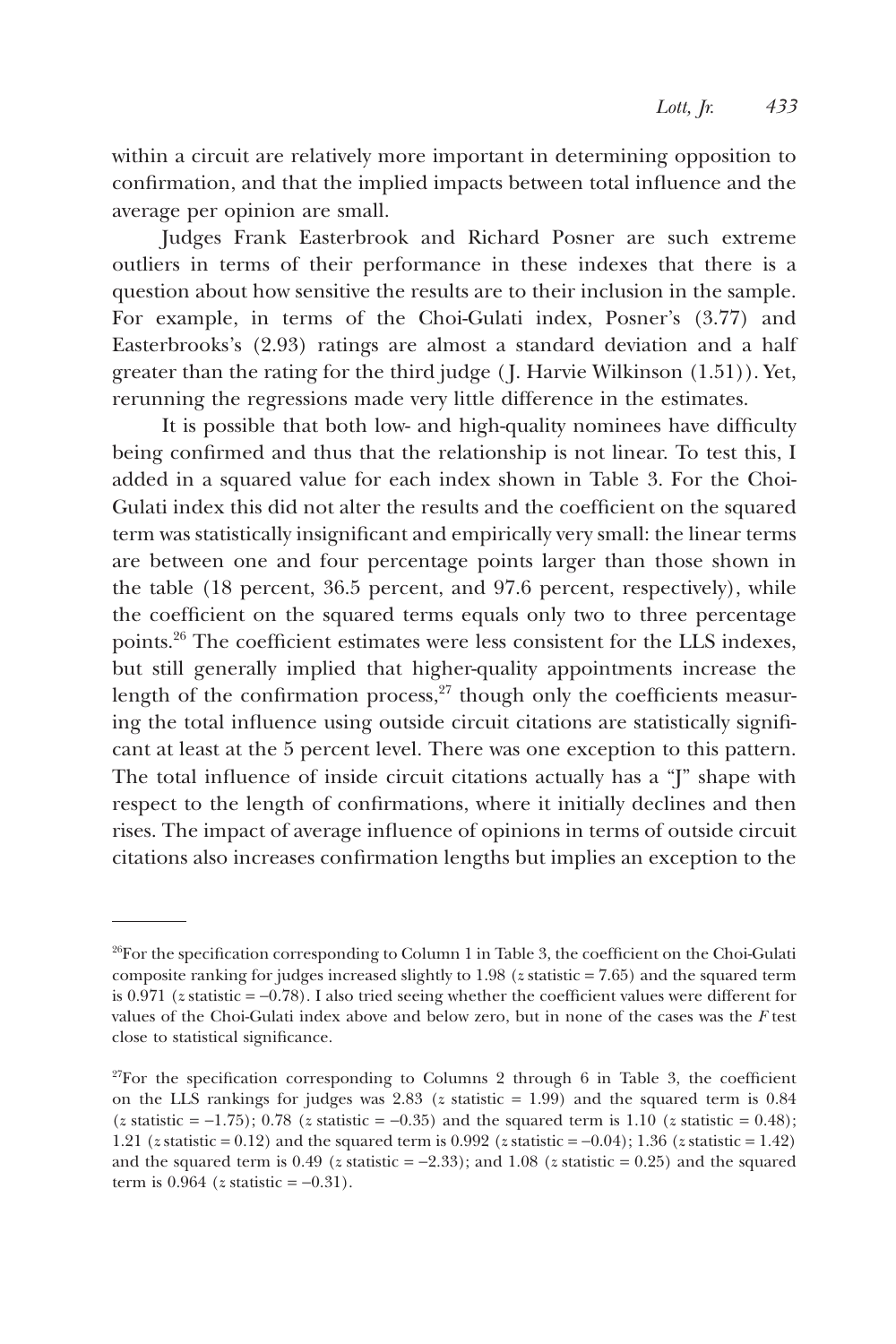other results in that highest-quality judges actually see a decline in how long their confirmations take.

By most measures, the higher the quality of the judge, the more difficult is the confirmation process. To put it differently, evaluating the linear estimates in Table 3 at the mean judicial quality implies that a 1 percent increase in judicial quality increases the length of the confirmation process by between 1 and 3 percent.

The top half of Table 3 shows that circuit court judges who were ranked more highly tended to take much longer to get confirmed, but there is the question of whether that was true across all administrations. To look at this, the last three estimates show how higher-quality nominees fare in the Carter through Clinton Administrations. All the coefficients indicate that higherquality nominees faced more difficult confirmation fights in all the administrations and the effects are statistically significant two-thirds of the time. When fixed geographic effects are included, higher-quality judges under Reagan, Bush, and Clinton all faced significantly longer confirmations and across all the results it is hard to see any partisan differences in how Republican and Democratic judges are treated. The last estimate that accounts for all the factors that might affect the length of the confirmation process indicates that higher-quality Reagan and Bush judges suffered significantly longer confirmations than Clinton nominees in getting confirmed. For the LLS indexes, there seems to have been a significant change in the confirmation process after the Carter Administration. Nine of the 10 coefficients interacting the LLS indexes with the Reagan and Bush I Administrations imply that the most productive judges had the most difficult confirmation processes.

Choi and Gulati provide 11 different indexes on their way toward creating their composite index. Table 4 examines how each of these 11 indexes is related to the length of the confirmation process. Ten of the indexes imply that higher (more desirable) scores result in longer confirmation processes (number of published opinions, total outside circuit citations, self-citations (a proxy for self-written opinions), outside circuit citations to judge's top 20 opinions, Supreme Court citations, average outside circuit citations per majority opinions, total invocations (a measure of how important the decision was when the judge's name is mentioned), average invocations per opinion, percent of invocations attributable to majority opinion, and judicial independence), though only two of these are statistically significant (total invocations and judicial independence). The one anomaly involves citations in law reviews where more citations (higher quality) are associated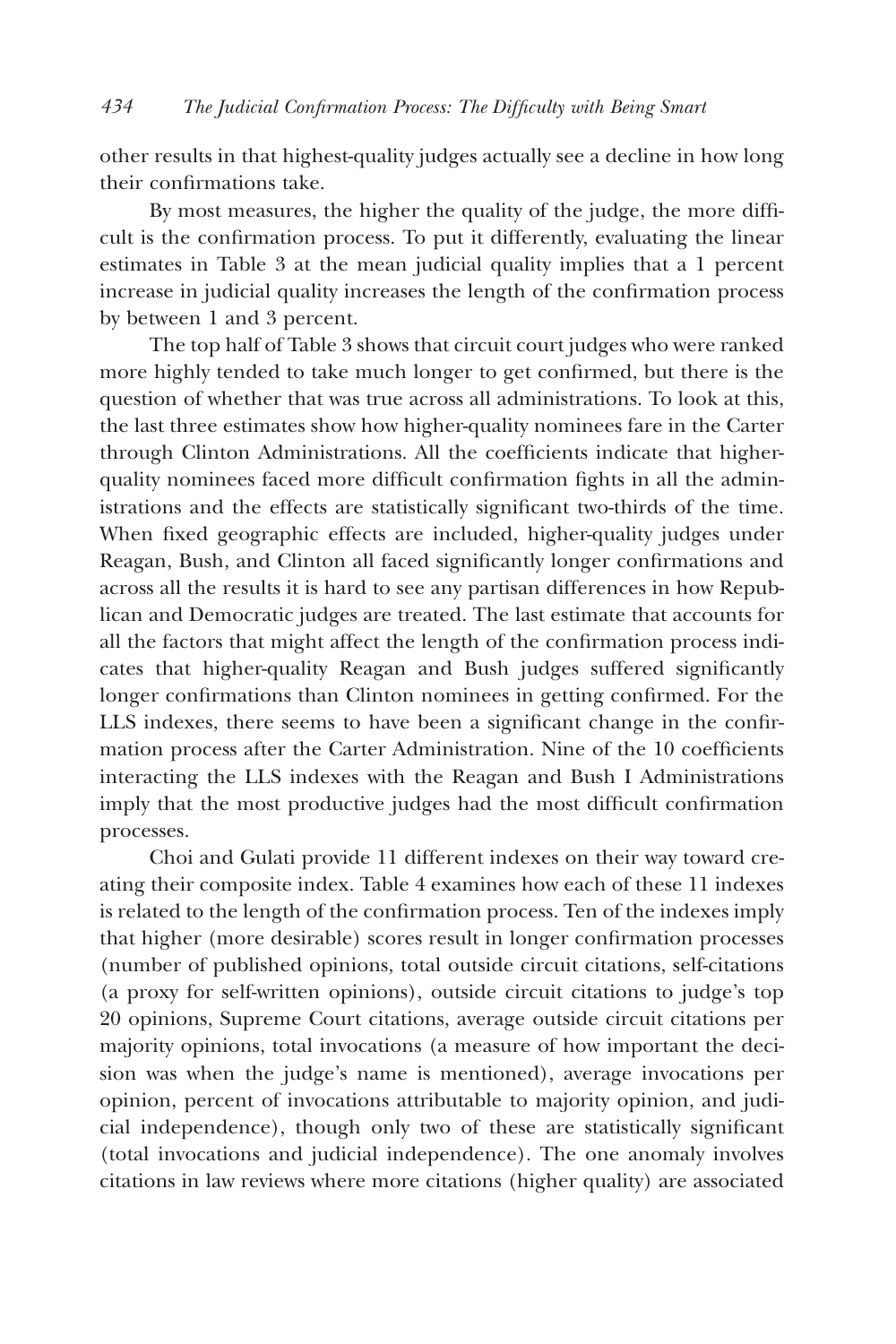| Table 4: A Retrospective Look: Did Judges Who Were Viewed as Particularly Successful When They Were on the<br>Bench Take Longer to Get Confirmed? |                                             |                                                        |                                                         |                                                        |                                                         |                                                                    | Choi-Gulati Rankings of Cincuit Court Nominees                           |                                                |                                                |                                                                                    |                                                                      |
|---------------------------------------------------------------------------------------------------------------------------------------------------|---------------------------------------------|--------------------------------------------------------|---------------------------------------------------------|--------------------------------------------------------|---------------------------------------------------------|--------------------------------------------------------------------|--------------------------------------------------------------------------|------------------------------------------------|------------------------------------------------|------------------------------------------------------------------------------------|----------------------------------------------------------------------|
|                                                                                                                                                   | Opinions<br>$sublished$<br>Number<br>$\rho$ | <b>Exterions</b><br>Outside<br>Circuit<br><b>Total</b> | <b>Executions</b><br>Supreme<br>Court                   | Citations<br>Periodica<br>Review<br>and<br>$Law$       | Citations<br>Self-                                      | 'o Judge's<br>Apinions<br>Citation<br>Top 20<br>Outside<br>Circuit | Opinions<br>Citation<br>Outside<br>Majority<br>Average<br>Circuit<br>per | Invocations<br><b>Total</b>                    | Invocations<br>$A$ verage<br>Opinion<br>per    | <i>Invocations</i><br>$Atri but a b\bar b$<br>'o Majority<br>Percent of<br>Opinion | Independence<br>Judicial                                             |
| <b>Control Variable</b>                                                                                                                           |                                             | $\mathcal{L}$                                          | $\sim$                                                  | 4                                                      | $\tilde{z}$                                             | $\circ$                                                            | $\overline{\phantom{0}}$                                                 | ∞                                              | Ó                                              | $\overline{\mathcal{L}}$                                                           | $\overline{I}$                                                       |
| Ranking of                                                                                                                                        | 1.088                                       | 1.058                                                  | 1.065                                                   | 0.982                                                  | 1.02                                                    | 1.045                                                              | 1.019                                                                    | 1.293                                          | 1.099                                          | 1.092                                                                              | 1.167                                                                |
| judges                                                                                                                                            | (1.41)                                      | (0.61)                                                 | (1.56)                                                  | $(0.22)$<br>$0.354$                                    | (0.90)                                                  | $(0.53)$<br>$0.360$                                                | (0.20)                                                                   | $3.14)$                                        | $\frac{1.26}{0.370}$                           | (0.90)                                                                             | (2.92)                                                               |
| Unified                                                                                                                                           | 0.398                                       | 0.367                                                  | 0.395                                                   |                                                        | 0.391                                                   |                                                                    | 0.357                                                                    | 0.428                                          |                                                | 0.391                                                                              | 0.384                                                                |
| government                                                                                                                                        | $(3.27)$<br>0.914                           | $(3.60)$<br>0.940                                      | $(3.30)$<br>1.168                                       | $(3.71)$<br>0.9897                                     | $(3.22)$<br>1.016                                       | $(3.70)$<br>0.939                                                  | $(3.73)$<br>0.972                                                        | $(3.20)$<br>0.691                              | $(3.64)$<br>0.936                              | $(3.22)$<br>1.016                                                                  | $\begin{array}{c} (3.61) \\ 0.732 \end{array}$                       |
| Reagan                                                                                                                                            |                                             |                                                        |                                                         |                                                        |                                                         |                                                                    |                                                                          |                                                |                                                |                                                                                    |                                                                      |
| nominee                                                                                                                                           | (0.19)                                      | $\frac{(0.13)}{0.727}$                                 | (0.33)                                                  | $(0.02)$<br>0.697                                      | (0.03)                                                  | $\begin{array}{c} (0.13) \\ 0.708 \end{array}$                     | $(0.06)$<br>0.709                                                        | $(0.79)$<br>0.649                              | $\begin{array}{c} (0.14) \\ 0.735 \end{array}$ | $(0.03)$<br>$0.809$                                                                |                                                                      |
| Bush I                                                                                                                                            | 0.764                                       |                                                        | 0.857                                                   |                                                        | 0.809                                                   |                                                                    |                                                                          |                                                |                                                |                                                                                    | $\begin{array}{c} (0.67)\\ (0.493)\\ (1.32)\\ (1.307)\\ \end{array}$ |
| nominee                                                                                                                                           | (0.51)                                      | $(0.60)$<br>2.869                                      | $\begin{array}{c} (0.29) \\ 3.214 \\ 3.00) \end{array}$ | $\begin{array}{c} (0.65) \\ 2.828 \\ 2.59 \end{array}$ | $\begin{array}{c} (0.39) \\ 3.032 \\ 2.82) \end{array}$ | (0.64)                                                             | $(0.64)$<br>2.832                                                        | $\begin{array}{c} (0.85) \\ 2.512 \end{array}$ | $(0.58)$<br>$2.862$<br>$(2.70)$                | (0.39)                                                                             |                                                                      |
| Clinton                                                                                                                                           | 3.016                                       |                                                        |                                                         |                                                        |                                                         | $\frac{2.813}{2.62}$                                               |                                                                          |                                                |                                                | 3.032                                                                              |                                                                      |
| nominee                                                                                                                                           | (2.84)                                      | (2.70)                                                 |                                                         |                                                        |                                                         |                                                                    | (2.60)                                                                   | (2.45)                                         |                                                | (2.82)                                                                             | (1.88)                                                               |
| Fixed state<br>effects                                                                                                                            | Yes                                         | Yes                                                    | Yes                                                     | Yes                                                    | Yes                                                     | Yes                                                                | Yes                                                                      | Yes                                            | Yes                                            | Yes                                                                                | Yes                                                                  |
| Log-likelihood<br>Pseudo $R^2$<br>$\geq$                                                                                                          | $-456.792$<br>0.1591<br>95                  | $-457.586$<br>0.1577<br>95                             | $-456.579$<br>0.1595<br>95                              | $-457.750$<br>0.1574<br>95                             | $-457.373$<br>0.1580<br>95                              | $-457.636$<br>0.1576<br>95                                         | $-457.753$<br>0.1574<br>95                                               | $-453.204$<br>0.1657<br>95                     | $-456.986$<br>0.1588<br>95                     | $-457.373$<br>0.1580<br>$95^{\circ}$                                               | $-453.581$<br>0.1650<br>95                                           |

| ֖֖֖֧ׅ֧ׅ֪֧֧֧֧֧֧֪֧֪֧֪֪֪֪֪֧֪֪֧֪֧֪֧֪֧֚֚֚֚֚֚֚֚֚֚֚֚֚֚֚֚֚֚֚֚֚֚֚֚֚֚֚֚֚֬֘֝֝֬֓֓֞֝֓֬֝֬֓֝֬֓֝֬֝֬֝֬֝֬֝֬֝֬ |                          |
|---------------------------------------------------------------------------------------------|--------------------------|
| ׇ֚֘֡                                                                                        |                          |
|                                                                                             |                          |
| i<br>i                                                                                      |                          |
|                                                                                             |                          |
|                                                                                             |                          |
| i<br>C                                                                                      |                          |
|                                                                                             |                          |
|                                                                                             |                          |
| i                                                                                           |                          |
|                                                                                             |                          |
|                                                                                             |                          |
|                                                                                             |                          |
|                                                                                             |                          |
|                                                                                             |                          |
|                                                                                             |                          |
|                                                                                             |                          |
|                                                                                             |                          |
| .<br>.                                                                                      |                          |
|                                                                                             |                          |
|                                                                                             |                          |
|                                                                                             |                          |
|                                                                                             |                          |
| l                                                                                           |                          |
| ;                                                                                           |                          |
|                                                                                             |                          |
| ì<br>ļ                                                                                      |                          |
|                                                                                             |                          |
|                                                                                             |                          |
|                                                                                             |                          |
|                                                                                             |                          |
| $\frac{1}{2}$                                                                               |                          |
|                                                                                             |                          |
| きょうこうしょう                                                                                    |                          |
|                                                                                             |                          |
| ļ                                                                                           |                          |
|                                                                                             |                          |
|                                                                                             | I                        |
|                                                                                             | $\overline{\phantom{a}}$ |
| Ē<br>I                                                                                      | i                        |

*Lott, Jr. 435*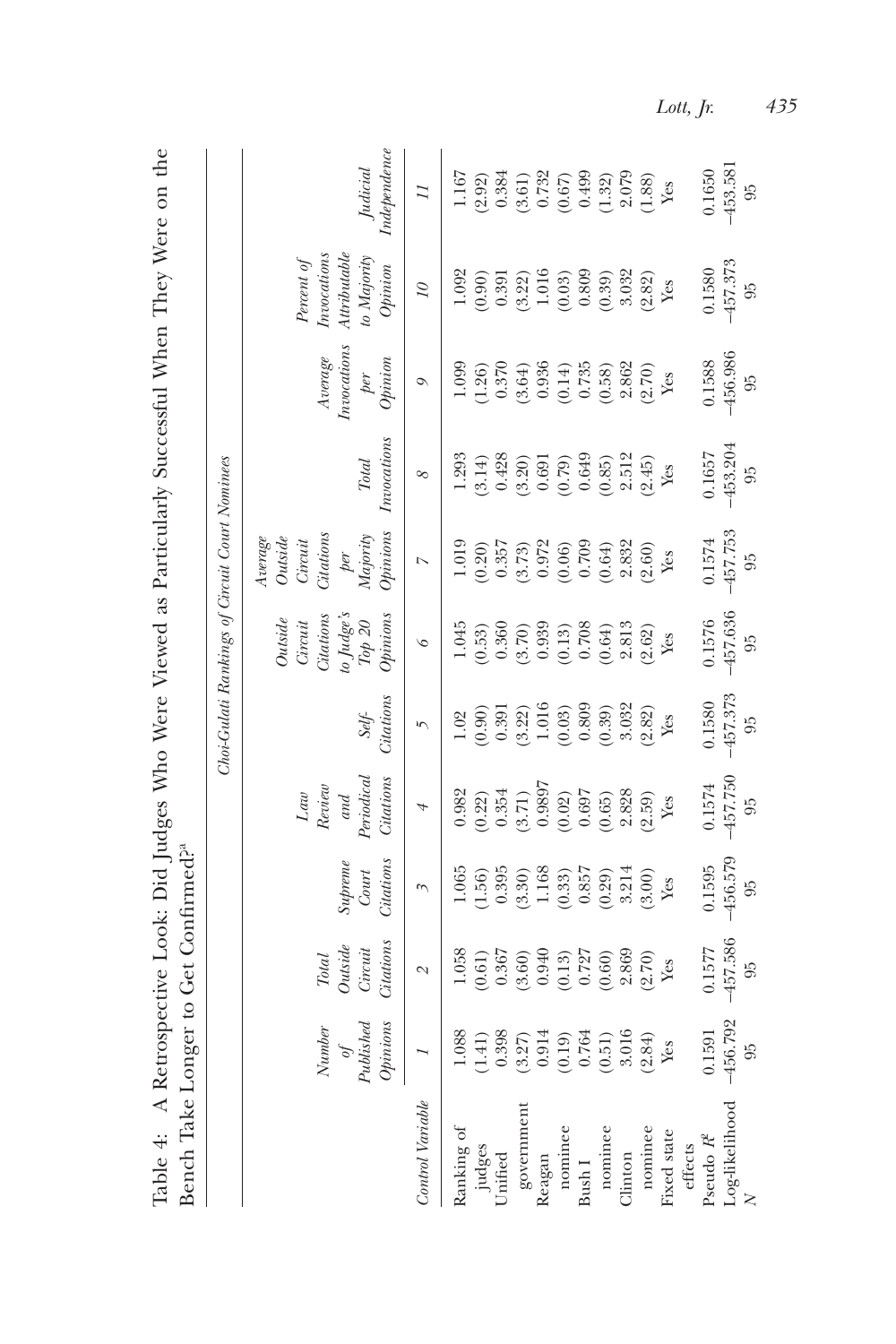|                                                                                                                                                                                                                                                                                                                                                                               |                                                |                                                      |                             |                                                     |                    |                                                                                 | Choi-Gulati Rankings of Cincuit Court Nominees                            |                              |                                          |                                                                       |                                                |
|-------------------------------------------------------------------------------------------------------------------------------------------------------------------------------------------------------------------------------------------------------------------------------------------------------------------------------------------------------------------------------|------------------------------------------------|------------------------------------------------------|-----------------------------|-----------------------------------------------------|--------------------|---------------------------------------------------------------------------------|---------------------------------------------------------------------------|------------------------------|------------------------------------------|-----------------------------------------------------------------------|------------------------------------------------|
|                                                                                                                                                                                                                                                                                                                                                                               | Opinons<br>$sublished$<br>Number<br>$\rho$     | <b>Mations</b><br>Outside<br>Circuit<br><b>Total</b> | Citations<br>supmn<br>Court | $P^{modified}$<br>Citations<br>Review<br>Law<br>and | Citations<br>Self- | to Judge's<br>$p_{\hat{u}}$<br><b>Citations</b><br>Outside<br>Top 20<br>Circuit | Opinions<br>Citations<br>per<br>Majority<br>Outside<br>Average<br>Circuit | $In vectors$<br><b>Total</b> | Invocations<br>Average<br>Opinion<br>per | $Inveations$<br>o Majority<br>Atri but a b b<br>Percent of<br>Opinion | Independence<br>Judicial                       |
| <b>Control</b> Variable                                                                                                                                                                                                                                                                                                                                                       |                                                | $\sim$                                               | $\sim$                      | 4                                                   | $\tilde{z}$        | $\circ$                                                                         | $\overline{a}$                                                            | $\infty$                     | Ó                                        | $\overline{\mathcal{L}}$                                              | $\overline{11}$                                |
| Index*Carter                                                                                                                                                                                                                                                                                                                                                                  | 0.867                                          | 0.867                                                | 0.920                       | 0.932                                               | 0.482              | 0.984                                                                           | 1.031                                                                     | 0.971                        | 1.553                                    | 0.482                                                                 | 1.501                                          |
| nominee                                                                                                                                                                                                                                                                                                                                                                       | (0.81)                                         | (0.81)                                               |                             | (0.48)                                              | (2.76)             | (0.08)                                                                          | (0.14)                                                                    | (0.10)                       | (0.50)                                   |                                                                       |                                                |
| Index*Reagan                                                                                                                                                                                                                                                                                                                                                                  | 1.205                                          | 1.205                                                | $(0.39)$<br>1.144           | 1.385                                               | 1.961              | 1.058                                                                           | 0.941                                                                     | 1.394                        | 1.098                                    | $(2.76)$<br>1.961                                                     | $\begin{array}{c} (0.39) \\ 1.295 \end{array}$ |
| nominee                                                                                                                                                                                                                                                                                                                                                                       | $(1.79)$<br>1.022                              | (67.1)                                               | (1.16)                      | (2.55)                                              | (4.36)             | (0.53)                                                                          | (0.60)                                                                    | (3.45)                       | (1.22)                                   | (4.36)                                                                | $(2.41)$<br>1.033                              |
| Index*Bush                                                                                                                                                                                                                                                                                                                                                                    |                                                | 1.022                                                | 0.908                       | 0.701                                               | 1.233              | 0.857                                                                           | 0.826                                                                     | 1.130                        | 1.039                                    |                                                                       |                                                |
| nominee                                                                                                                                                                                                                                                                                                                                                                       | $\begin{array}{c} (0.13) \\ 1.059 \end{array}$ | (0.13)                                               | (0.60)                      | (2.76)                                              | 1.46)              | $(1.02)$<br>1.091                                                               | (1.48)                                                                    | (0.70)                       | (0.12)                                   | $\frac{1.233}{(1.46)}$                                                |                                                |
| Index*Clinton                                                                                                                                                                                                                                                                                                                                                                 |                                                | 1.059                                                | 1.036                       | 0.797                                               | 0.930              |                                                                                 | 1.386                                                                     | 1.233                        | 1.091                                    | 0.930                                                                 | $(0.22)$<br>1.193                              |
| nominee                                                                                                                                                                                                                                                                                                                                                                       | (0.42)                                         | (0.42)                                               | 0.22)                       | (2.73)                                              | (0.62)             | (0.64)                                                                          | (2.49)                                                                    | (1.58)                       | (0.39)                                   | (0.62)                                                                | $1.66)$                                        |
| Fixed state                                                                                                                                                                                                                                                                                                                                                                   | Yes                                            | Yes                                                  | Yes                         | Yes                                                 | Yes                | Yes                                                                             | Yes                                                                       | Yes                          | Yes                                      | Yes                                                                   | Yes                                            |
| effects                                                                                                                                                                                                                                                                                                                                                                       |                                                |                                                      |                             |                                                     |                    |                                                                                 |                                                                           |                              |                                          |                                                                       |                                                |
| Pseudo $R^{\!\!2}$                                                                                                                                                                                                                                                                                                                                                            | 0.1610                                         | 0.1610                                               | 0.1604                      | 0.1790                                              | 0.1794             | 0.1600                                                                          | 0.1674                                                                    | 0.1682                       | 0.1590                                   | 0.1794                                                                | 0.1671                                         |
| Log-likelihood<br>$\geq$                                                                                                                                                                                                                                                                                                                                                      | $-455.753$<br>95                               | $-455.753$<br>95                                     | $-456.108$<br>95            | $-455.993$<br>$95^{\circ}$                          | $-445.777$<br>95   | $-456.321$<br>95                                                                | $-452.304$<br>$95^{\circ}$                                                | $-451.842$<br>95             | 456.881<br>95                            | $-445.777$<br>95                                                      | $-452.469$<br>$95^{\circ}$                     |
| "Regressions correspond to Column 6 in Table 1. The negative binomial regressions with incident-rate ratios used previously in Table 1 for the<br>circuit court now include the Choi-Gulati index for opinions written from 1998 to 2000. There were too few observations to estimate the regres-<br>sions for district court nominees. t statistics are shown in parentheses |                                                |                                                      |                             |                                                     |                    |                                                                                 |                                                                           |                              |                                          |                                                                       |                                                |

Note: Data sources are listed in Section III.

NOTE: Data sources are listed in Section III.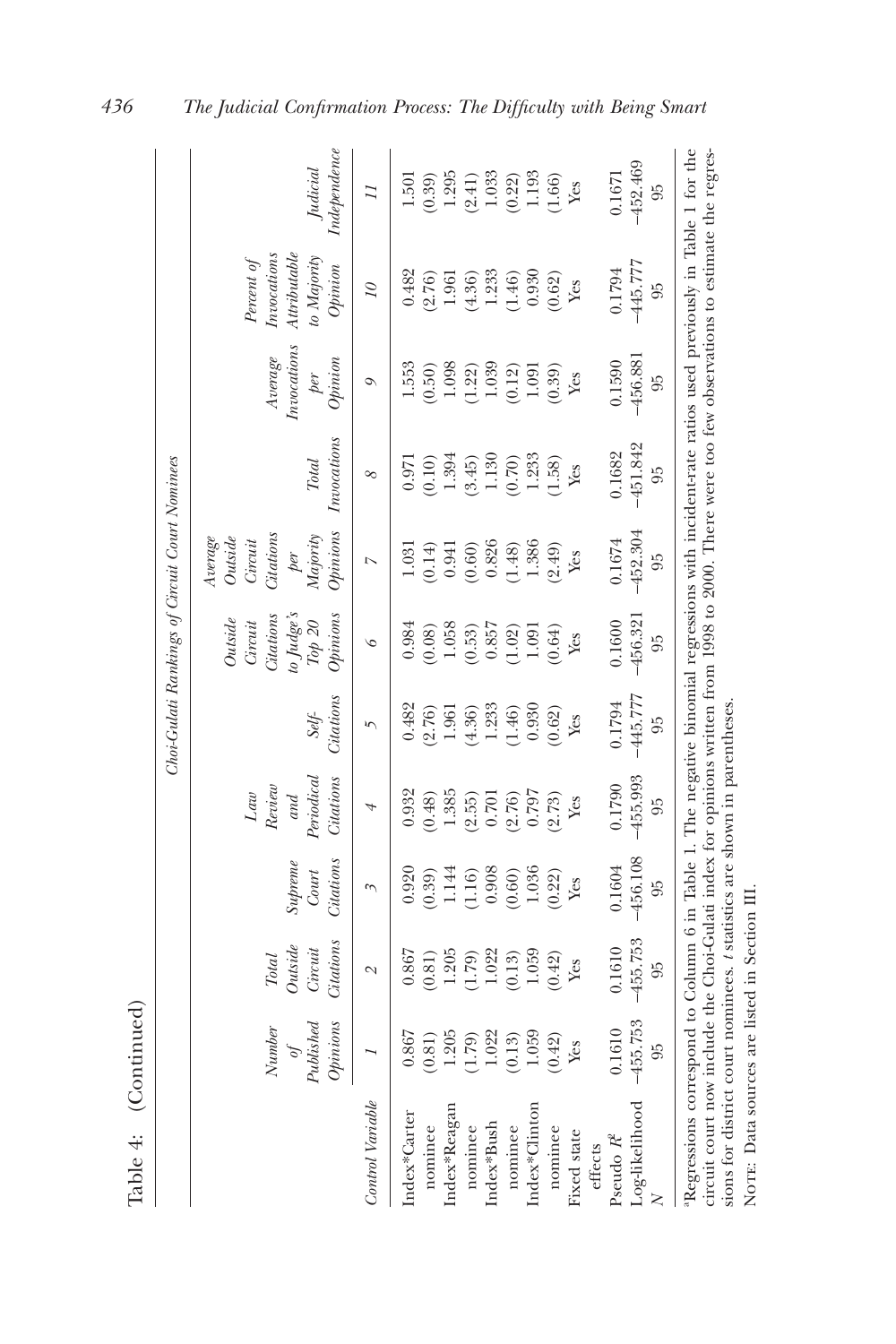with shorter confirmation times, but even in this case it is quite statistically insignificant with a *t* statistic of only 0.22.

As before, it is possible to examine whether these indexes have different effects across different administrations. The bottom half of Table 4 reports these interactions and indicates that higher-quality judicial nominees were most likely to face greater delays for 10 of the 11 quality measures. President Clinton's nominees ranked second in this dimension, facing longer delays for 8 of the 11 quality measures.

I also examined whether the Choi-Gulati composite index varies systematically with other factors. Accounting for the same factors as accounted for earlier in Table 1 shows that only two things are consistently related to the index: the length of the confirmation process and being renominated by the next president. Again, higher-quality judges seem to be caught up in longer confirmation fights. It also appears as if the judges who are renominated tend to be much lower-quality judges. Indeed, the impact is so large that being renominated implies that a judge who would otherwise be ranked in the top 5 percent would actually be among the bottom 5 percent.

Looking at the differences between the ex-ante and ex-post measures of judicial quality finds little relationship between the two. Using the six expost measures of judicial quality from Choi-Gulati and LLS shown in Table 3, variables for whether the nominee attended a top-10 law school, was on the law review, served as a judicial clerk for a state supreme court, federal district or circuit court, or U.S. Supreme Court, served as a federal or state judge prior to being on the circuit court, or the American Bar Association ratings together explain no more than 11 percent of the variation in judicial quality on the bench. Only two variables have a consistent positive impact on these judicial quality ratings (whether the nominee attended a top-10 law school and whether he or she served as a judicial clerk for the U.S. Supreme Court), though even in these two cases they are usually not statistically significant. Overall, of the 54 coefficients reported, only three show a significant positive relationship at least at the 10 percent level for a two-tailed *t* test between ex-ante and ex-post quality and four show a similarly significant negative relationship. The ABA ratings are particularly weakly related to judicial quality, with none of the coefficients being even close to statistical significance and four of the six coefficients implying that higher ABA scores are associated with a lower-quality judge.

Does the Senate treat Republican and Democratic circuit court nominees differently? Table 5 takes Specification 6 in Table 1 and breaks down each variable into two: one interacted with a dummy for whether the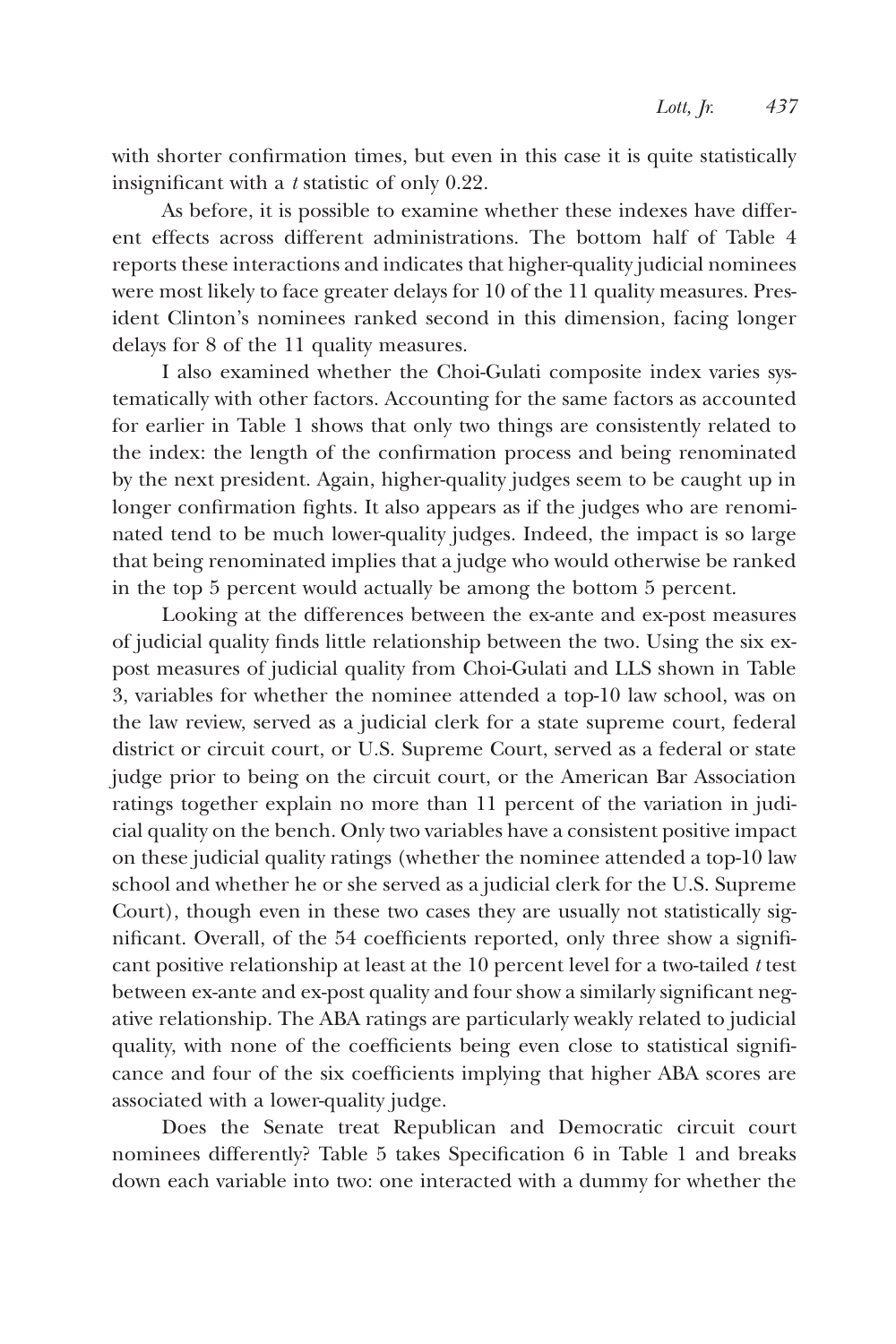#### *438 The Judicial Confirmation Process: The Difficulty with Being Smart*

|                                    |                                | Circuit Court Nominees         |                                                                                 |
|------------------------------------|--------------------------------|--------------------------------|---------------------------------------------------------------------------------|
| Control Variable                   | Republican                     | Democrat                       | F Test for Whether<br>Difference is Statistically<br>Significance (Probability) |
| ABA rating                         | Dropped due<br>to collinearity | Dropped due<br>to collinearity |                                                                                 |
| Presidential approval rating       | 1.0029                         | 1.0003                         | 0.16(0.6893)                                                                    |
| Unified government                 | 0.3741                         | 0.4267                         | 0.39(0.5321)                                                                    |
| African American                   | 0.3973                         | 0.3265                         | 0.16(0.6880)                                                                    |
| White                              | 0.7284                         | 0.4735                         |                                                                                 |
| Asian                              |                                | 0.4759                         |                                                                                 |
| Male                               | 1.0663                         | 0.7175                         | 3.00(0.0833)                                                                    |
| Federal judge                      | 0.6534                         | 1.0129                         | 5.10(0.0239)                                                                    |
| State judge                        | 0.7224                         | 1.1693                         | 5.62(0.0178)                                                                    |
| Private practice                   | 1.0001                         | 1.0150                         | 0.84(0.3584)                                                                    |
| Government practice                | 1.0062                         | 0.9807                         | 0.81(0.3693)                                                                    |
| Clerk state supreme court          | 1.9772                         | 1.6937                         | 0.08(0.7785)                                                                    |
| Clerk fed. district court          | 0.6080                         | 1.4329                         | 6.47(0.0110)                                                                    |
| Clerk fed. circuit court           | 1.1451                         | 0.8815                         | 0.95(0.3288)                                                                    |
| Clerk Supreme Court                | 1.2986                         | 1.5456                         | 0.32(0.5740)                                                                    |
| Renominated by different president | 2.5292                         | 2.7989                         | 0.01(0.9055)                                                                    |
| Fixed state effects                | Yes                            |                                |                                                                                 |
| Pseudo $R^2$                       | 0.0916                         |                                |                                                                                 |
| Log-likelihood                     | $-1504.1562$                   |                                |                                                                                 |
| N                                  | 277                            |                                |                                                                                 |

Table 5: Examining Differences in Explanatory Variables for the Length of the Confirmation Process by Party<sup>a</sup>

a The negative binomial regressions with incident-rate ratios are the same as used previously in Table 1 for the circuit court (Specification 6) with the exception that now we create a separate value for each variable when there is either a Republican or Democratic administration. No interactions are used for the fixed effects. Not all coefficients reported. *t* statistics are shown in parentheses.

Note: Data sources are listed in Section III. Among the major data sources are: Lower Federal Court Confirmation Database, the Office of Legal Policy in the Department of Justice, biographies on federal judges from the Federal Judicial Center, the American Bar Association, Senate Judiciary Committee, Clinton Presidential Materials Project, and a Lexis-Nexis search.

president who first nominated the judge was a Republican and one for whether the nominating president was a Democrat. (There were essentially no statistically significant differences for Republican and Democratic district court nominees so those results are not reported.) The dummy variables for the different administrations are no longer included because of their collinearity with the Republican and Democratic dummies. The coefficients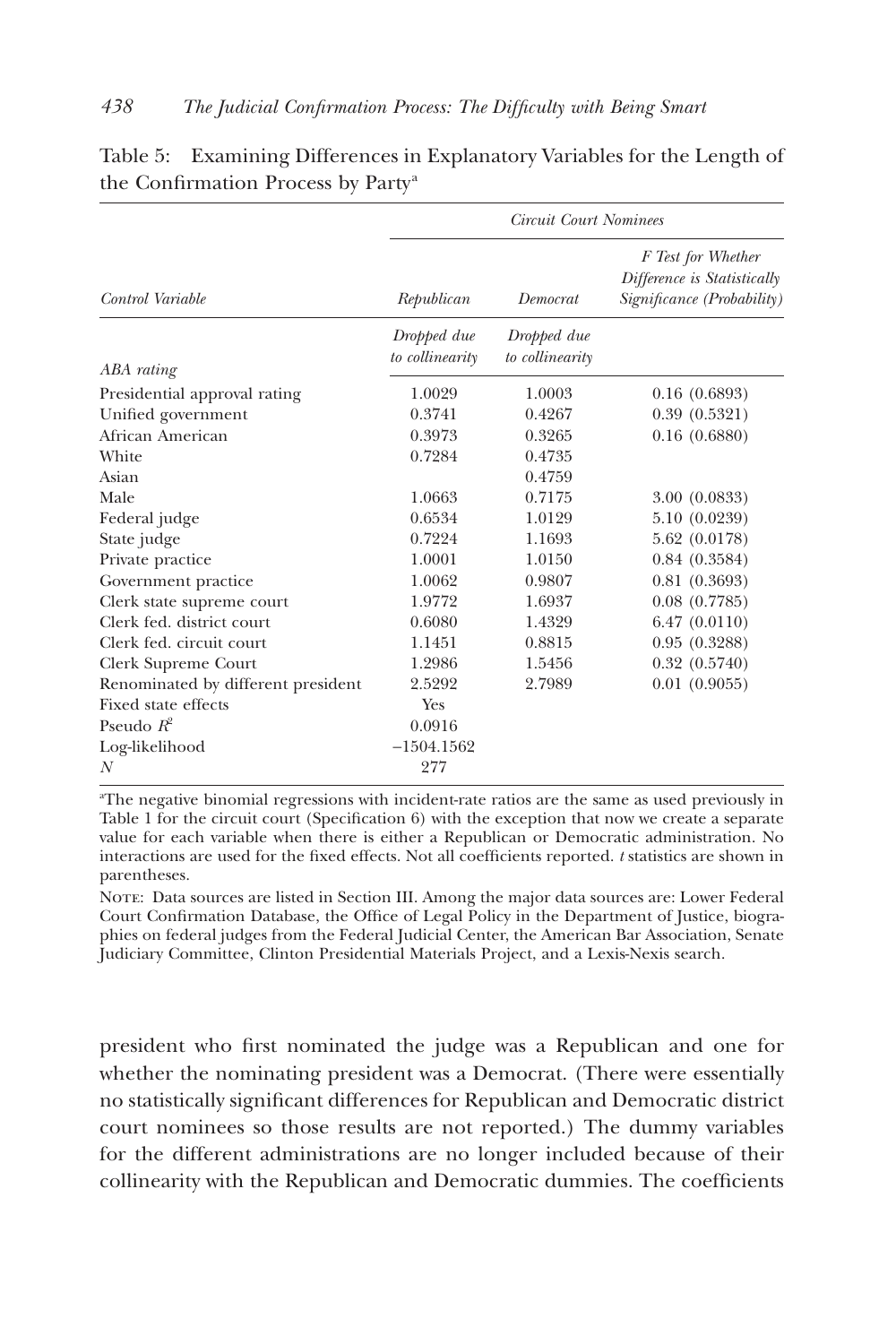for most of the interactions are shown in Table 5. Among the statistically significant differences, African-American Democrats take about 40 percent less time to get through confirmation than African-American Republicans, Republicans who had previously served as federal judges took about 40 percent less time for confirmation than Democrats with the same background, and the only clerking background that seemed to make any difference was for nominees who had clerked for a federal district court judge.

So why has the length of the confirmation process increased over time? The administration dummies illustrate the increase, but they do not explain why it is occurring. Many of the variables, such as whether the Senate and presidency are controlled by the same party or when the nomination is made during a president's term, can explain some of the changes over time, but they do not explain the secular trend in the length of confirmations. One possibility is the increased polarization that has been occurring in the political process (e.g., Jones 2001; Theriault 2004). As the parties diverge more, it may be more difficult for the parties to work together or there might simply be more at stake in process.

Political scientists have used different measures of polarization, but they all tend to be fairly similar. They use different voting indexes of member of the House or Senate and take the differences between the median voting index for each party. Theriault (2004) provides a detailed survey of these indexes. Table 6 shows the results where measures of polarization are constructed based on the Americans for Democratic Action and DW-nominate voting indexes.<sup>28</sup> Both measures cover the period from 1977 to 2003, and they both show that increased polarization increases the length of the confirmation process. A one percentage point change in the ADA index is associated with a 1 percent increase in the length of the confirmation process for district court judges and a three percentage point increase in the length of confirmations for circuit court judges. The impact from changes in the DW-nominate index is even larger, with a one percentage point change in the index producing a 4 percent change in the length of confirmations for district court judges and a 9 to 10 percent change in the length for circuit court judges.

<sup>&</sup>lt;sup>28</sup>The ADA index is from <<http://www.adaction.org?>>. The DW scores are from [<http://www.voteview.com/dwnl.htm](http://www.voteview.com/dwnl.htm)>.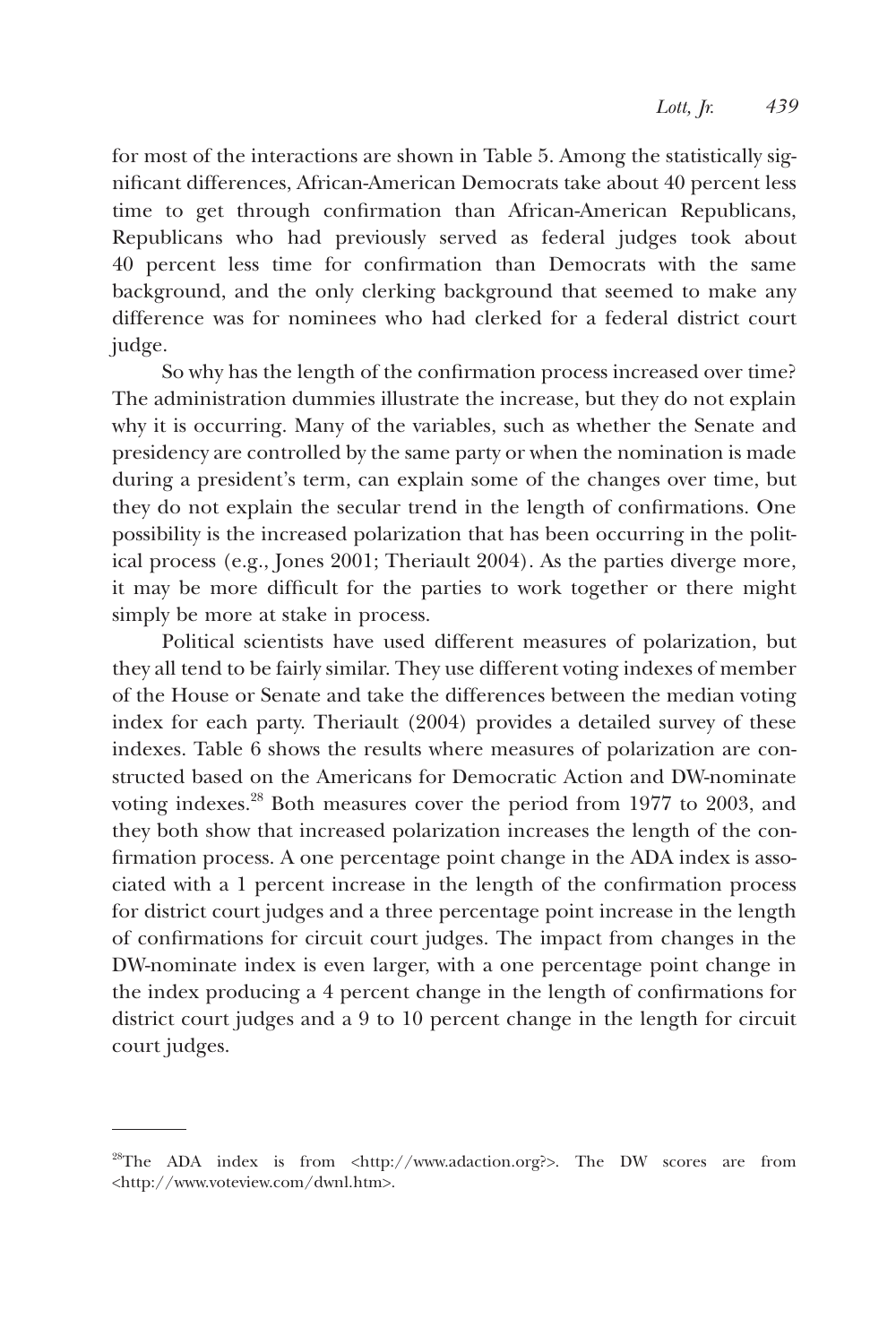|                                              |                  | District Court Nominees |                         |                   | Circuit Court Nominees |                  |
|----------------------------------------------|------------------|-------------------------|-------------------------|-------------------|------------------------|------------------|
| Control Variable                             |                  | 2                       | $\overline{\mathbf{3}}$ | 4                 | 5                      | 6                |
| ADA score measure of<br>polarization         | 1.013<br>(8.30)  | 1.012<br>(7.98)         | 1.012<br>(7.55)         | 1.03<br>(9.27)    | 1.032<br>(10.06)       | 1.029<br>(7.88)  |
|                                              |                  | 8                       | 9                       | 10                | 11                     | 12               |
| DW-nominate score measure<br>of polarization | 1.042<br>(11.67) | 1.0383<br>(10.97)       | 1.042<br>(10.33)        | 1.0896<br>(11.52) | 1.096<br>(12.92)       | 1.093<br>(10.69) |

Table 6: Explaining the Number of Days Between Nomination and Confirmation<sup>a</sup>

a The specifications are based on those shown in Table 1 with the exception that the presidential administration dummies are replaced with measures of polarization created from either the ADA index or DW-nominate scores. Using negative binomials with incident-rate ratios to estimate the number of days. *t* statistics are shown in parentheses. For the *F* statistics, the chi-square value is shown and the number in parentheses is the probability that the difference is statistically significant.

Note: Data sources are listed in Section III. Among the major data sources are: Lower Federal Court Confirmation Database, the Office of Legal Policy in the Department of Justice, biographies on federal judges from the Federal Judicial Center, the American Bar Association, Senate Judiciary Committee, Clinton Presidential Materials Project, and a Lexis-Nexis search.

#### *B. Confirmation Rate*

The regressions that examine the confirmation rate again also confirm the simple results shown in Figure 5. Table 7 uses the same specifications that were employed for Table 1 and provides mixed evidence on the changes in confirmation rates from Bush I to Bush II for district court nominees, while the probability consistently falls over the same period for circuit court nominees. The differences for the circuit court nominees again tend to be much more statistically significant than for the district court nominees. For example, using the logit specifications, the decline in district court confirmation rates from Clinton to Bush II was significant at the 17 percent level for an *F* test, and the decline for the circuit courts for the same period was significant at better than the 1 percent level. (While the logit specification is emphasized here, I have included Cox and Weibull hazard models.)

As with the regressions on the length of the confirmation process, the most important factors are unified party control of the presidency and the Senate or having at least 10 years of experience as a lawyer, being renominated by a different president, with the probability of confirmation increas-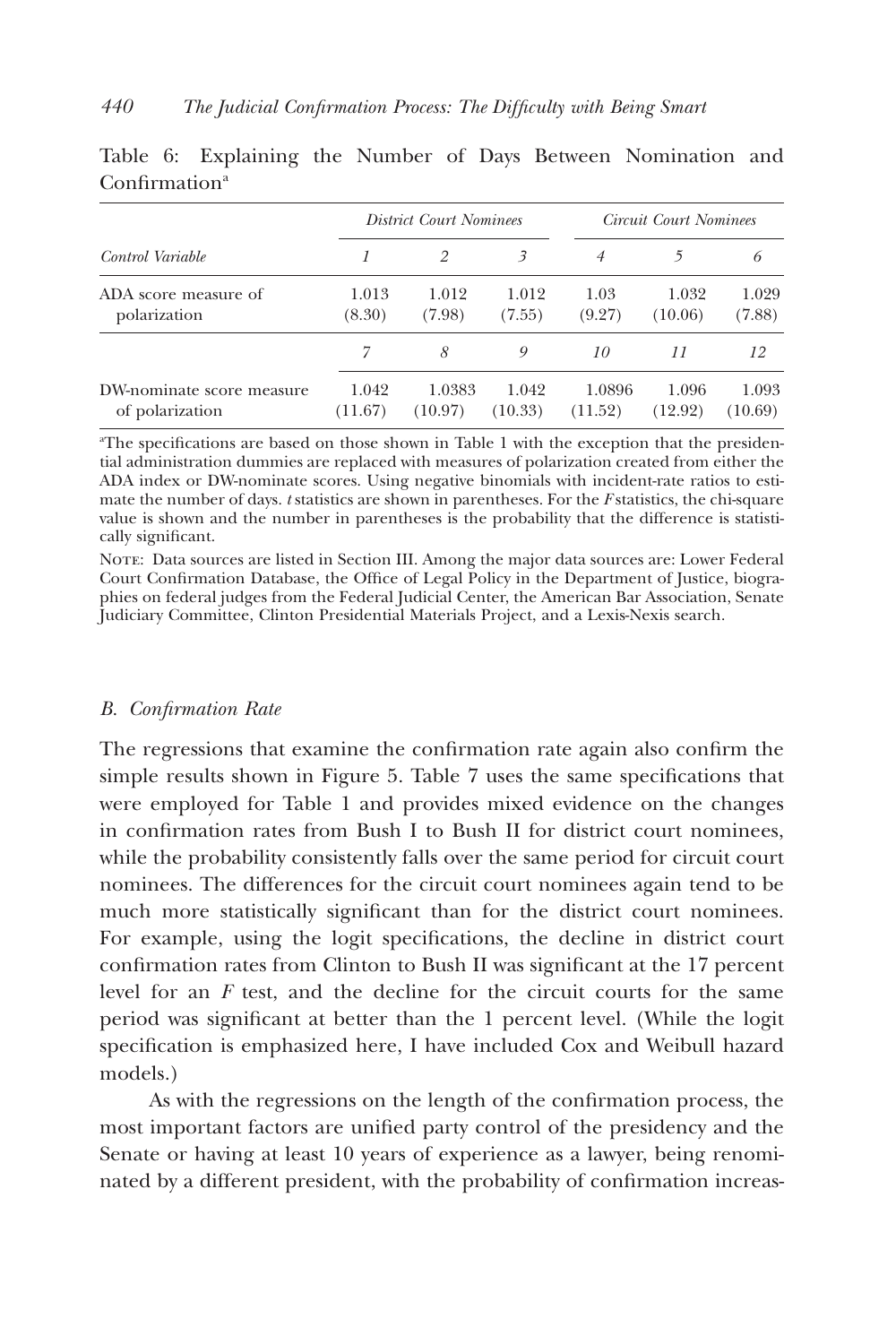| .<br>p                                   |                | District Court Nominees<br>$\overline{\phantom{0}}$ |                |                  | Circuit Court Nominees |                |
|------------------------------------------|----------------|-----------------------------------------------------|----------------|------------------|------------------------|----------------|
| Control Variable                         | Logit          | Cox Hazard                                          | Weibull Hazard | Logit            | Cox Hazard             | Weibull Hazard |
| Reagan nominee                           | $-3.24(1.08)$  | $5.1e-7(19)$                                        | 0.001 (28)     | 1.85 (1.39)      | $0.2e-7$ $(0.42)$      | 0.0007(12)     |
| Bush I nominee                           | $-4.66(2.1)$   | $.8e-12(18)$                                        | 0.00004(33)    | $-1.57(0.99)$    | $7e-13(35)$            | 0.00002(13)    |
| Clinton nominee                          | $-4.15(1.7)$   | $2.3e-19(19)$                                       | $.6e-8(34)$    | $-1.52(1.10)$    | $9e-20(35)$            | 3.7e-9 (14)    |
| Bush II nominee                          | $-6.63(2.8)$   | $2.9e-25(18)$                                       | $.8e-11(38)$   | $-3.78(3.01)$    | $4e-26(35)$            | (16)           |
| F test Reagan = Bush I                   | 1.00(0.317)    | 252(0.000)                                          | 887 (0.000)    | 5.11(0.024)      | 612 (0.00)             | 123(0.00)      |
| F test Reagan = Clinton                  | 0.46(0.50)     | 345 (0.00)                                          | 430(0.000)     | 5.11 (0.024)     | 912(0.00)              | 227 (0.00)     |
| F test Reagan = Bush II                  | 2.3(0.13)      | 331 (0.00)                                          | 662(0.000)     | [7.5(0.00)       | 1006(0.00)             | 316 (0.00)     |
| $F$ test Clinton = Bush 1                | 0.61(0.43)     | 436 (0.00)                                          | 973 (0.000)    | 0.00(0.95)       | 763 (0.00)             | 182 (0.00)     |
| $F$ test Clinton = Bush I                | 1.8(0.17)      | 296 (0.00)                                          | 032 (0.000)    | 8.77 (0.00)      | 938 (0.00)             | 329 (0.00)     |
| $F$ test Bush I = Bush II                | 1.92(0.17)     | 369 (0.00)                                          | .272(0.000)    | 5.91 (0.02)      | (0.00)                 | 270(0.00)      |
| Nominations in year                      | $-0.055(1.49)$ | 0.980 (12.88)                                       | 0.988 (7.57)   | $-0.02(1.58)$    | 0.984(4.46)            | 0.991(2.54)    |
| ABA rating                               | 0.56(0.56)     | 0.902 (0.78)                                        | .874(0.82)     | 1.06(1.16)       | 0.835(1.31)            | 0.779 (1.11)   |
| ABA rating squared                       | $-0.023(0.27)$ | .008(0.80)                                          | .011(0.83)     | $-0.07(1.05)$    | .02(1.59)              | 1.02(1.34)     |
| Presidential approval rating             | 0.137(4.74)    | 0.970(9.51)                                         | 0.94 (12.28)   | $-0.025(0.77)$   | 1,975 (3.71            | 0.946 (4.58)   |
| Unified government                       | 2.68 (2.36)    | .97(16.4)                                           | .58 (18.6)     | 0.81(0.96)       | .32(6.46)              | 5.389 (6.2)    |
| African American                         | $-0.60(0.80)$  | (680) 756.                                          | .025(0.26)     | 0.05(0.07)       | .123(0.87)             | 0.940(0.31)    |
| Asian                                    | Dropped        | (0.00, 00, 00)                                      | .229(0.61)     | Dropped          | .26(4.11)              | i.877 (3.2)    |
| Hispanic                                 | 0.19(0.21)     | .039(0.49)                                          | .026(0.20)     | 1.59(1.12)       | .155(0.78)             | .067(0.25)     |
| Male                                     | $-0.216(0.26)$ | .008(0.14)                                          | .064(0.75)     | $-0.86$ $(1.28)$ | .060(0.51)             | .137(0.74)     |
| President is from a different party than | 0.265(0.43)    | .014(0.25)                                          | 0.9800 (0.26)  | $-0.376(0.55)$   | .029(0.29)             | (.020(0.14)    |
| both a state's senators                  |                |                                                     |                |                  |                        |                |

Table 7: Explaining the Confirmation Rate of Federal Judicial Nominees<sup>ª</sup> Table 7: Explaining the Confirmation Rate of Federal Judicial Nominees<sup>a</sup>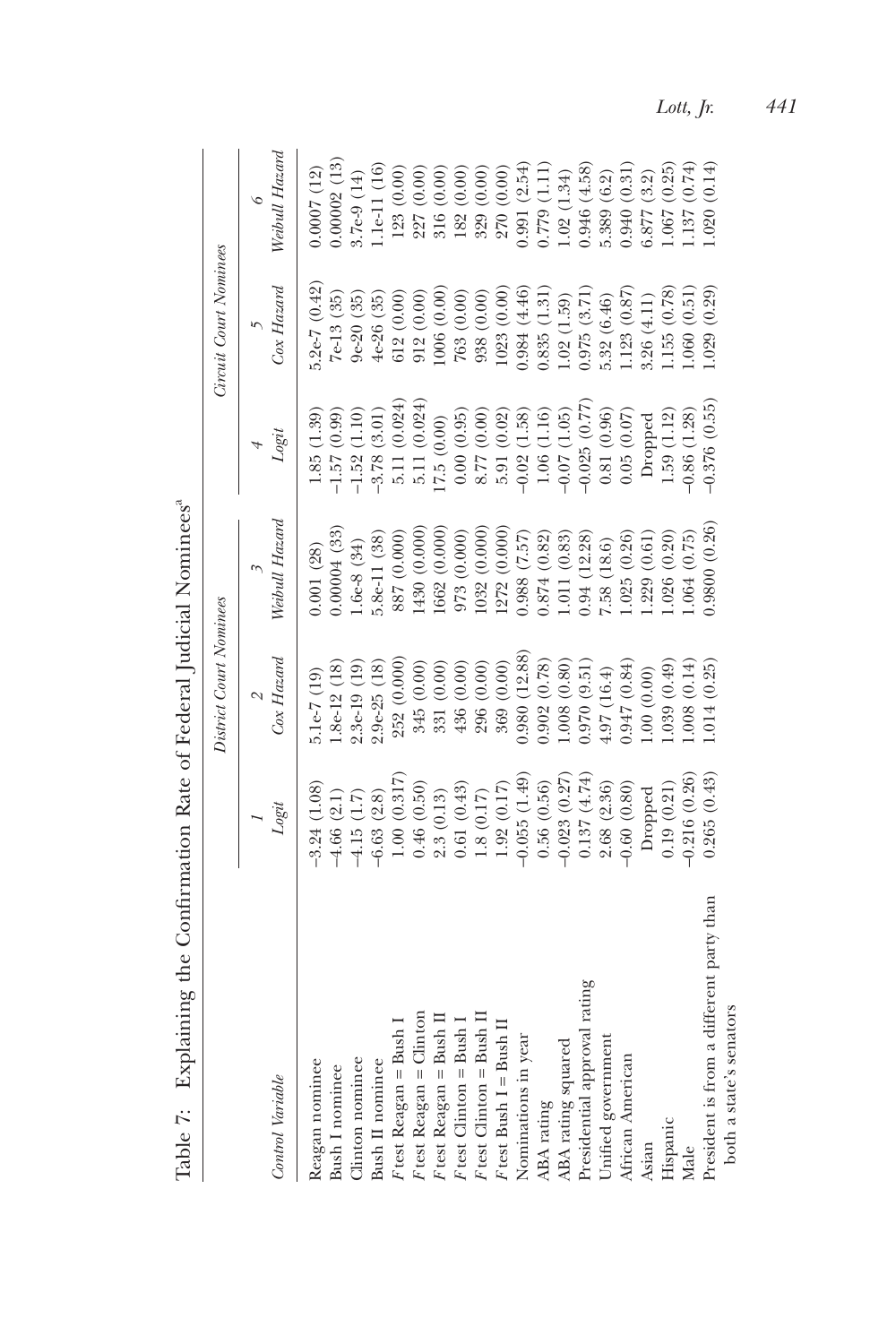|                                           |                | District Court Nominees |                |                  | Circuit Court Nominees |                 |
|-------------------------------------------|----------------|-------------------------|----------------|------------------|------------------------|-----------------|
| Control Variable                          | Logit          | Cox Hazard              | Weibull Hazard | Logit            | Cox Hazard             | Weibull Hazard  |
| State's senators from different political | $-0.93(1.16)$  | 0.958(0.95)             | 0.941(0.94)    | 1.358 (2.39)     | 0.957(0.52)            | (0.18)          |
| Federal judge<br>parties                  | 0.87(0.80)     | 1.015(0.22)             | 0.950(0.51)    | $-1.53(2.51)$    | 0.959(0.51)            | 1.022(0.16)     |
| State judge                               | 1.90(2.95)     | 0.993(0.14)             | 1.034(0.48)    | $-1.08(1.7)$     | 0.901(1.23)            | 0.911(0.72)     |
| Private practice                          | 0.007(0.19)    | 0.999 (0.20)            | 1.001(0.17)    | $-0.032(1.18)$   | 0.994(1.42)            | (1.54)<br>066.( |
| Government practice                       | $-0.054(0.84)$ | 0.995 (0.98)            | 0.993(1.04)    | 0.062(0.89)      | 0.978 (2.46)           | 0.968 (2.39)    |
| Graduate from top-10 law school           | $-0.888(1.38)$ | Dropped                 | Dropped        | 0.256(0.49)      | Dropped                | 1.027(0.22)     |
| 2nd year of president's term              | 0.35(0.17)     | 0.429(8.95)             | 0.431(8.22)    | $-0.53(0.59)$    | 0.458 (3.98)           | 0.460(3.67)     |
| 3rd year of president's term              | $-0.47(0.18)$  | 0.245 (12.09)           | 0.197(14.4)    | $-1.37(1.41)$    | 0.234(6.63)            | 148 (8.17)      |
| 4th year of president's term              | $-2.08(1.02)$  | 0.029(13.57)            | 0.035(19.7)    | $-3.02(3.22)$    | 0.039(6.18)            | 1.034 (7.79)    |
| Last 6 months of presidential election    | $-0.859(1.02)$ | 1.546 (2.34)            | (.225(0.94))   | $-2.59(1.83)$    | 1.569(1.37)            | 1.556 (1.11)    |
| year                                      |                |                         |                |                  |                        |                 |
| Clerk state supreme court                 | Dropped        | Dropped                 | 0.699(2.01)    | Dropped          | 0.902(0.46)            | 0.691 (1.08)    |
| Clerk fed. dist. court                    | 17(0.87)       | Dropped                 | 0.977(0.23)    | $-0.97(1.06)$    | 0.719(2.33)            | 0.638 (2.23)    |
| Clerk fed. circuit court                  | $-0.509(1.01)$ | Dropped                 | 1.060(0.41)    | $-1.16(1.95)$    | 1.038(0.31)            | (0.17)          |
| Clerk Supreme Court                       | Dropped        | 0.845(1.39)             | 0.706 (1.87)   | 0.08(0.11)       | 0.874 (0.31)           | ,913 (0.49)     |
| Renominated by different president        | Dropped        | 0.549(2.12)             | 0.972(0.07)    | $-3.86$ $(1.37)$ | 0.758(1.13)            | (.100)(0.15)    |
| Fixed state effects                       | ż              | $\frac{1}{2}$           | $\frac{1}{2}$  | 2                | ż                      | ş               |
| Pseudo $R^2$                              | 0.4582         |                         |                | 0.3788           |                        |                 |
| Log-likelihood                            | $-59.43$       | $-4874.24$              | $-6602$        | $-67.05$         | $-1007$                | $-1893$         |
| Wald chi-square                           | 0.0000         | 3367375                 |                | 66.64            | 67870                  | 840             |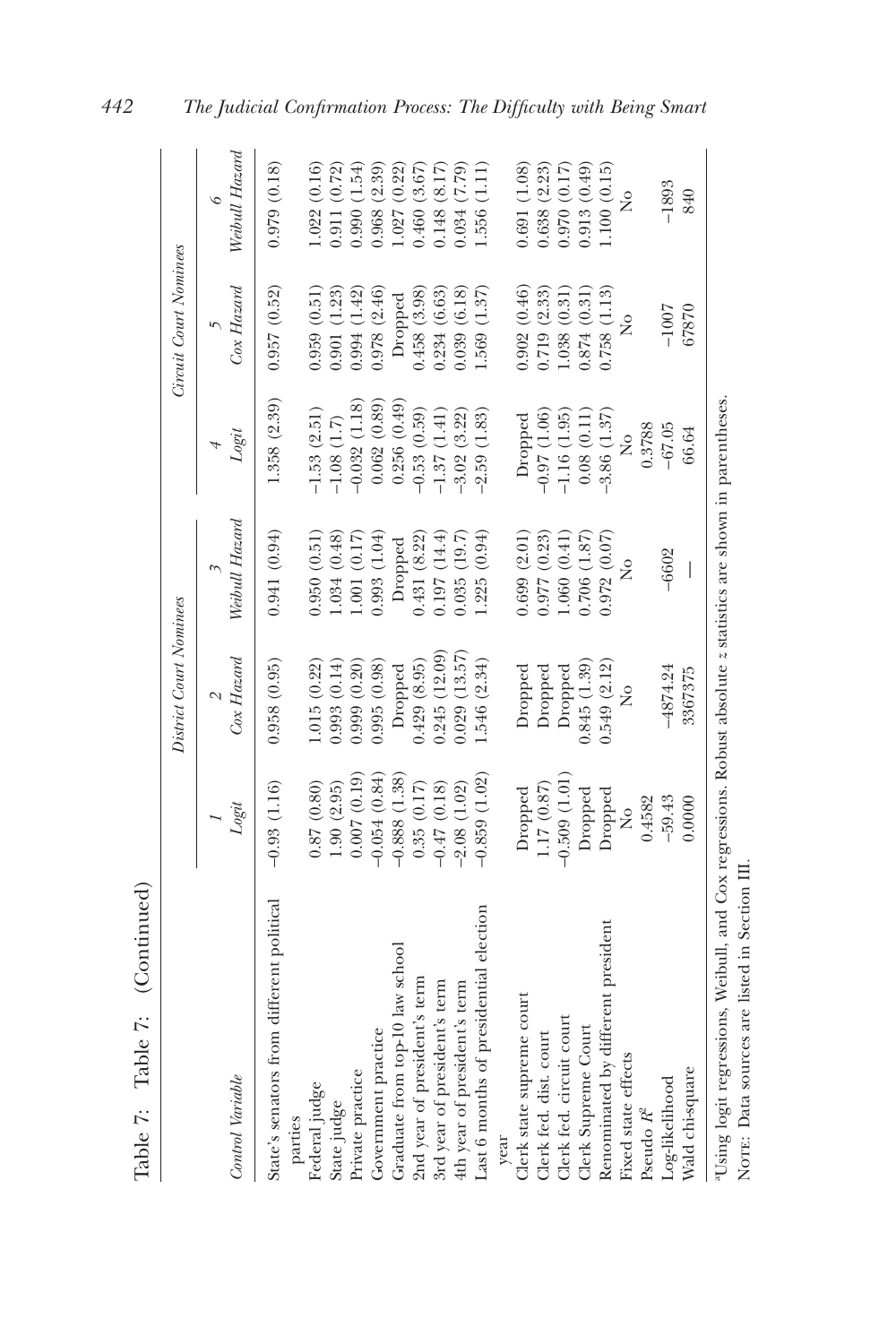ing in both cases. Given the ABA's explicit rule of at least 10 years of experience, the number of years of experience seems to measure exactly what the ABA claims that it is focusing on (Hudson 2001). Being nominated during the last six months of a president's term consistently lowered the probability of being confirmed. Being nominated any time during the fourth year of a presidency makes it much more difficult to be confirmed for the circuit court, but does not have a statistically significant effect for district courts. African Americans faced the same odds of making it onto either the district or circuit courts as whites. There were some other surprising differences. Although being a state judge improved the odds of being confirmed for a district court, being a federal judge lowered the odds of getting onto the circuit court.

Estimates that paralleled Specifications 3 and 6 in Table 3 and used the Choi-Gulati and LLS indexes to measure the confirmation rate of higherquality judges did not produce results that converged. However, redoing the results using the two measures implies that more polarization is related to a lower probability of confirmation, but the effect is only statistically significant for circuit court judges. The ADA and DW-nominate measures of polarization imply that for circuit court nominees, a one percentage point increase in these indexes produces at least a 7 percent decline in the probability of confirmation.

Finally, one can break down the confirmation rates in the same way done in Table 5 so that each one of the variables is estimated separately for Republicans and Democrats. Again, there are many differences between what affects the confirmation process for Republicans and Democrats. For example, higher ABA ratings, presidential approval ratings, unified government, and graduating from a top-10 law school all are much more important in raising the confirmation rate for Democrats than for Republicans. Being a federal or state judge is more important for Republican nominees, and male Republicans are not as disadvantaged as male Democrats.

# VI. CONCLUSION

Major changes have occurred over time in the judicial confirmation process. The key factor seems to be that the more important the court, the greater the difficulty of having the person confirmed. Although the confirmation rates have fallen and the length of the confirmation process has lengthened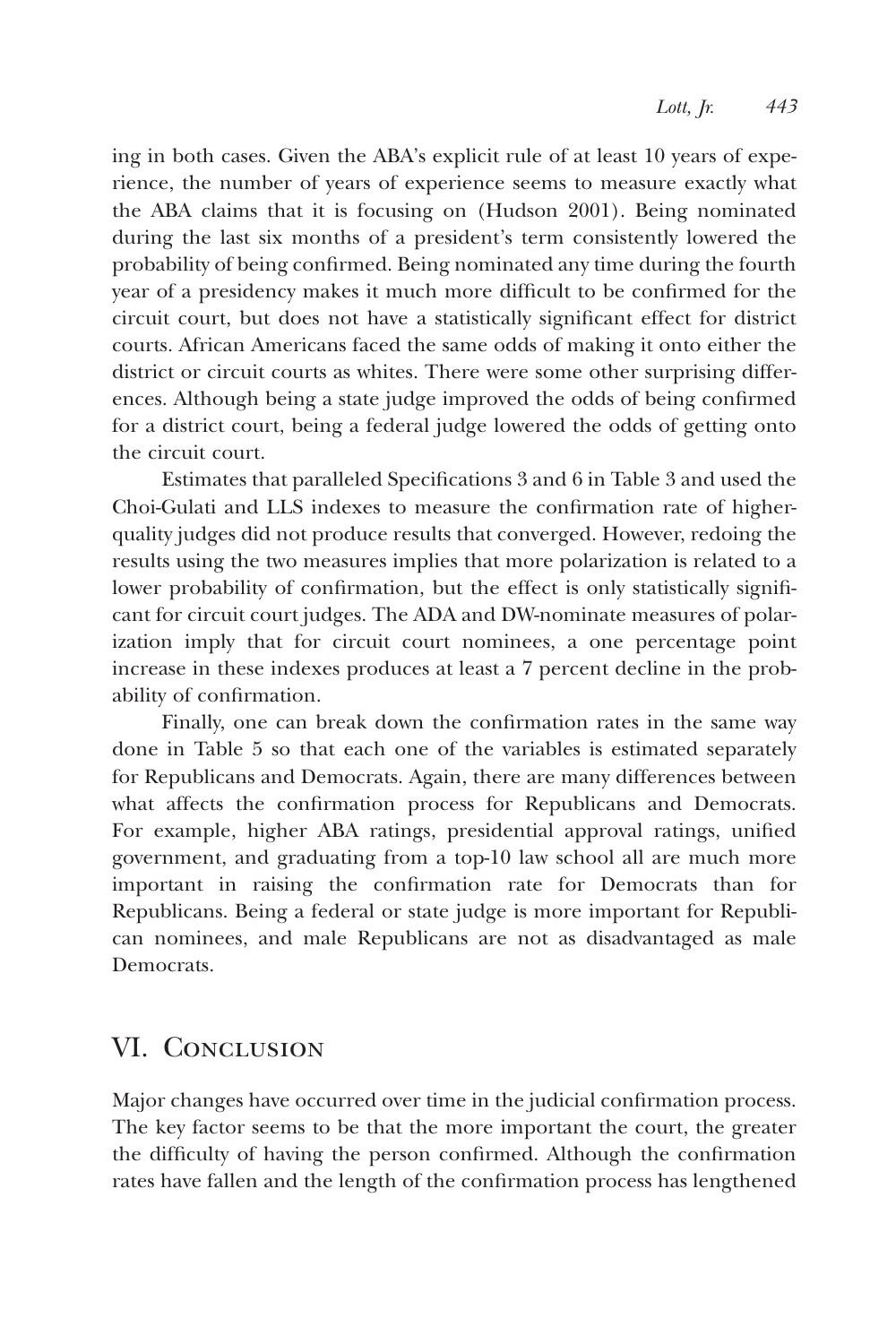dramatically, the ex-post measures of judicial quality of circuit court nominees based on citations or number of opinions or judicial independence have been decreasing over time. It is surprising how the ex ante measures of quality are so negatively correlated with the ex post measures. Where one goes to law school or if one has been on law review or whether one served as a judicial law clerk does not seem to do a very good job of predicting how well the person would do after they become a judge.

The most troubling results strongly indicate that circuit court judges who turn out to be the most successful judges, as measured by Choi and Gulati or Landes et al., faced the most difficult confirmation battles and the effect was large with a 1 percent increase in judicial quality increasing the length of the confirmation process by between 1 and 3 percent. Similarly, nominees who attended the best schools or served as clerks for the Supreme Court also faced very difficult nominations to the circuit court. One is tempted to tell bright young people desiring to make it to the circuit court to hide how bright they are.

Possibly, senators of the party opposite the president only really care about preventing the best judges from being on the circuit court because they will have the most impact. Choi and Gulati (2003:4, n. 6) cite those involved in the nomination process as saying that more capable judges are "better able to push the agendas . . . ." Circuit courts can overrule strong district court judges. Opponents may accept weaker circuit court nominees because they are on three-judge panels and the brighter panel members will dominate the weaker judges. Alternatively, confirmation delays may prevent a judge from doing as much damage as he or she would do if the judge were appointed immediately and circuit court judges can create more of an impact than district court judges.<sup>29</sup>

The length of the confirmation process has increased during both recent Republican and Democratic presidencies while the opposition party controlled the Senate so it is difficult to blame the problem on any particular party. The major lengthening of the confirmation process for circuit court judges started in 1997 under Clinton when the Republicans controlled

<sup>&</sup>lt;sup>29</sup>A well-known example of this appears to have occurred recently when a conservative nominee was delayed to the U.S. Court of Appeals for the Sixth Circuit so as to affect the outcome of *Gratz v. Bollinger*, a high-profile case on the constitutionality of an affirmative action program at the University of Michigan (Bolton 2004).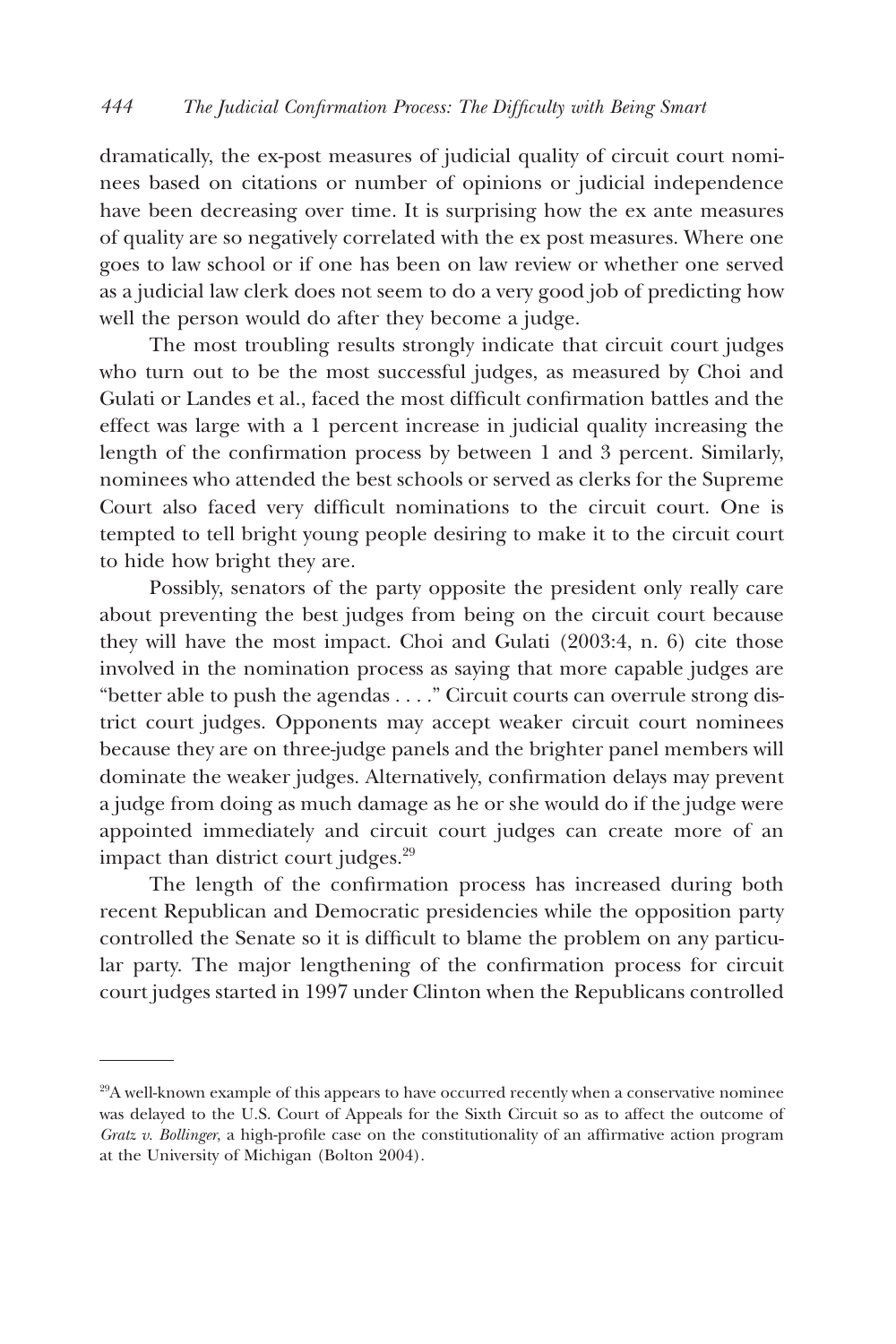the Senate. The process continued to accelerate out of control when Bush II was president and the Democrats controlled the Senate and has continued at a higher rate with the introduction of judicial filibusters during the 108th Congress.

The data suggest that lumping district and circuit court nominees together misses the different changes for the confirmation rates for the two types of courts. Why these patterns have been occurring is a matter of conjecture, but they are consistent with Congress being able to prevent a president from making the most important nominations while at the same time being able to point to an overall number (largely driven by district court nominees) that appears much more accommodating.

The article properly speaks only to the nomination and confirmation processes as they relate to federal judges. Future work could compare the experience of Article III judges and the experience of other presidential nominees (e.g., cabinet secretaries).

## **REFERENCES**

- Binder, Sarah A., & Forrest Maltzman (2002) "Senatorial Delay in Confirming Federal Judges, 1947–1998," 46 *American J. of Political Science* 190.
- Bell, Lauren Cohen (2002) "Senatorial Discourtesy: The Senate's Use of Delay to Shape the Federal Judiciary," September *Political Research Q.* 589.
- Biskupic, Joan (2000) "Politics Snares Court Hopes of Minorities and Women," August 22 *USA Today* A1.
- Bolton, Alexander (2004) "ACU Calls for Rehire of Miranda," April 14 *The Hill* 1.
- Carney, Dan (1997) "More Challenges to Clinton Nominees Cause Judicial Stalemate," November *Congressional Q. Weekly Report* 2912.
- Chicago Daily Law Bulletin (2000) "Illinois Judge Among 4 OK'd by Senate," October 4 *Chicago Daily Law Bulletin* 1.
- Choi, Stephen, & Mitu Gulati (2003) *Choosing the Next Supreme Court Justice: An Empirical Ranking of Judicial Performance*. Berkeley, CA: University of California at Berkeley, School of Law.
- ——(2004) "A Tournament of Judges?" January *California Law Rev* 299.
- ——(2005) "Mr. Justice Posner?: Unpacking the Statistics," 2005 *NYU Annual Survey of American Law* 19.
- Curry, George (2004) "GOP Ditching the Rules to Confirm Conservative Judges," September 15 *Capitol Outlook* 73.
- Edwards III, George C., with Alec M. Gallup (1990) *Presidential Approval: A Sourcebook*. Baltimore, MD: Johns Hopkins University Press.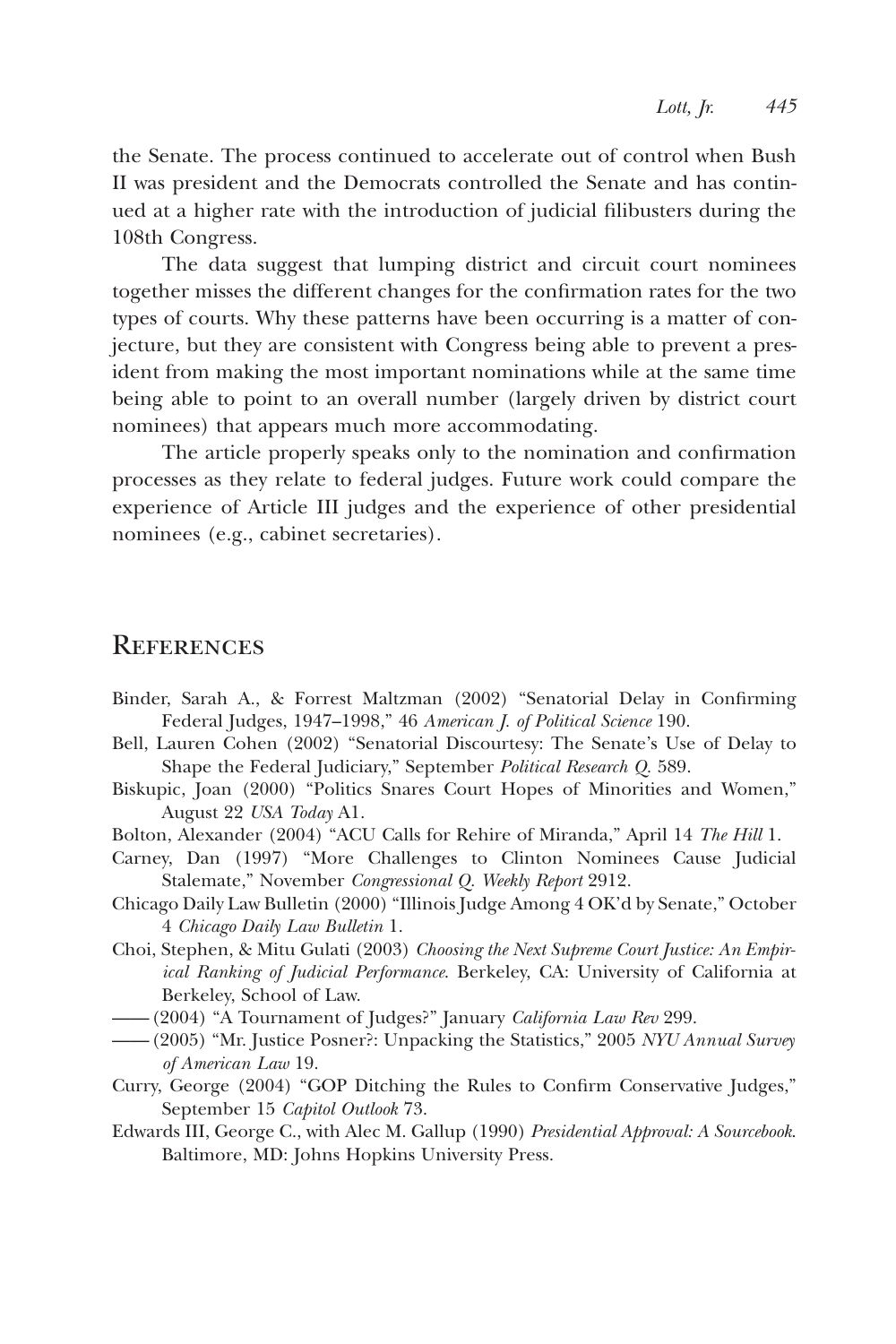- Goldberg, Steven (2005) "Federal Judges and the Heisman Trophy," 2005 *Florida State Univ. Law Rev.*
- Goldman, Sheldon (2003) "Assessing the Senate Judicial Confirmation Process: The Index of Obstruction and Delay," March–April *Judicature* 251.
- Hartley, Roger (2000) "Gender, Maybe; Race, Seems Not," September 4 *National J.*
- Hartley, R. E., & L. M. Holmes (2002) "Increasing Senate Scrutiny of Lower Federal Court Nominees," 2002 *Political Science Q.* 259.
- Hatch Orrin G., Jon Kyl, Strom Thurmond, Sam Brownback, Charles Grassley, & Mike DeWine (2001) "Judicial Nominees Have Waited Long Enough, Senator," November 29 *Washington Times*.
- Holland, Jesse J. (2000a) "Dem Holds Clinton Nominations," September 18 *Associated Press*.

- Hudson, Audrey (2001) "Feminist Groups Target Bush Judicial Nominees," December 11 *Washington Times* A1.
- Jones, David R. (2001) "Party Polarization and Legislative Gridlock," March *Political Research Q.* 125.
- Leahy, Patrick J. (2001) "Judicial Confirmations Going Faster Than Ever," November 26 *Washington Times* A18.
- Linquist, Stefanie A., David A. Yalof, & John A. Clark (2000) "The Impact of Presidential Appointments to the U.S. Supreme Court," 53 *Political Research Q.* 795.
- Mann, William C. (2005) "Top Senate Democrat Cautions GOP on Rules," January 17 *Associated Press*.
- McCarty, Nolan, & Rose Razaghian (1999). "Advice and Consent: Senate Responses to Executive Branch Nominations 1885–1996," 43 *American J. of Political Science* 1122.
- McGinnis, John O., & Michael B. Rappaport (forthcoming) "Supermajority Rules and the Judicial Confirmation Process," 26(2) *Cardozo Law Rev.*
- Nixon, D. C., & D. L. Goss (2001) "Confirmation Delay for Vacancies on the Circuit Court of Appeals," 29 *American Politics Q.* 246.

Posner, Eric, & Miguel De Figueiredo (2004) *Is the International Court of Justice Biased?* Univ. of Chicago Law School Working Paper.

- Republican Policy Committee, U.S. Senate (2004) "The Assault on Judicial Nominations in the 108th Congress," September 28.
- Ross, Sonya (2000) "Clinton Bypasses Congress, Appoints Civil Rights Chief," August 4 *Associated Press*.
- Stolberg, Sheryl Gay (2004) "Despite G.O.P. Gain, Fight Over Judges Remains," November 5 *New York Times* 1.
- Stratmann, Thomas, & Jared Garner (2004) "Judicial Selection: Politics, Biases, and Constituency Demands," 118 *Public Choice* 251.
- Sunstein, Cass R., David Schkade, & Lisa Michelle Ellman (2003) *Ideological Voting on Federal Courts of Appeals: A Preliminary Investigation*. The Univ. of Chicago Law School John M. Olin Law & Economics Working Paper No. 198.

<sup>———(2000</sup>b) "Senate Approves Last Clinton Judges," October 4 *Associated Press*.